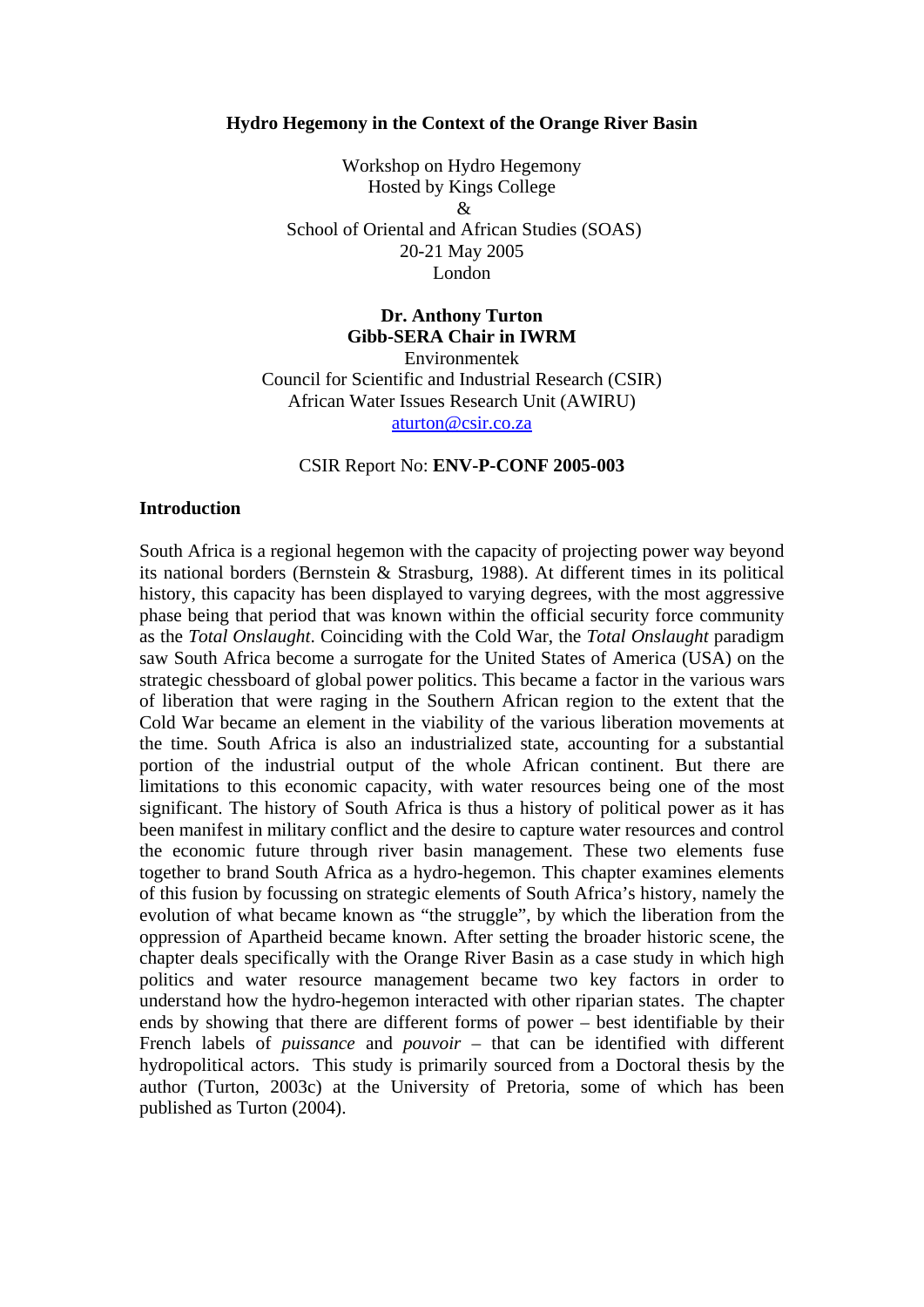# **A Brief Hydropolitical History of South Africa**

In order to assess the relevance of water resource development in South Africa, it is necessary to first understand key elements of the hydropolitical history of the country. These historic elements have provided fundamental drivers of contemporary hydropolitical dynamics in the Orange River basin. As a point of departure, the following quotations encapsulate the key elements of the broader background of international relations in the Southern African region, and lay the foundation for the subsequent assessment of the hydropolitical dimension.

"Except for Angola, the black states in the region are economically closely tied to, and in many cases heavily dependent on, South Africa. In military terms, [South Africa] is … the regional leviathan. On the political/ideological level, South Africa is seen by the black states as the last remnant of racism and white minority rule in Africa. In addition, South Africa is regarded as something of a colonial power too, maintaining its control of Namibia. … Being economically dominant is a feature, which in itself can easily give a state the image of a 'bully'. Add to this [South Africa's] military supremacy and its political/ideological distance from its neighbours, and the scene is set for heavily strained relationships. The black states also widely believe that South Africa is bent on keeping them economically and militarily weak … [which] they see as part of South Africa's strategy to create a regional environment conducive to the perpetuation of the *status quo* in [South Africa]. … Relations between South Africa and the black states are, on both sides, characterized by suspicion, fear and even a strong dose of paranoia. Each sees its security and stability threatened by the other; each side … perceives itself the target of destabilization by the other" (Geldenhuys, 1982:48-49).

"The development of economic cooperation with South Africa, including possibly water supply from the Okavango, is likely to reinforce the respect of mutual interests which exists [between South Africa and Botswana]. A security agreement is pending. … Water, amongst other things, is an issue between Lesotho and South Africa. Pretoria has used failure to reach a firm agreement with Lesotho on security issues, … to delay a feasibility study on the Highlands Water Project. … South African technicians involved were actually withdrawn from Lesotho at that time. … [T]his is an excellent example of the twopronged approach of South Africa to its problems – military strength [*puissance*], which has actually been used against targets in Lesotho, coupled with the carrot of development" (Gutteridge, 1985a:100).

In order to understand the hydropolitical drivers at work, a brief description of three distinct phases of political dynamics is necessary, in order to lay the foundation for the subsequent analysis of the Orange River basin. The hydropolitical dynamics of South Africa can be broken down into three distinct time periods (Turton, 2003: 190- 204; 2004: 254-266).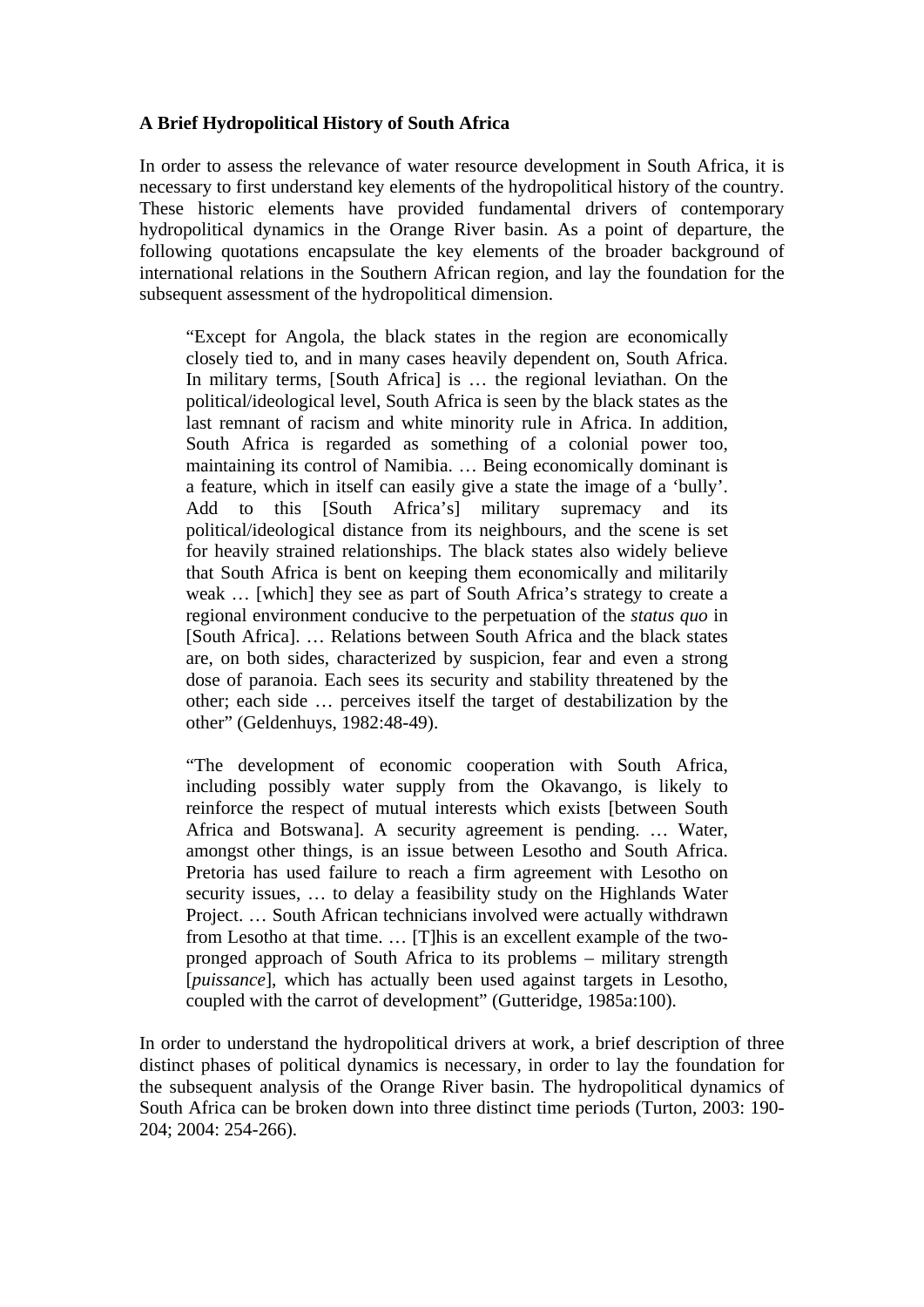(a) *Genesis of the hydropolitical dimension:* The period prior to 1974 covers the genesis of the hydropolitical dimension of South African international relations with the birth of the hydraulic mission as a fundamental driver and elements of *pouvoir*.

(b) *From Détente to Total Onslaught:* The period from 1974 to 1990 covers the era of transition from a policy of *Détente* to the emergence of the official approach that was known as the *Total National Strategy*, with *puissance* as a core element.

(c) *Post-Cold War era:* The post-1990 period covers the ending of the Cold War and the collapse of apartheid in South Africa, both of which resulted in a reduction of the impact of overlay<sup>[1](#page-2-0)</sup> in the SADC region, with *pouvoir* as a core element.

## **Genesis of the Hydropolitical Dimension: The Failure of** *Pouvoir*

It can be said that the roots of South African international relations, particularly with respect to other states in the Southern African region, date back to the Anglo-Boer War (or the closing of the frontier) (Turton *et al.*, 2004a:29-46), but for brevity details of this will be excluded.

In 1948 the National Party (NP) won an election victory in South Africa. This was seen as a major triumph for the Afrikaners with strong nationalist sentiments, many of whom still had living memory of their defeat in the Anglo-Boer War and their subsequent treatment in the British concentration camps (Evans, 1999; Farwell, 1999; Lee, 2002; Nasson, 1999; Porch, 2000; Raath, 1999; Spies, 1977; van Rensburg, 1980). So in 1948 the political power that was lost in the Boer War was returned to the Afrikaners, who immediately set about consolidating their position by implementing the policy of Grand Apartheid. While the hydropolitical dimension of South African politics was in its formative stages prior to 1948, it was not yet strongly articulated during this time, so it cannot be seen as an independent variable. The earliest known record of water resource management in South Africa can be traced back to two books, both of which were written by J.C. Brown, a botanist at the Cape Town Botanical Gardens, in the 1870s (Brown, 1875; Brown; 1877). The first of these was entitled *Hydrology of South Africa; or Details of the Former Hydrographic Condition of the Cape of Good Hope, and Causes of its Present Aridity, with Suggestions of Appropriate Remedies for this Aridity* and was published in 1875. The second book was entitled *Water Supply in South Africa and the Facilities for the Storage of it* and was published in 1877. These dates are significant because this corresponds with the closing of the first South African frontier (Turton *et al.,* 2004a:29-34). The contents of the two books deal extensively with conditions of aridity, drought and floods - factors that are still relevant in contemporary times.

Economic development was high on the agenda when the NP came to power, given the impact of the Anglo-Boer War, which saw Britain using a brutal scorched earth policy (Turton *et al.,* 2004b) that resulted in massive poverty among the Afrikaner nation - a situation made worse by the Great Depression - but without water this would be impossible. For this reason early reconnaissance work was begun on the hydrology of Basutoland as a possible source of water for the South African

 $\overline{a}$ 

<span id="page-2-0"></span><sup>&</sup>lt;sup>1</sup> Overlay refers to that condition when great power interests transcend mere penetration, and come to dominate the region so heavily that the local pattern of security relations virtually ceases to operate, such as occurred with the European colonization of Africa (Buzan *et al.,* 1998:12).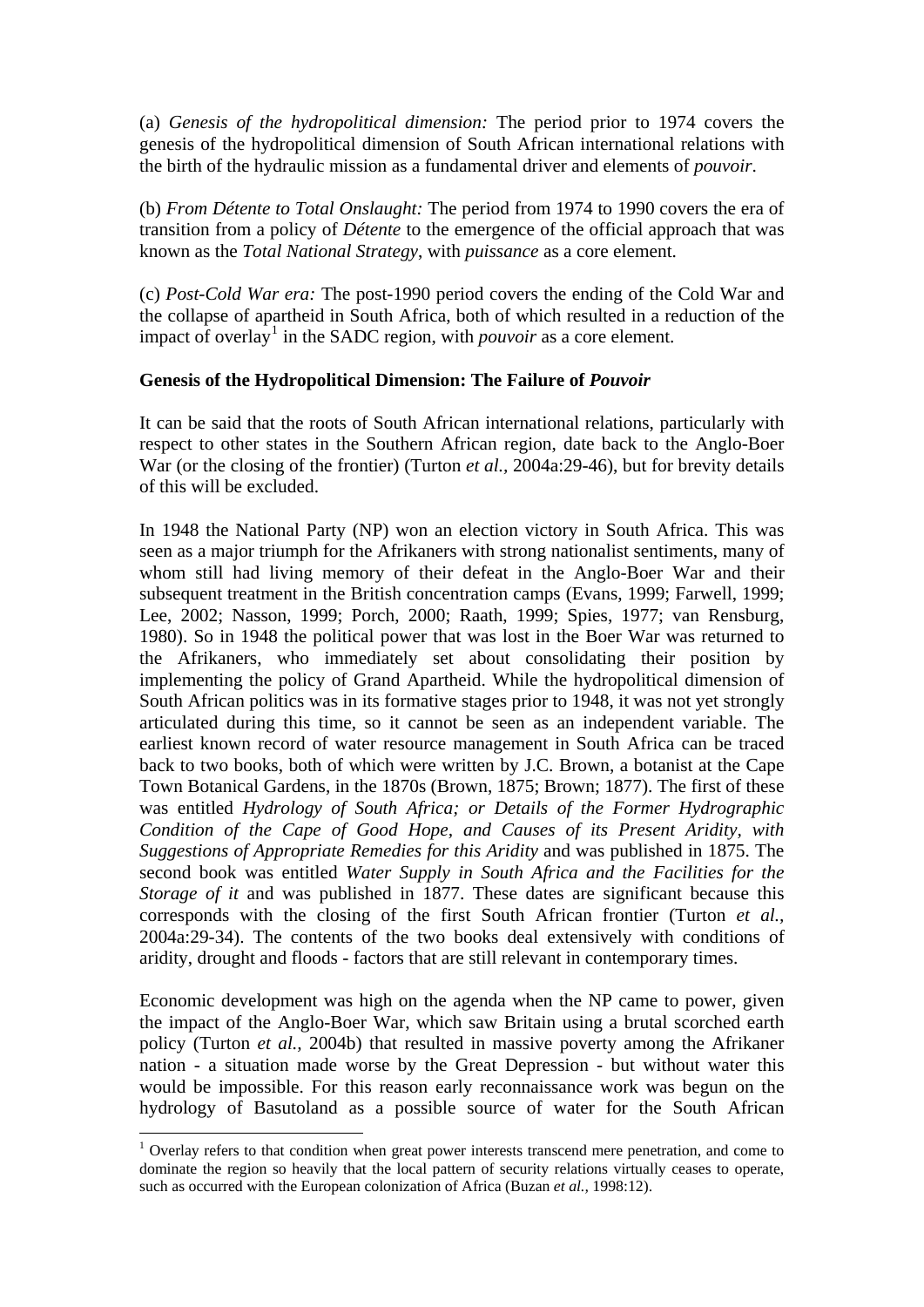goldfields and their related industrial complex (Ninham Shand, 1956). It was against this socioeconomic background that British Prime Minister Harold Macmillan made his "Winds of Change" speech in the Cape Town Parliament, which referred to the strong desire for independence that was emerging in the former colonies (Geldenhuys, 1984:11). This set the scene for South Africa's systematic political and economic isolation. Events unfolded rapidly after the Sharpeville massacre in which sixty-nine people were killed and one hundred and eighty wounded, which took place shortly after Macmillan's speech (Spitz & Chaskalson, 2000:7). The UN Security Council adopted a resolution that mandated the visit by Secretary General Hammarskjöld to South Africa. The 1961 Commonwealth Conference in London saw Prime Minister Verwoerd trying to defend South African racial policies, leading ultimately to its expulsion, which for many Afrikaners was final vindication of their Boer War defeat (Geldenhuys, 1984:24 & 205). This laid the foundation for what has been described as a "garrison state" (Frankel, 1984:30). When Ian Smith, the Rhodesian Prime Minister, announced the Unilateral Declaration of Independence (UDI) of Rhodesia from Britain, South Africa immediately offered its support. This determined the patterns of conflict that were to be unleashed from that moment onwards, with long-term repercussions in the hydropolitical domain.

Sharpeville also reverberated around South Africa, with the banning of the African National Congress (ANC), Pan Africanist Congress (PAC) and the imprisonment of leaders like Nelson Mandela and others. This dramatic series of events saw the birth of the "armed struggle" in the face of the apparent failure of Gandhi-styled passive resistance. The Rivonia Trial that convicted Nelson Mandela and others in 1964 was a direct outcome of this series of events (Spitz & Chaskalson, 2000:7). On the water and development side of the hydropolitical equation, the South African focus of attention again turned to Basothuland, but this time as a source of water for the rapidly growing industrial complex in the Witwatersrand that was outstripping the capacity of the Vaal basin (Young, 1961; Carter, 1965; Turton *et al.,* 2004b).

At the same time, the Orange River Project (ORP) was launched, which was designed to transfer water from the Orange River downstream of Lesotho, through the escarpment into the Fish River, and then across another catchment into the Sundays River (Conley & van Niekerk, 1998:145; Turton *et al.,* 2004a:173) (see Map 1). This has a profoundly political undertone to it as it was designed to restore investor confidence in South Africa in the post-Sharpeville period, and it can probably be regarded as the actual birth of the South African hydraulic mission (Turton *et al.,* 2004a:174). The strategic importance lies in the fact that the ORP started to make inroads into the economic underdevelopment in the so-called "border" area, which was the geographic home of the "armed struggle", thereby designed to stem the flow of impoverished militants to the military wings of the respective liberation movements. One dam in the ORP, which was called the H.F. Verwoerd Dam as testimony to the political significance of this project, was completed in 1971 and is still the largest reservoir by volume in South Africa. It has since been renamed the Gariep Dam. The 5,35-m diameter, 82,8-km long delivery tunnel was the longest in the world at that time and today sustains a major economic hub around the city of Port Elizabeth that would otherwise not have been possible to develop (Conley & van Niekerk, 1998:145). The ORP was hailed as a triumph of Afrikaner independence and technical ingenuity at the time. In a speech made by Verwoerd, he claimed that the entire project was a symbol of the determination of the white civilization in Southern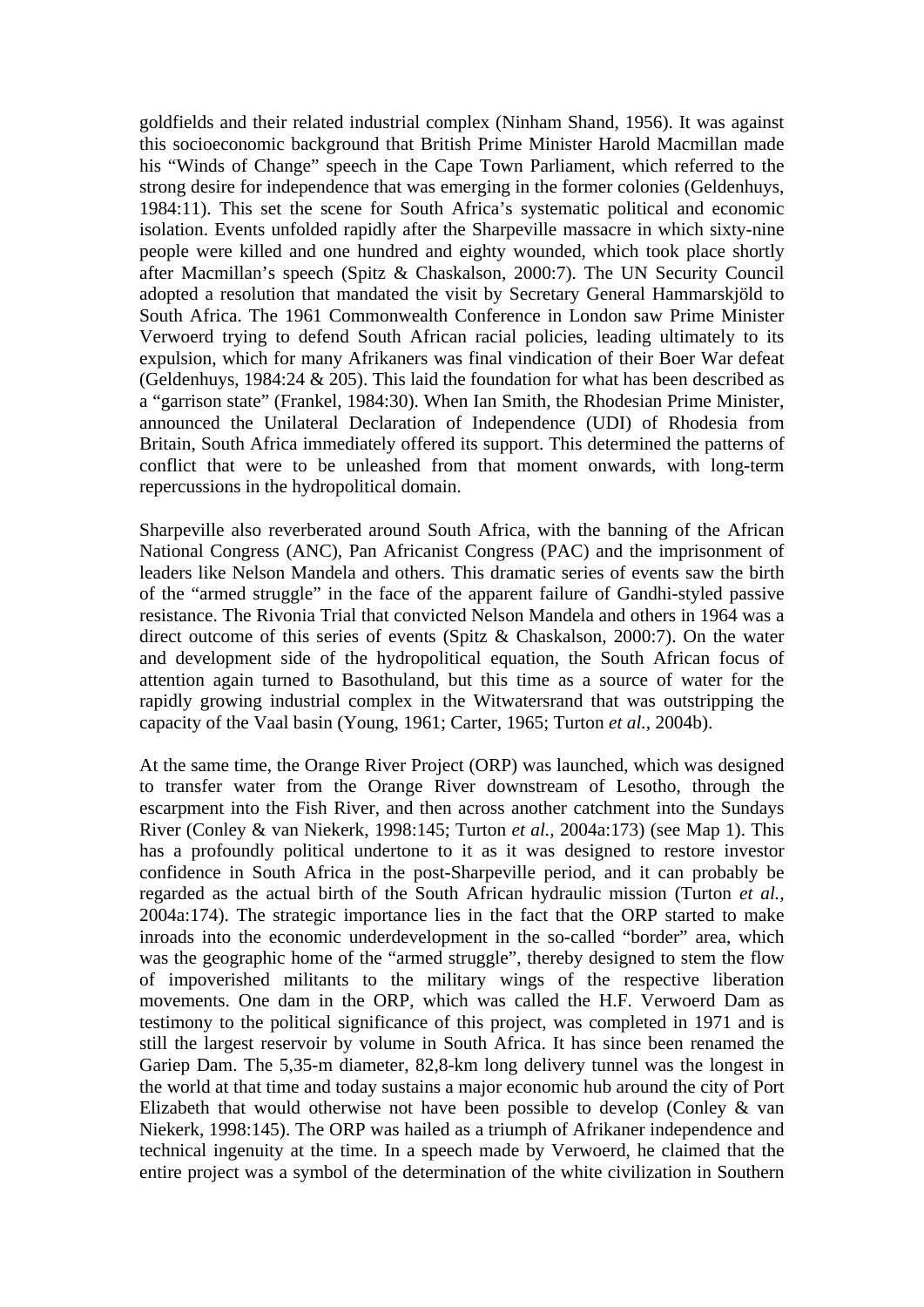Africa to stay in the African Continent, representing a heritage to be passed on to the next generation (Turton *et al.,* 2004a:188).



**Map 1. The Orange River Project (Pallet** *et al.,* **1997:60).** 

In 1966 the guerrilla war was launched in South West Africa (present day Namibia), significantly drawing South African security forces into the Caprivi Strip where the Okavango and Zambezi form a water-rich haven in the midst of surrounding aridity (Frankel, 1984:102) (Photo 1). Faced with this reality, which was manifest as increasing isolation for South Africa, diplomatic contact with Black Africa was deemed to be vital. One of the targets of this period of *détente* or peaceful coexistence was Chief Leabua Jonathan, who was destined to become the Prime Minister of Lesotho, when it gained its independence in 1966 (Geldenhuys, 1984:19). Strong relations were forged with him, and he was even regarded as being a South African *protégé*, until this began to sour (Geldenhuys, 1982:48). In an attempt to divert growing criticism of his own domestic political style, Jonathan became one of South Africa's strongest critics, openly declaring his support to the liberation struggle. This was a diplomatic slap in the face for South Africa (Turton, 2004:257).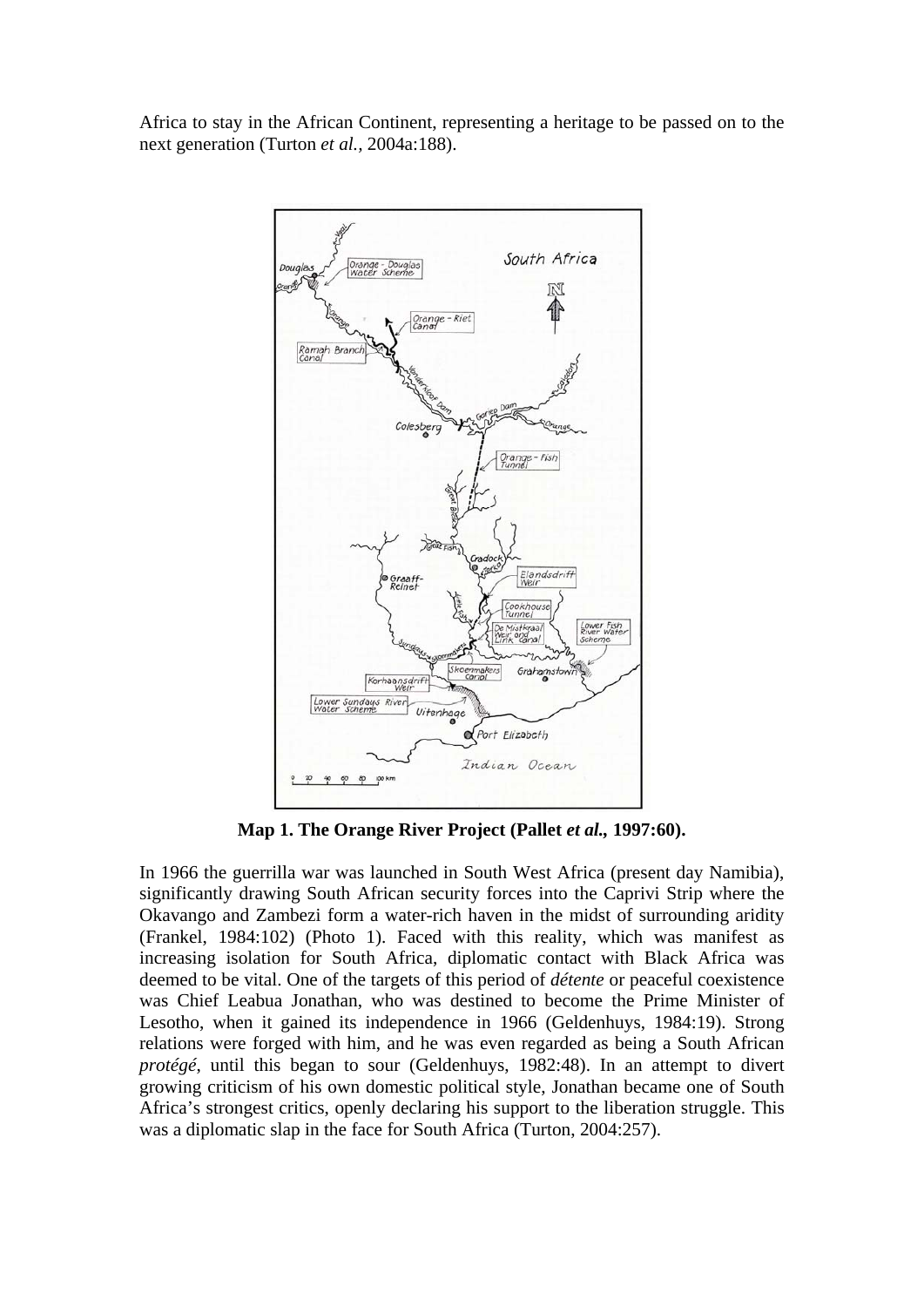Early aspects of the water, economic development and energy nexus can be found in two agreements between South Africa and Portugal during 1969 (Turton, 2004:257). The first was on the Cahora Bassa Project on the Zambezi River in Mozambique, while the second was on the Cunene River (Treaty, 1969a; Treaty, 1969b). Both saw the need to mobilize water resources on a grand scale in order to create the necessary energy infrastructure on which subsequent economic developments could be based. They also laid the foundation for a regional network of water resource projects that were to have far-reaching implications for Southern Africa as a whole.



**Photo 1. South African troops became involved in the guerrilla war in Namibia and the subsequent Angolan Civil War. This photo shows a combat patrol in the Cuvelai area of southern Angola prior to moving into an overnight bivouac. (Photo courtesy of A.R. Turton).** 

In 1970 the Jonathan government was toppled in a military *coup d'état* and Lesotho was plunged into political crisis. The State Security Council (SSC) was established in South Africa during 1972 against the background of this rising insecurity (Gutteridge, 1994:215). This was later to become an extremely important organ in the formulation of South African foreign policy (Geldenhuys, 1984:93). The end of this period is characterized by the deterioration in the threat perception and the publishing of the 1973 *White Paper on Defence*, which for the first time introduced the concept of a "total strategy" (Republic of South Africa, 1973; Geldenhuys, 1984:140). The height of the *détente* era occurred in 1975 with the Victoria Falls Bridge meeting between the intransigent Rhodesian government and Black nationalists, which had been made possible by the interaction between Prime Minister Vorster of South Africa (who was dabbling with *pouvoir*) and President Kaunda of Zambia (Geldenhuys, 1984:39).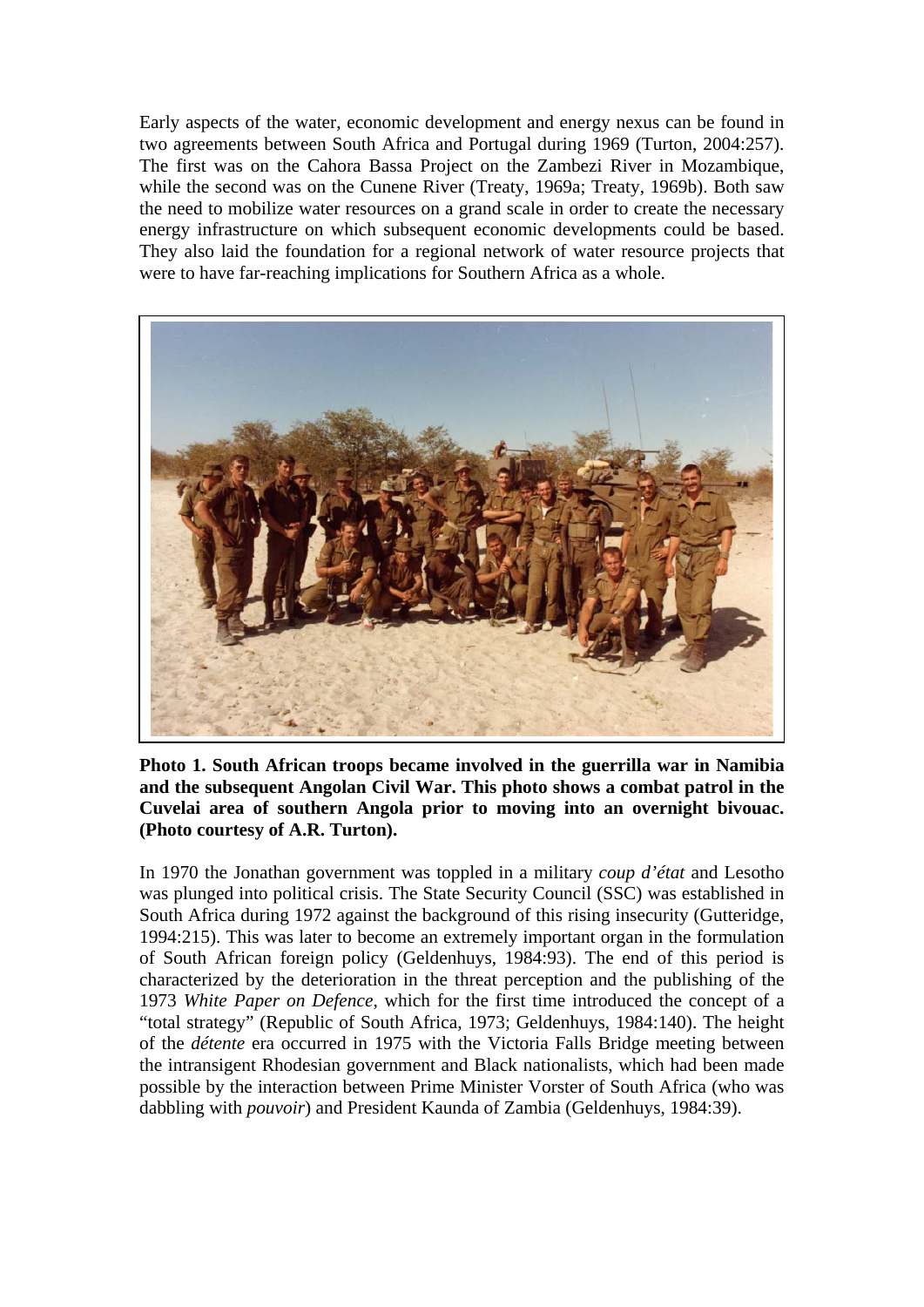#### **From** *Détente* **to** *Total Onslaught***: Recourse to** *Puissance*

Similar to the 1960 period, when a series of events rapidly shaped a transition phase, 1974 can be called a watershed year in a political sense. The start of this was signalled by the *coup d'état* in Portugal (Geldenhuys, 1984:78). This event, taking place thousands of kilometres away from Southern Africa, set off a domino-effect that was associated with the rapid decolonization of the former Portuguese territories as part of the process of removing overlay. White Africa was getting smaller, so Macmillan's "Winds of Change" were apparently becoming a real phenomenon. The fact that in each of the former Portuguese colonies, there was an unfinished war of liberation, and the speed with which the decision was made and executed, left no time to prepare for an interim administration. The effect was startling. Overnight the Angolan War of Liberation turned into the Angolan Civil War (Turner, 1998:100-125), which became the longest running civil war in Southern Africa. This raged on for more than a quarter century, but it ended with the signing of the Memorandum of Understanding on 4 April 2002 (Porto & Clover, 2003:65). South Africa was irretrievably drawn into this with the launch of Operation Savannah (Geldenhuys, 1984:79; Turner, 1998:36), which saw South African soldiers cross the border, to become a feature of the regional political landscape for the next few decades. Alarm bells were sounded as the regional balance of power changed overnight (Gutteridge, 1983:35). The Rhodesian Bush War was already ongoing, and virtually overnight a second front was opened up along the border with Mozambique (Turner, 1998: 126-150). The Cahora Bassa Project immediately became a target for military attack, with the long power lines to South Africa proving impossible to defend. This drew in South African military support, further strengthening the garrison state mentality that had already taken root in South Africa (Frankel, 1984:30). The South African border with Mozambique, a short distance from Pretoria, became a military frontline. Enthused by this series of events, youths took to the streets, angry at the apparent inability of the older generation to liberate South Africa, and the now famous Soweto Riots occurred on 16 June 1976. As with the Sharpeville Massacre, security force retaliation was swift and brutal.

The 1977 *White Paper on Defence* was largely devoted to refining the concept of a *Total National Strategy*, first mooted in 1973, as an official policy (Republic of South Africa, 1977). This defined a *Total National Strategy* as being "the comprehensive plan to utilize all the means available to a state according to an integrated pattern in order to achieve the national aims within the framework of specific policies" (Geldenhuys, 1984:140). This total strategy had its roots in the counter-revolutionary experiences of the Americans in Vietnam, the British in Malaya, and the French in Algeria and Indo-China. The term "total strategy" is derived directly from André Beaufre's work *An Introduction to Strategy* (Frankel, 1984:46). As such it resonated well with the security elites in the emerging South African garrison state, with its peculiar threat perception that interpreted the Cuban and East German support of the African liberation movements in Southern Africa, as being evidence of a *total onslaught*, driven by Soviet imperialism (Frankel, 1984:55). This saw the development of a two-pronged approach to security-related issues, and heralded the start of the gradual securitization of water resource management. The one element was based on a strong military response to any threat (*puissance*), supported by destabilization through economic means (Gutteridge, 1983:38). The olive branch of economic development thus became securitized with far-reaching ramifications. This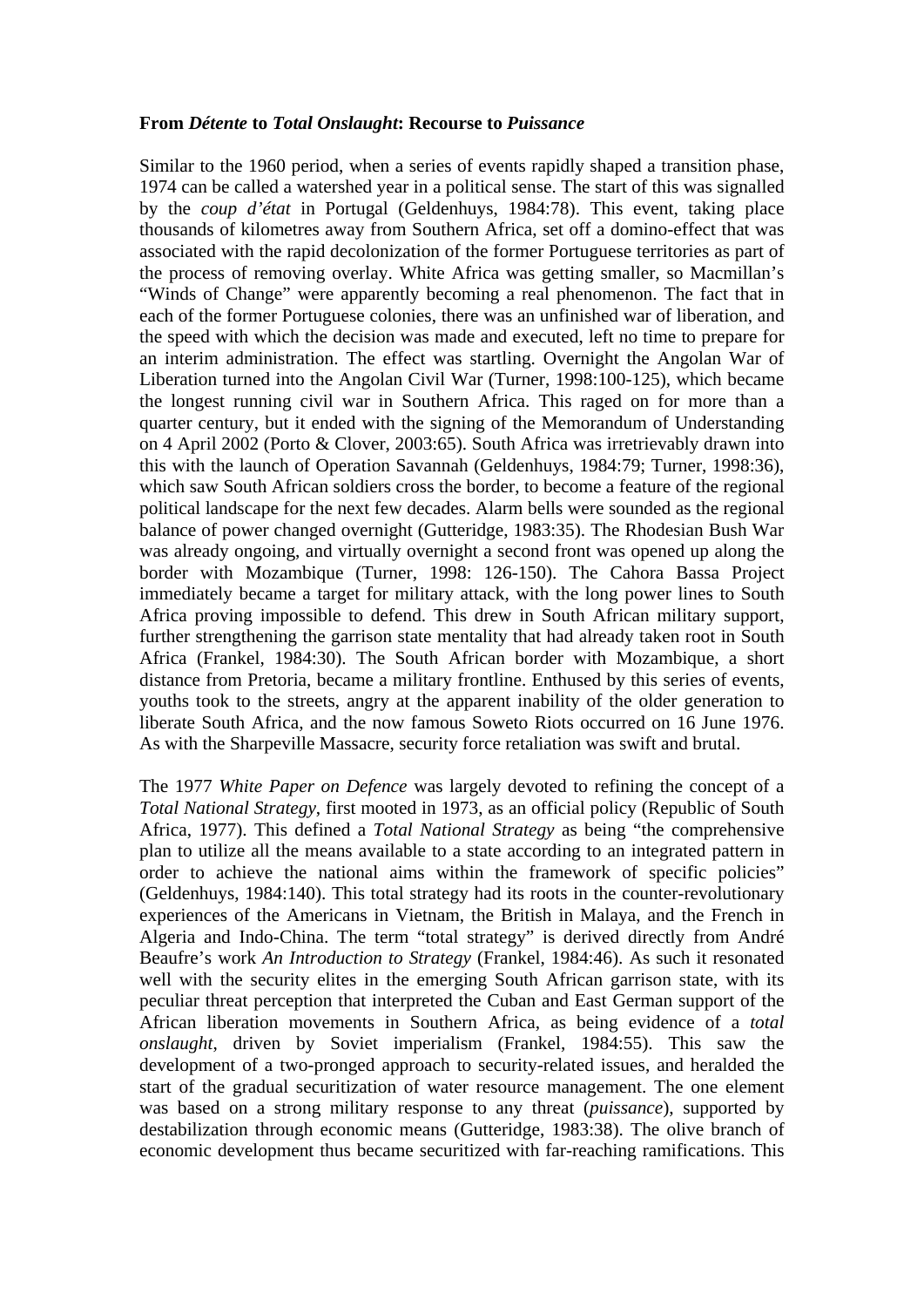was given greater structure when P.W. Botha produced a twelve point plan for survival at the NP Congress in 1979 (Gutteridge, 1985a:93).

The Rhodesian Bush War had a strong effect on the Garrison State mentality that was emerging in South Africa. One particular event played a major role in this process. On 3 September 1978 Air Rhodesia flight RH 824 was shot down by guerrilla forces belonging to the Zimbabwe People's Revolutionary Army (ZIPRA) using shoulder fired surface to air missiles (SAM 7) (Turner, 1998: 27; Reid-Daly, 1982: 346; Stiff, 1985: 215). Of the original forty-eight passengers that were on board, eighteen survived the subsequent crash, with ten of these being bayoneted by ZIPRA soldiers before the security forces could reach the crash site. The second attack was based on an identical *modus operandi*, taking place in 1979 where all fifty-nine passengers were killed by the blast. This coincided roughly with an attack on the strategic oil storage depot in Salisbury that left the land-locked Rhodesian economy crippled. These attacks signalled a new phase in the armed struggle that would see unarmed civilians become targets for military aggression and terrorist-styled bombings. It was against this background that the *Total Onslaught* mentality really took root in South Africa, *via* a process similar to what is happening in England after the recent bombing of London.

Central to this *Total National Strategy* was economic development and the resultant dependencies that would emerge from this. The foundation for this thinking can be traced to the speech made by Prime Minister Vorster in 1974, in which he spoke of a power block of states (Geldenhuys, 1984:39). This was subsequently refined when he spoke of a constellation of politically independent states maintaining close economic ties. When P.W. Botha came to power, he used what he called a Constellation of Southern African States (CONSAS) as the basis of his policy (Geldenhuys, 1984:41; Turton *et al.,* 2004a:72). Foreign Minister "Pik" Botha subsequently announced in 1979 that this vision embraced some forty million people south of the Cunene and Zambezi Rivers all joining forces to design a common approach to the security, economic and political field. In short, CONSAS was to be a regional non-aggression pact that bound the various states together, using economic development and infrastructural projects as an inducement to cooperate (*pouvoir*).

During the same year, a scheme to divert up to  $3,000 \times 10^{6} \text{m}^{3} \text{yr}^{1}$  of water from the Zambezi, through the Thamalakane and Boteti Rivers in the lower Okavango basin downstream of the Delta, was found to be economically competitive with the Tugela-Vaal scheme (Scudder *et al.,* 1993:263; Midgley, 1987:15). This project, designed to abstract water from the Chobe River (a tributary of the Zambezi in close proximity to the Okavango Delta) and feed it down to South Africa, where it would account for 130% more than was currently available in the Vaal River basin at the time, became an element of this emerging strategy (Trolldalen, 1992:138). Given the fact that Botswana would benefit from this project, this served to mute their opposition to South Africa's policy of apartheid. Another study from the same period found that as much as 7% of the Zambezi River mean annual runoff (MAR) at Katima Mulilo (95  $\text{m}^3\text{s}^{-1}$ ) could be diverted to South Africa, without having to develop storage facilities on the Zambezi River itself (Basson, 1995:46; van der Riet, 1980). The water, economic development and state security nexus was becoming stronger, with augmentation plans becoming increasingly sophisticated and ambitious.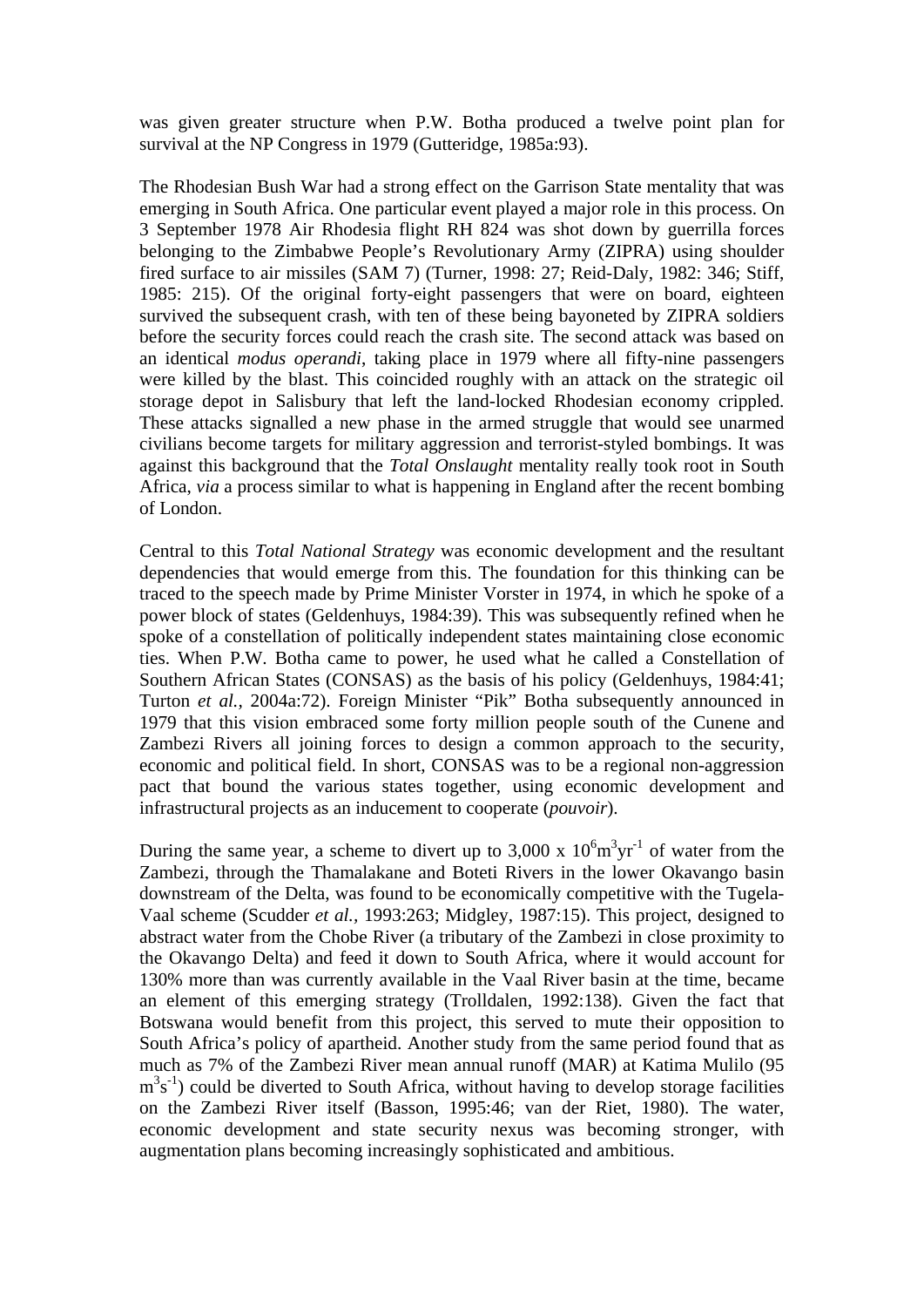At the Lancaster House Conference in late 1979, the foundation was laid for the cessation of hostilities in Rhodesia. Bishop Abel Muzorewa was widely tipped to win the elections. It therefore came as a great shock to the security elites in Pretoria when Robert Mugabe swept to victory in 1980. Mugabe immediately announced that he had no intention of joining the proposed CONSAS (Turton *et al.,* 2004a:73). Instead Zimbabwe, along with Botswana, Lesotho, Swaziland, Mozambique, Angola, Zambia, Malawi and Tanzania, joined forces in the Southern African Development Coordination Conference (SADCC), which was formally launched in Lusaka during 1980 (Pallett *et al.,* 1997:70). This new grouping was specifically designed to reduce their combined dependence on South Africa (Bernstein & Strasburg, 1988:13), and was quickly dubbed the "counter-constellation" (Baynham, 1989:88; Conley & van Niekerk, 1998:145; Geldenhuys, 1984:41). The establishment of SADCC was thus a direct response to South Africa's perceived policy of destabilization (Bernstein & Strasburg, 1988: 13). The linkage between water and development became manifest at the Fourth SADCC Consultative Conference which was held in Lusaka during 1984. Opening the conference, President Kaunda of Zambia said that the effects of water scarcity and drought had resulted in food deficits and poor prospects for agricultural development in Southern Africa (Africa, 1984).

The emergence of this *Total National Strategy* approach saw South African foreign policy becoming captive to the SSC, which had an all-consuming security focus to it (Frankel, 1984:149). Seen in this light, every aspect of foreign relations became securitized, including cooperation over water resources. An example of the impact of the *Total National Strategy* in the water sector can be found in a paper that was written by the Chief Engineer of the Rand Water Board (RWB), who used the concept to contextualize the need for the South African economic heartland to gain access to secure supplies of water (James, 1980). Listed in this document are inter-basin transfer (IBT) schemes such as the Lesotho Highlands Water Project (LHWP), the Tugela-Vaal link and the mooted Okavango development. Significantly, gaining access to the Okavango is referred to in the context of CONSAS, indicating the strategic relevance of water in terms of this overall policy (Blanchon, 2001:123). This is the basis of the "pipelines of power" thesis where political power is seen to result from the construction of major water transfer schemes in semi-arid areas as part of an aggressive hydraulic mission (Turton, 2000b).

In 1980 the armed struggle intensified after an announcement to this effect by the ANC during festivities to mark the occasion of its seventy-eighth anniversary (Gutteridge, 1990:167). A hostage incident at a bank in Silverton involving armed guerrillas, along with a rocket attack on the South African Coal and Oil Company (SASOL) refinery, and the subsequent derailment of a train near Richards Bay, all came in quick succession (Gutteridge, 1981:5). This was punctuated by the political energy that the newly-independent Zimbabwe had given to the creation of SADCC, which was devoted to mutual cooperation for development, and the reduction of members' collective dependence on South Africa (Bernstein & Strasburg, 1988:11- 12) and therefore seen as further evidence of the *Total Onslaught* (Geldenhuys, 1984:41; Simon, 1991:205).

In 1981 the first military retaliation was launched, with a South African Defence Force (SADF) Special Forces raid on ANC bases at Matola near Maputo in Mozambique (Geldenhuys, 1984:140; Gutteridge, 1981:14). This was followed in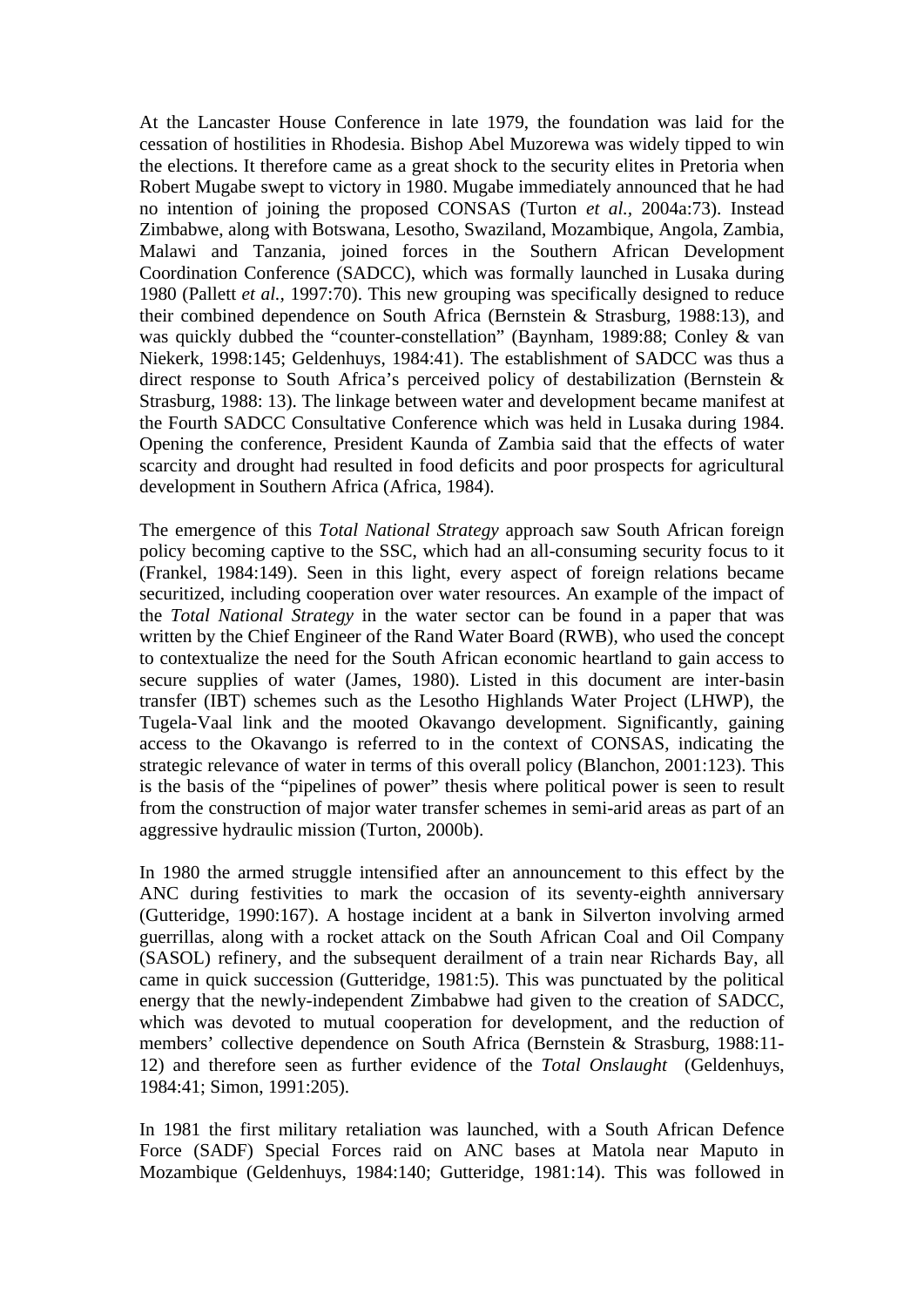1982 with retaliatory attacks against ANC targets in Maseru, Lesotho (Gutteridge, 1983:35). These signalled that South Africa was not prepared to countenance what they perceived as being terrorist (or guerrilla) bases in neighbouring states, using rhetoric that resembles the contemporary US-led "War on Terror" (Geldenhuys, 1982:47). This was manifest in subsequent attacks on targets in Angola, Mozambique, Lesotho, Botswana and Zimbabwe. A Southern African Defence Zone was conceived embracing Namibia, Botswana, Swaziland and Zimbabwe to counter the presence of East German troops in Angola and Mozambique (Gutteridge, 1981:19). This marked an escalation in South African destabilization tactics, involving both military action and economic pressure with the entire Southern African region becoming a theatre of *puissance*-styled operations (Geldenhuys, 1982:43). This approach simply strengthened SADCC resolve to liberate their members from the stranglehold of South African economic power (Geldenhuys, 1982:47). Swaziland was seemingly exempt from this practice because it seemed never to become deeply embroiled in activities that were deemed to be a security risk to South Africa (Geldenhuys, 1982:46).

In 1983 a car bomb was detonated in front of the Department of Military Intelligence (DMI) Headquarters in Pretoria, with significant casualties. This marked the escalation of the conflict into previously neutral areas, as evidenced by the subsequent bombing of the ANC offices in London, assassination attempts on ANC figures in Brussels, and the actual assassination of Dulcie September, an ANC representative in Paris. This series of events had unforeseen circumstances, and South Africa increasingly became isolated as a pariah state, associating closely with the experiences of Taiwan and Israel (Frankel, 1984:65; Geldenhuys, 1990:206). Central to this association was the notion that these states were strategic pillars against a global Marxist onslaught that the Free World would not be able to ignore, which was a cornerstone in the *Total National Strategy* rationale (Geldenhuys, 1984:116).

This round of "tit-for-tat" exchanges ushered in a new era when in 1984 the South African constitution was changed and P.W. Botha was elevated to the status of Executive President. During the build-up to this constitutional watershed event, a security agreement between South Africa and Swaziland was reached, supported by an economic cooperation agreement (Treaty, 1982; Treaty, 1983b). This was followed shortly afterwards when the *Nkomati Peace Accords* (Treaty, 1984a) were signed by President Samora Machel of Mozambique and Prime Minister P.W. Botha of South Africa, during March 1984 (Gutteridge, 1985a:94; Turner, 1998:140). Water was intimately linked to the *Nkomati Peace Accords* when an agreement was signed during May in Cape Town between Mozambique, Portugal and South Africa on the revival of the Cahora Bassa Project (Treaty, 1984b).

Similar security agreements were mooted between South Africa and Botswana, where economic cooperation and possible access to the Okavango River was discussed; and Lesotho, where access to water was also a feature (Gutteridge, 1985a:100). Water and energy thus became a key element of this *Total National Strategy*. The need for such a security agreement was underscored by unrest within South Africa that was escalating uncontrollably, with the SADF being increasingly committed to internal riot control. This started to blur the lines between police and army responsibilities. The ANC held a high-level meeting in Kabwe, Zambia during June 1985 at which time a decision was taken to allow attacks on soft targets (Gutteridge, 1985b:129). Special Forces reprisal was launched in Kabwe a few days later. A State of Emergency was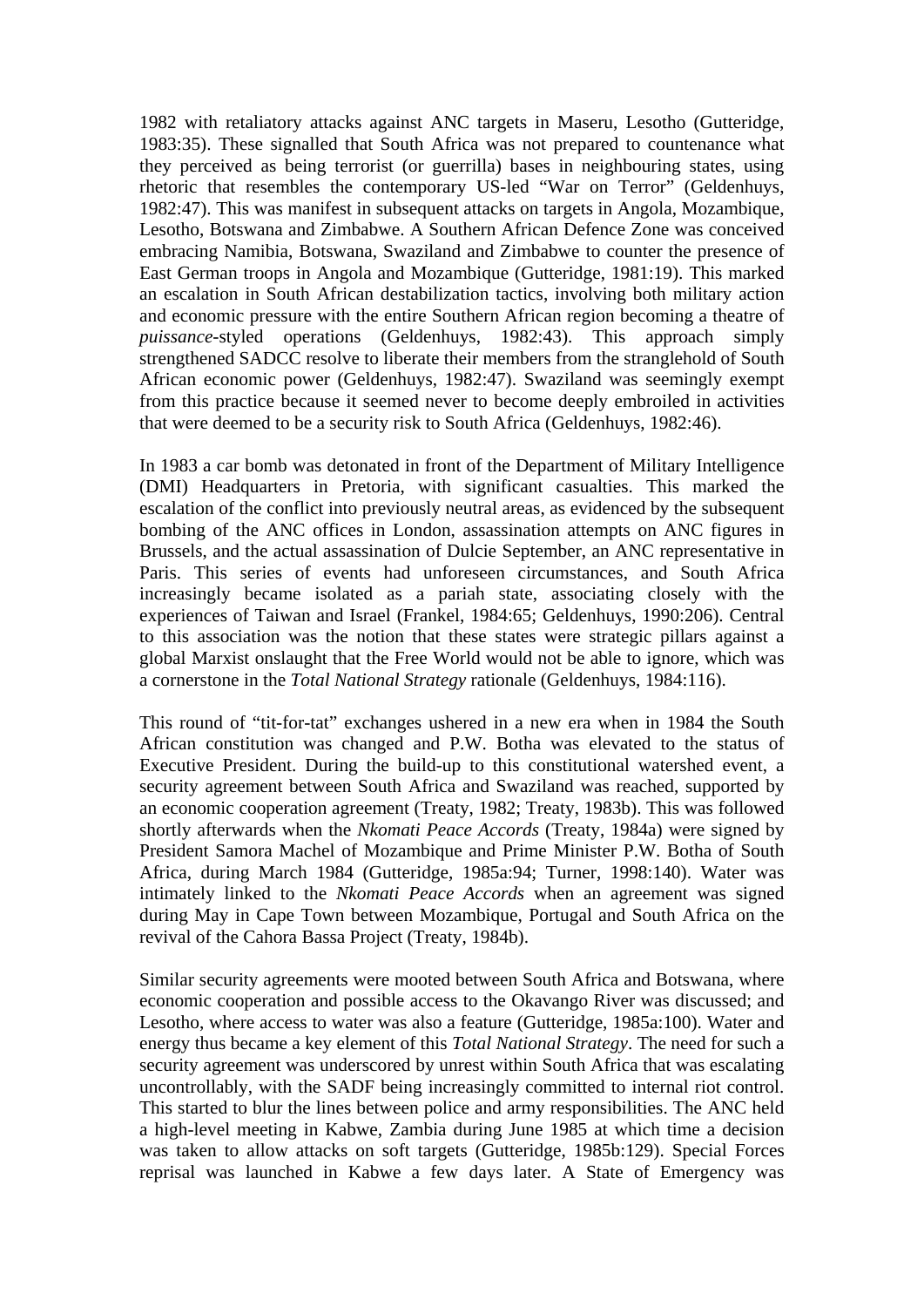announced in 1985, giving security forces wider powers (Gutteridge, 1985b:124). The ANC leadership started to regard the internal situation as a "peoples' war" from this moment onwards (Gutteridge, 1995b:130). The situation deteriorated rapidly with a flight of foreign capital threatening a total collapse of the economy, so all foreign currency trading was suspended in South Africa on 27 August 1985 (Gutteridge, 1985b:144). The security situation was precariously balanced indeed, with the possibility of a collapse of the South African Apartheid State a very real one at the time.

During 1986 violence erupted in Natal between *comrades* from the ANC and Zulu *impis* from Chief Buthelezi's Inkatha Freedom Party (IFP) (Gutteridge, 1990:168). This degenerated into a localized low-intensity civil war, which endured until after the election of Nelson Mandela as the first democratic President of South Africa (Percival & Homer-Dixon, 1995:3). In neighbouring Lesotho, Major General Justin Lekhanya overthrew Leabua Jonathan during a military *coup d'état* on 20 January 1986 (Esterhuysen, 1992:46; Lawrence, 1986). Shortly after this the *Treaty on the Lesotho Highlands Water Project* (LHWP) was signed on 24 October 1986 between "Pik" Botha of South Africa and Colonel Thaabe Letsie of Lesotho, fuelling speculation about possible South African involvement in the *coup d'état* (Homer-Dixon, 1994:19; Treaty, 1986a). Commentary on the LHWP from that time reflects the *pouvoir*-styled socio-economic benefit angle that was central to the *Total National Strategy* approach (Vorster, 1988:95).

During 1987 an agreement was reached between South Africa and the Transitional Government of Namibia on the creation of a Joint Technical Committee to oversee future projects on the Orange River (Treaty, 1987). During the same year another study on the feasibility of transferring water from the Zambezi through Botswana found that the cost of water delivered to Pretoria was competitive with existing water supply schemes (Scudder *et al.,* 1993:263; Midgley, 1987:15). This plan had been developed from earlier studies, with the most refined version consisting of a 1,116-km concrete structure feeding 2,500 x  $10^6 \text{m}^3 \text{yr}^{-1}$  of water from the Zambezi/Chobe confluence through Botswana to a dam in South Africa, from where it would be reticulated to the Vaal River Supply Area (Borchert & Kemp, 1985; Borchert, 1987; Scudder *et al.,* 1993:268; Trolldalen, 1992:138). This water was needed to meet the estimated demand by 2015 even with the LHWP functioning (Williams, 1986; Scudder *et al.*, 1993:268). Botswana would have been supplied  $\frac{60 \times 10^6 \text{m}^3 \text{yr}^{-1}}{25}$  from this aqueduct (Borchert & Kemp, 1985; Scudder *et al.,* 1993:268). The existing (smaller) transboundary water supply from the Molatedi Dam in South Africa to Gaborone should be seen in light of this *Total National Strategy* approach (Turton, 2005).

This era drew to an end in the upper reaches of the Okavango River basin, where the battle of Cuito Cuanavale took place in 1988 (Turner, 1998: 118-119). Popular perceptions are that this battle saw the first significant setback of the SADF since its initial incursion into Angola during Operation Savannah in 1975/6, thereby shattering the myth of South African invincibility. Although officially denied at first, General Magnus Malan subsequently admitted that this event turned the balance in favour of ditching "the millstone which Namibia had become" (Simon, 1991:187). Turner (1998:53-54) notes that the SADF withdrawal was orderly and must be seen in light of the negotiations that were taking place at Ruacana to establish the Joint Military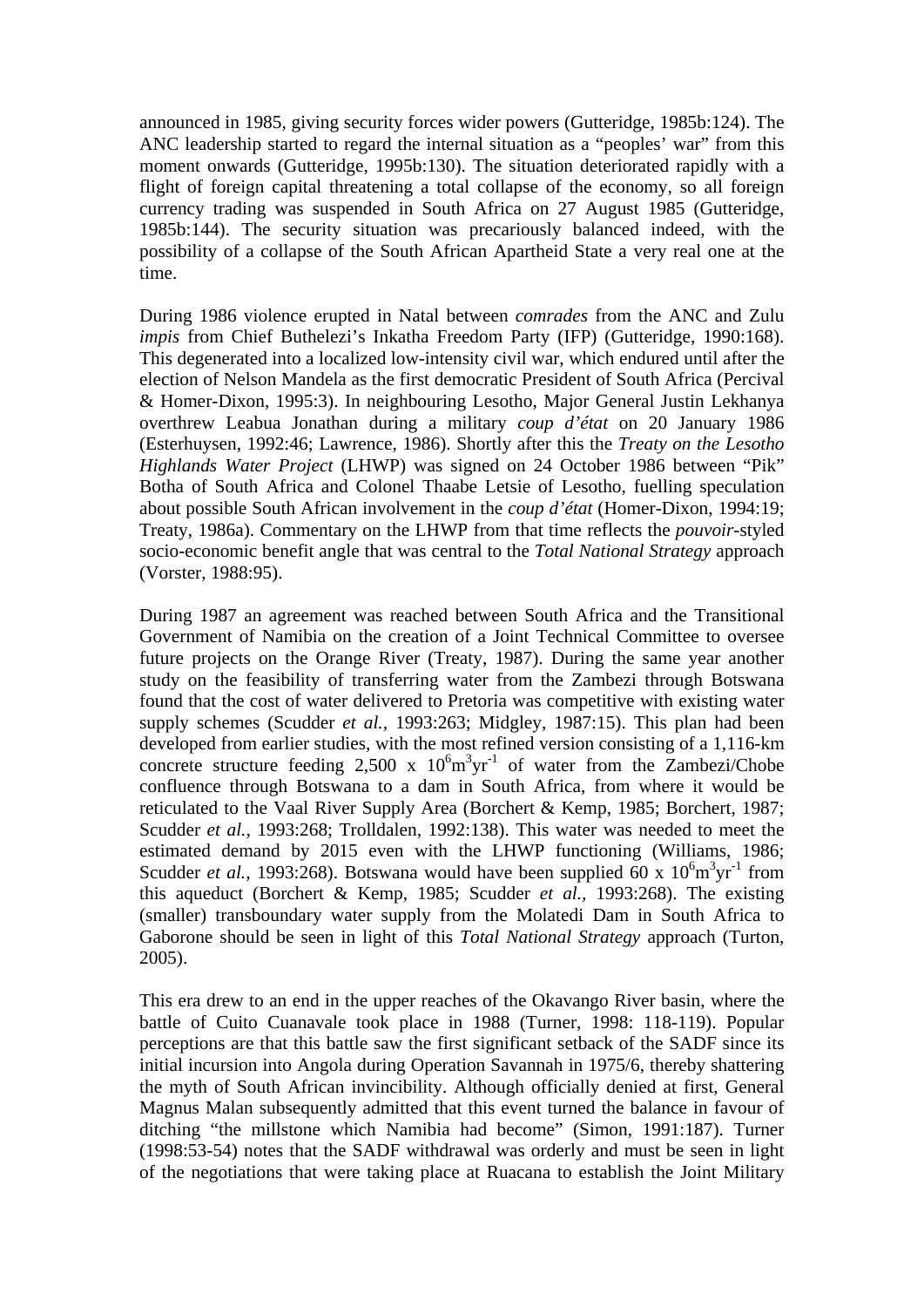Monitoring Commission (JMMC). Furthermore, the battles leading up to Cuito Cuanavale were the climax of the superpower involvement, when Operation Modular resulted in the routing of the Angolan Armed Forces (FAPLA), which was described as the biggest defeat to befall an army since World War II (Turner, 1998: 115).

# **The Post-Cold War Era: The Renaissance of** *Pouvoir*

This era was ushered in by the political demise of P.W. Botha and the assumption of power by F.W. de Klerk (Turton, 2004:263). On 2 February 1990 de Klerk made a watershed speech in which he appealed for a united South Africa as a way to overcome the divisions of violently conflicting nationalisms (Gutteridge, 1994:214). This effectively marked the end of the SSC and the *Total Onslaught* mentality that they had established in the international relations of South Africa, which by this time had become all-embracing and somewhat paranoid (Spitz & Chaskalson, 2000:15). Almost immediately Nelson Mandela was released from prison and a process of the "normalization" of South African politics began. This was being actively brokered behind the scenes by the National Intelligence Service (NIS), with the Convention for a Democratic South Africa (CODESA) as a key high profile component.



**Image 1. RENAMO Party Manifesto signed by Afonso Dhlakama and given to the author while establishing the platform for negotiations to end the Civil War.**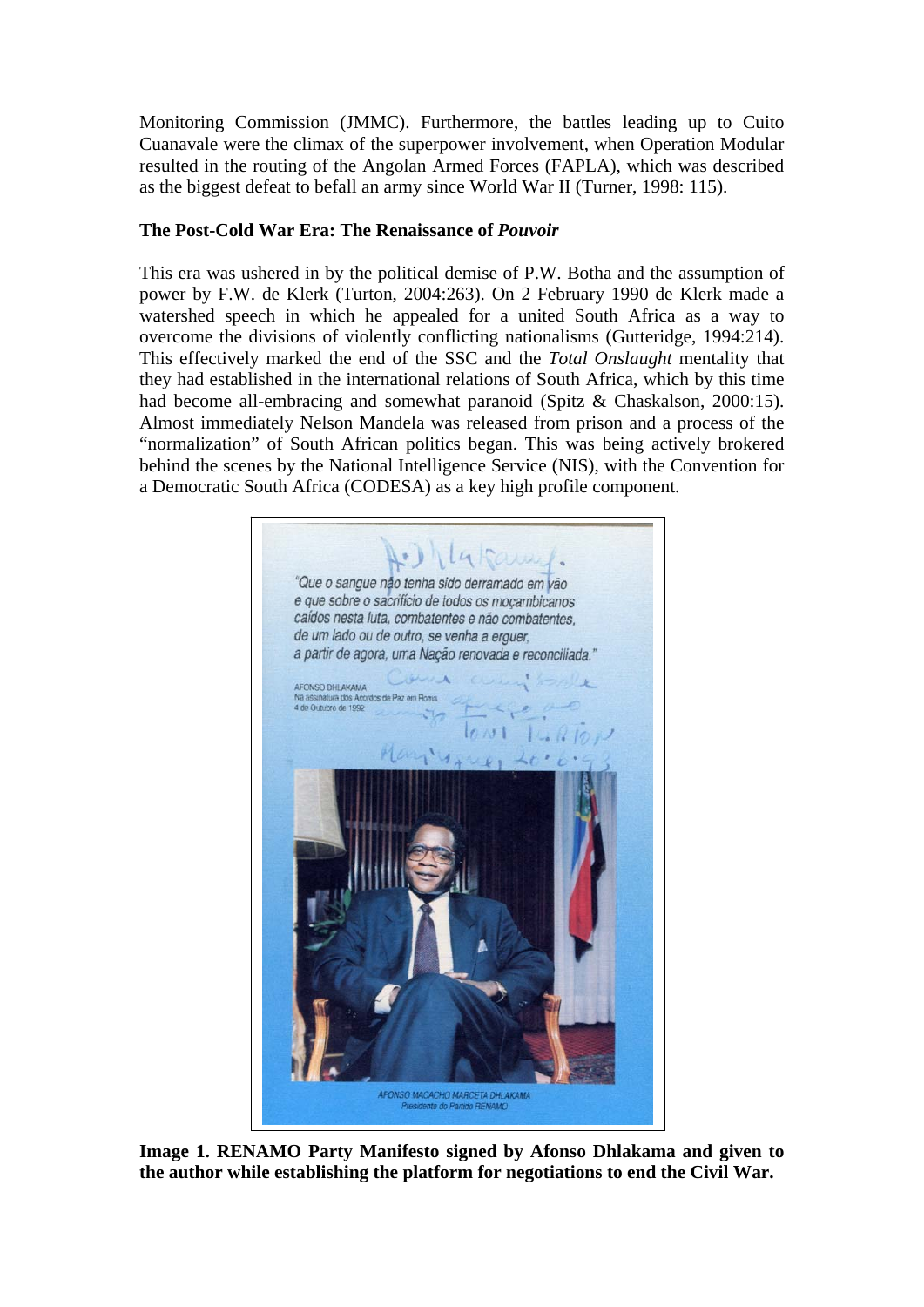The security forces had become deeply divided during the latter parts of the 1980s, with "hawkish" elements of the Police and Army combining to form the now deeply discredited paramilitary Vlakplaas Unit and Citizens Cooperation Bureau (CCB), whose antics included the bombing of the London ANC offices and the assassination of a senior South West African Peoples Organization (SWAPO) activist in Namibia. "Dovish" elements clustered under the leadership of Dr. Neil Barnard, Director General of the NIS, with various special operations units being tasked with the sensitive role of determining the strategic implications, strategies and pitfalls of a negotiated settlement. As such this unit played a significant role in the renaissance of *pouvoir* as a preferred style of politics, both domestic and international. This "dovish" element played a low profile role in establishing the enabling environment in which a number of strategic actions could occur. These included the Cuban troop withdrawal from Angola and the implementation of UN Resolution 435 in Namibia; CODESA that negotiated the necessary transitional arrangements needed to ensure that the process of democratization could proceed with relative peace and stability; and the cessation of hostilities in Mozambique, in particular bringing the rebel *Resistência Nacional Moçambicana* (RENAMO) into the elections through Operation Bush Talk (see Image 1). Operation Bush Talk involved sensitive diplomacy that was conducted in strict secrecy, with the intention of inducing RENAMO to participate in a negotiated settlement in Mozambique, to the ultimate benefit of the entire SADC region.

Namibian independence followed shortly after the release of Nelson Mandela, heralding the end of a liberation struggle that was second in duration only to that of South Africa itself (Simon, 1991:185). This series of events threatened to outpace SADCC, whose *raison d'être* was now being challenged by the rapidly changing political climate as *pouvoir*-styled politics began to take root all across Southern Africa. A decision was therefore made to transform SADCC into the Southern African Development Community (SADC), which was concluded formally in Windhoek, Namibia in 1992 (Treaty, 1992a; Pallett *et al.,* 1997:70; Granit, 2000). A small blemish on South African / Namibian relations occurred in the form of a dispute over the border<sup>[2](#page-12-0)</sup> between the two countries along the shared portion of the Orange River, but this has never become a major issue (Ashton, 2000:86-89; Maletsky, 1999; Meissner, 2001).

The first democratic elections took place in South Africa during 1994, marking the end of isolation and the policy of destabilization. One of the first tasks of the newly elected ANC Government, was to resume full state control over water, most of which was linked to the land rights of approximately 60 000 white commercial farmers, on behalf of the majority of South Africans (Conley, 1997:23). Significantly, the first protocol that was agreed on within the context of SADC after the admission of South Africa as a full member was the *SADC Protocol on Shared Watercourse Systems* that was signed in Johannesburg during 1995 (Ramoeli, 2002:105). This was amended in 1997 and became known as the *Revised Protocol on Shared Watercourses* in order to incorporate the principles found in the *United Nations Convention on the Non-*

 $\overline{a}$ 

<span id="page-12-0"></span> $2$  While the South African government is of the opinion that this issue has been effectively resolved, the Namibian government perspective differs somewhat (Heyns, 2003:20). The important aspect is that it is not a major driver of conflict at the time of writing.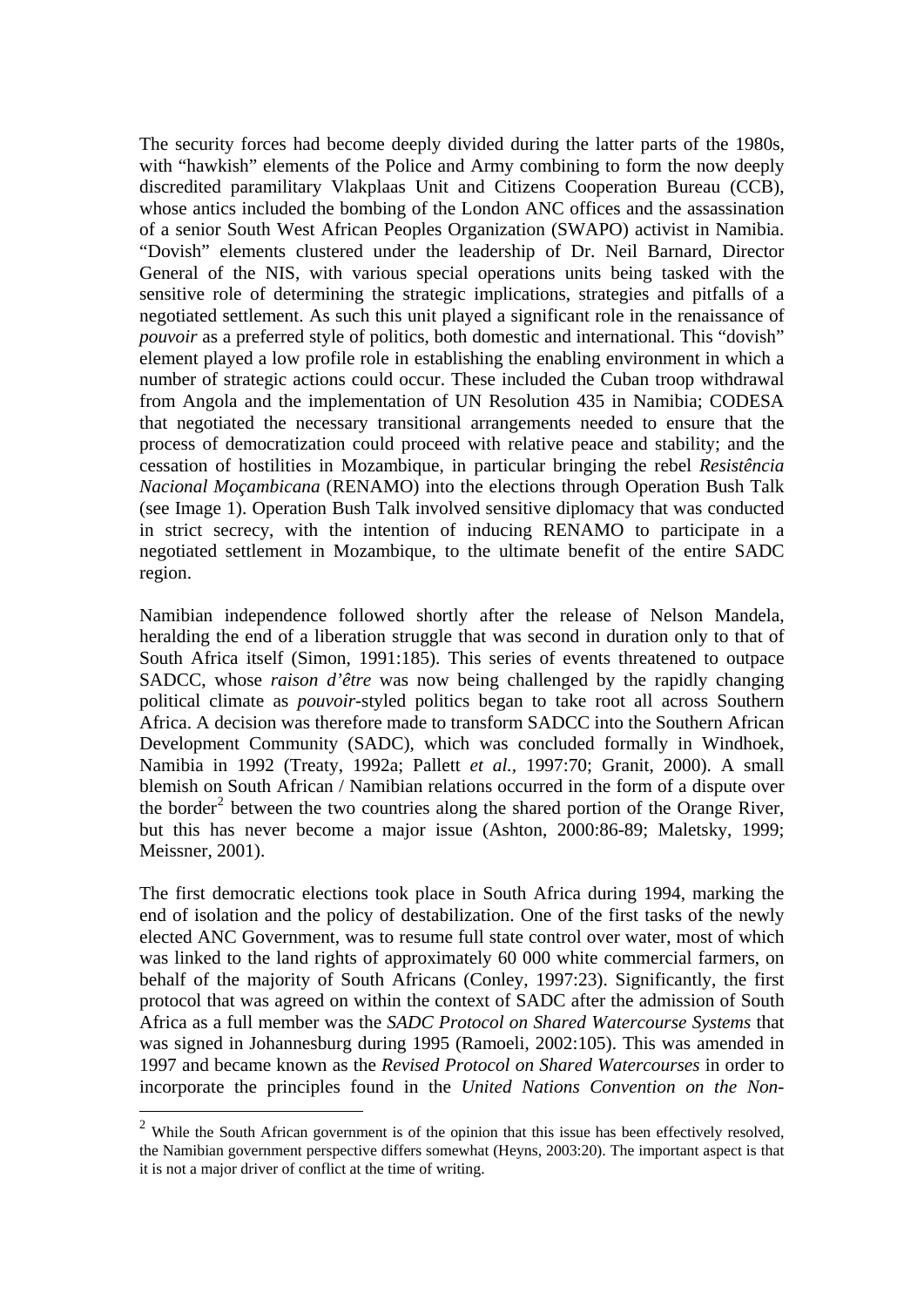*Navigational Uses of International Watercourses* (Granit, 2000; Ramoeli, 2002:106). While this has laid the foundation for greater cooperation in the water sector, economic development is still threatened by the current political turmoil in Zimbabwe, and the aftermath of the civil wars in Angola and the DRC (Granit, 2000).

In 1998, political instability again erupted in Lesotho. This became a major test for SADC in general, and South Africa in particular given its past history. SADC decided to send in a peacekeeping force, comprising soldiers from South Africa and Botswana. This became known as Operation Boleas, which moved across the border and immediately came under heavy and unanticipated fire. Boleas forces split into two with one element concentrating on Maseru while the other moved in to secure the infrastructure related to the LHWP. A number of casualties were sustained on all sides. This has unfortunately caused strained relations between South Africa and Lesotho (Laurence, 1998; Mopheme, 1998a; Mopheme, 1998b; Mills, 1998).

# **Overlay and South African Hydropolitics**

If the events noted above contextualize the patterns of regional conflict and cooperation, then it is necessary to locate these within the broader Cold War theatre. The interaction between the sub-regional and international political milieu relates to what Buzan (1991:216-220) and Buzan *et al.,* (1998:13-14) have called overlay. The link between these regional dynamics and global political interaction can be traced back to 1957. At that time a Soviet strategist and expert on economic warfare by the name of Major General A.N. Lagovsky, formulated what became known as the "weak link principle" (Gutteridge, 1984:60-61). In terms of this thinking, the Western powers such as the North Atlantic Treaty Organization (NATO) and its allies, were almost entirely dependent on a wide range of strategic minerals that were imported from countries in the developing world. By contrast, the Warsaw Pact countries were more-or-less self-sufficient in those strategic resources. This prompted General Alexander Haig to conclude, in a presentation to the US House of Representatives in 1980, that the era of the "resource war" had arrived (Gutteridge, 1984:61).

This made Southern Africa a theatre in which proxy-wars were played out, some of which involved strategic access to natural resources. Central to this was the theory of limited war that had been developed by Henry Kissinger, an academic and one-time US Secretary of State, who postulated that in the thermo-nuclear age, the risk of total war was so high that it was to be avoided at all costs (Dougherty & Pfaltzgraff, 1981:111-116). Instead of total war between nuclear powers, a series of local proxy wars could be fought, each allowing global political tensions to be dissipated in a controlled way, and each allowing non-nuclear military technology to be developed by the nuclear powers and tested through the proxy forces. The linkage was established after the 1974 Portuguese *coup d'état*, when through a series of rapid political events, the Angolan War of Liberation became the Angolan Civil War. South Africa became deeply alarmed at this turn of events. Encouraged by Kissinger's statement that the Soviet and Cuban support of the Popular Movement for the Liberation of Angola (MPLA) in the Angolan Civil War was a "serious matter", and that Moscow's "hegemonial aspirations" would not be tolerated, South Africa decided to become the US proxy force in the region (Geldenhuys, 1984:79). This notion of limited warfare was played out in classic fashion when US support for the SADF proxy force, which at that time was literally in sight of Luanda, was suddenly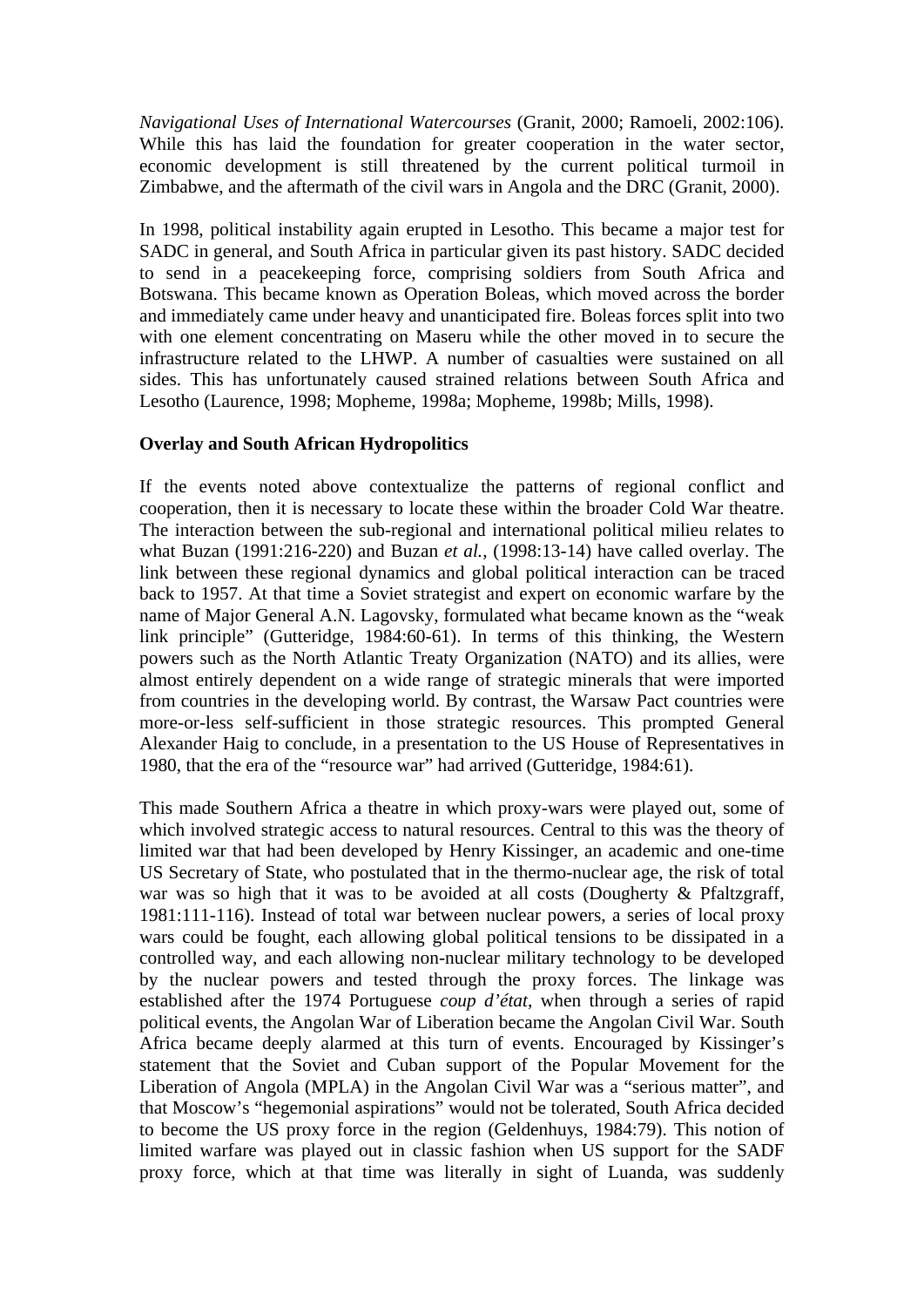withdrawn. This was seen as a humiliation by South Africa whose soldiers were left stranded and therefore forced to withdraw without capturing the capital city (Gutteridge, 1985a:97).

The final link to the Cold War is related to the cessation of hostilities associated with the collapse of the former USSR. On the same day in January 1990 on which President Gorbachev was in Vilnius remonstrating with Lithuanian secessionists, President de Klerk was in Umtata trying to persuade General Bantu Holomisa to reintegrate the "independent homeland" of Transkei back into South Africa, which was now firmly on the road to negotiations with the previously banned ANC and other political parties through CODESA (Gutteridge, 1990:176). The demise of apartheid is intimately linked with the collapse of the former USSR and consequently the ending of the Cold War. In fact, one commentator has said that the climax of the superpower involvement occurred in the SADC region at this time, with the Battle of Cuito Cuanavale breaking the Cuban and Soviet will to fight on (Turner, 1998: 115). As such, this watershed removed the influence of overlay and consequently unleashed a set of political dynamics that will start to shape a new pattern of conflict and cooperation, and consequently impact on hydropolitical dynamics within the international river basins found in South Africa (Buzan, 1991:216-220; Buzan *et al.,* 1998:13-14).

# **The Southern African Hydropolitical Complex as a Concept**

 $\overline{a}$ 

Using the work by Buzan (1991), Buzan *et al.,* (1998) and Schulz (1995) as a point of departure, a conceptual model was developed that factors in the hydropolitical dimension of international relations within the SADC region (Turton, 2003a; 2003b; Turton & Earle, 2005; Ashton & Turton; in press). The rationale for this is based on the fact that international rivers provide permanent linkages between different states within the Southern African Regional Security Complex as originally defined by Buzan (1991:210), but the *exact* nature of the relationship is too nuanced to be understood merely in terms of geography, and a study that focuses only on the river basin level misses this complex reality. Definitions of the four key components of the Southern African Hydropolitical Complex are as follows (Turton, 2003b; Turton & Earle, 2005; Ashton & Turton, in press):

• Pivotal States are riparian states with a high level of economic development<sup>[3](#page-14-0)</sup> that also have a high degree of reliance on shared river basins for strategic sources of water supply, with the real prospect of water scarcity posing a limitation to future economic growth and development. In southern Africa, four states fall into this category: Botswana, Namibia, South Africa and Zimbabwe.

<span id="page-14-0"></span> $3$  This higher level of economic development means that the Pivotal States also have the capacity to project their power outside of their borders, which becomes a factor in understanding the dynamics of hydro-hegemony. It is significant that all four of the Pivotal States have a history of military activities beyond their own sovereign territory. South Africa was active militarily across many countries in Africa during the Cold War. In the immediate post-Apartheid period, South Africa was involved in Operation Boleas in Lesotho, along with Botswana, in an action that was officially sanctioned by SADC (Turton, 2004:268). Namibia and Zimbabwe both have troops in the Democratic Republic of Congo (DRC), engaging in military actions that have not been sanctioned by SADC. Zimbabwe also deployed troops inside Mozambique to protect its interests during the Mozambique Civil War (Turner, 1998:131-145).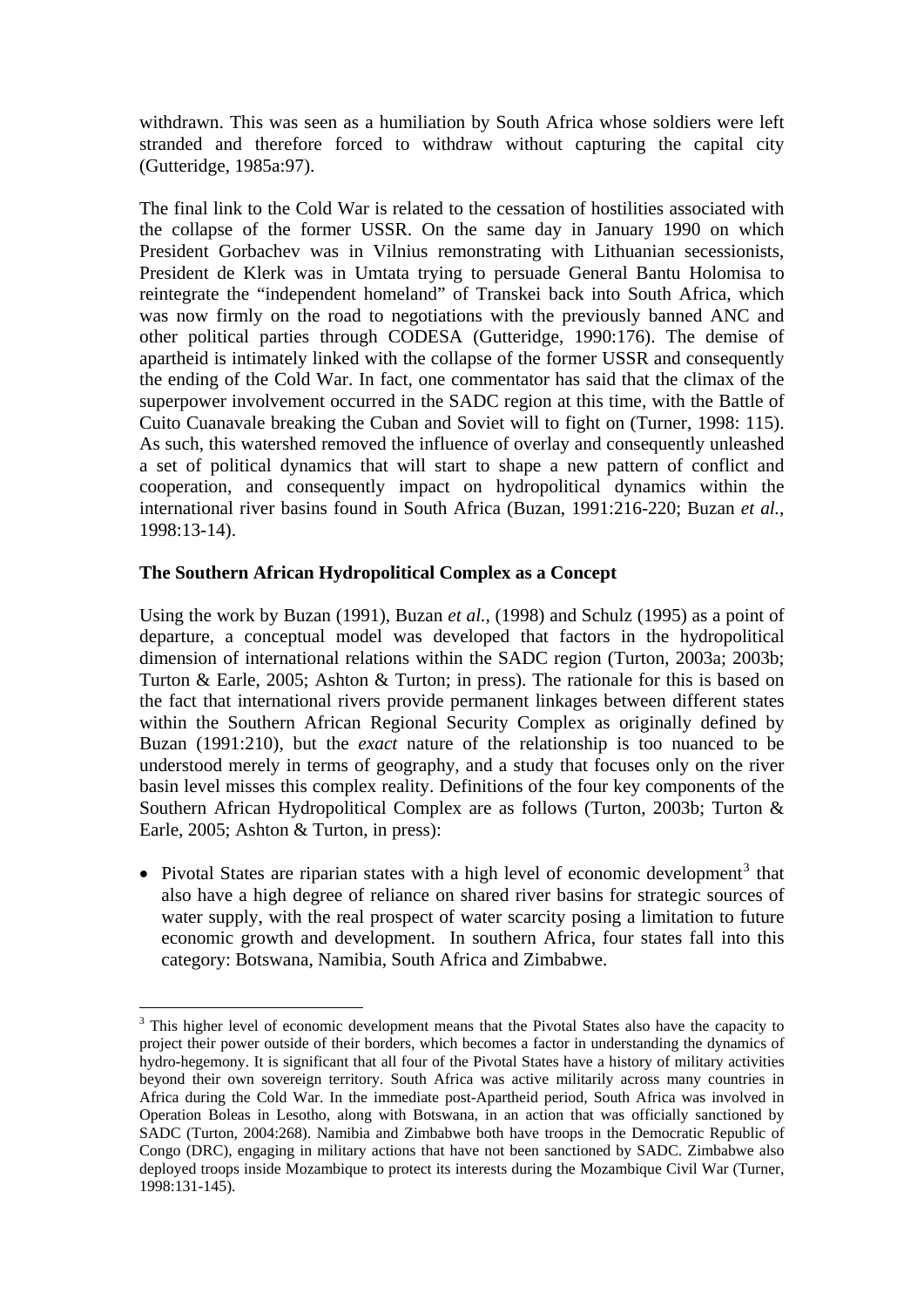- Impacted States are riparian states that have a critical need for access to water from international river basins that are shared with a Pivotal State, but appear to be unable to negotiate what they consider to be an equitable allocation of water. In southern Africa, seven states are seen to be in this category: Angola, Lesotho, Malawi, Mozambique, Swaziland, Tanzania and Zambia.
- Pivotal Basins are basins that face closure<sup>[4](#page-15-0)</sup>, and which are also strategically important to any one (or all) of the Pivotal States by virtue of the range and magnitude of economic activity that they support. In southern Africa, three basins fall into this category: Orange, Limpopo and Incomati. Significantly, all three of these are Basins at Risk (Wolf *et al.,* 2003:29; Turton, 2005).
- Impacted Basins are those where at least one of the Pivotal States is a co-riparian, and where there appears to be less freedom of choice for an Impacted State to develop its water resources in a manner that is deemed to be fair and equitable. In southern Africa, six basins are in this category: Cunene, Maputo, Okavango, Pungué, Save-Runde and Zambezi. Significantly, three of these are Basins at Risk (Wolf *et al.,* 2003:29; Turton, 2005).



**Figure 1. The Southern African Hydropolitical Complex showing linkages across river basins (Ashton & Turton, in press).** 

<span id="page-15-0"></span> $\overline{a}$ <sup>4</sup> Basin closure is defined as a river with no utilizable outflow of water (Seckler, 1996). A basin is said to be facing closure when all of the available water has been allocated to some productive activity and there is no more water left to be allocated (Svendsen *et al.,* 2001:184). Basin closure therefore becomes a key variable in our understanding of Basins at Risk, because once that threshold is reached, water scarcity can become a trigger for conflict, unless sufficient second-order resources can be mobilized to mitigate that conflict.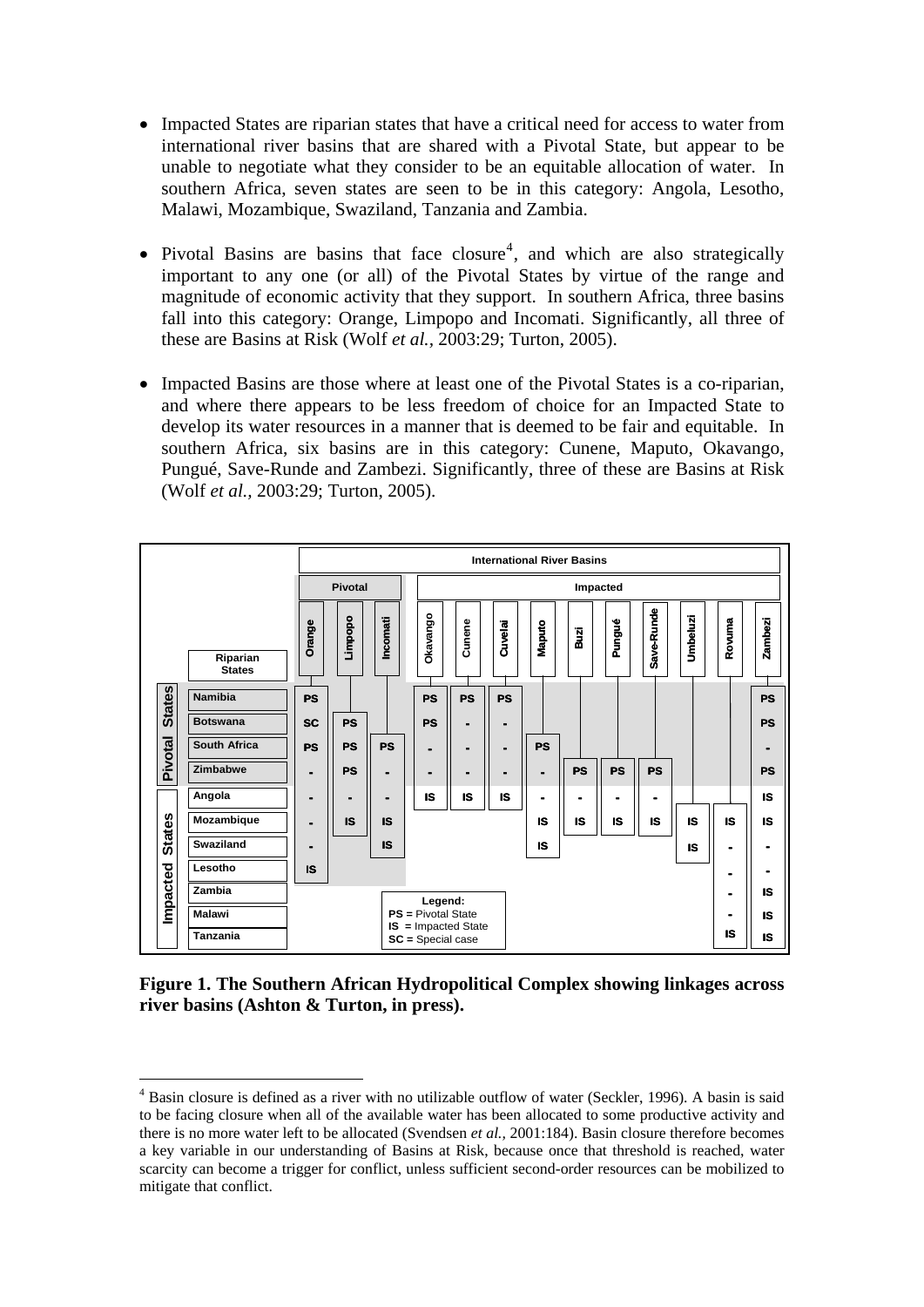By using the Southern African Regional Security Complex as defined by Buzan (1991:210), it is possible to use these concepts, linked as they are *via* the SAHPC, to develop a more nuanced understanding of the patterns of co-operation and competition in international river basins. More specifically, a nuanced understanding is possible by analyzing the hydropolitical configuration of Pivotal States versus Impacted States in each basin. In short, one can understand the dynamics of hydrohegemony as it has evolved in South Africa, by using the Southern African Hydropolitical Complex as an analytical tool.

A simple ratio of Pivotal States to Impacted States in a transboundary basin can give some indication of likely strategies that can be considered by each state (Turton, 2005). For example, a basin with a Pivotal State downstream, is likely to have a regime that is negotiated upstream, in order to protect the interests of the Pivotal State. Similarly, a basin with a Pivotal State upstream, might not have enough incentive to negotiate a basin-wide regime downstream, and might thus manifest as a bilateral arrangement in a multilateral basin. Where more than one Pivotal State occurs in a given basin, there is more chance of a basin-wide agreement being negotiated, because it suits the combined interests of those states. The theoretical work by Lowi (1990:386) is useful in this regard, even if it is couched in the language of Realism (a trend that is outdated in contemporary International Relations literature).



**Map 2. The Southern African Hydropolitical Complex showing the three Pivotal Basins, major inter-basin transfers and the location of the capital cities of the Pivotal States (Ashton & Turton, in press).** 

A unique aspect of the Southern African Hydropolitical Complex is the location of the capital cities of the four Pivotal States, all of which straddle watershed divides (Map 2). This means that major infrastructure is needed to service these economic and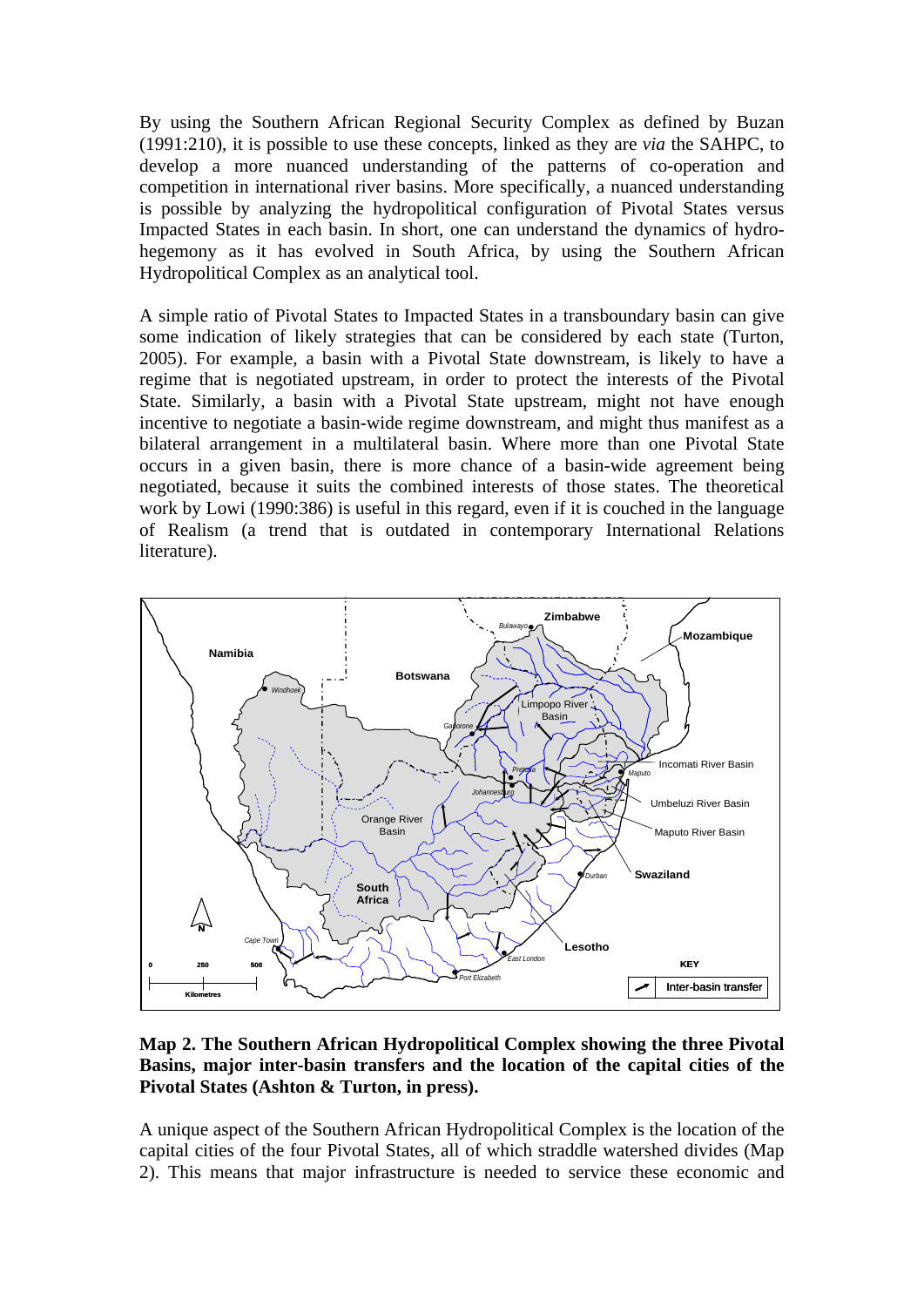political hubs. The more these cities grow the greater becomes the complexity associated with the procurement of a high assurance of supply, which can only be achieved by means of cooperation with co-riparian states (Turton, 2005).

# **The Orange River: A Pivotal Basin in the Southern African Hydropolitical Complex**

The Orange River basin is the most developed of all the rivers in Southern Africa, with at least twenty-nine dams having a storage capacity of more than  $12 \times 10^6$ m<sup>3</sup> (twenty-four in South Africa and five in Namibia) (Heyns, 1995:10-11) (see Map 3). The largest of these are the Gariep Dam, with a storage capacity of 5,600 x  $10^{6}$ m<sup>3</sup> and the Vanderkloof Dam, with a storage capacity of  $3,200 \times 10^{6} \text{m}^3$ , both of which are in South Africa, with the former being a critical component of the ORP (see Map 1). The fact that the Gauteng Province is 100% reliant on IBT water, all of which is channeled through the Vaal River system, illustrates the strategic importance of the Orange River basin, given the heavy reliance of the South African national economy on water from this particular basin. It is evident that the Orange River basin is the largest of all the international river basins in South Africa, both in terms of physical size, and in terms of the volume of water (MAR) involved. The importance of this river basin is also evident, because the Orange is a recipient basin for three IBTs; a donor basin for three IBTs; with four intra-basin transfers also in existence. The Orange River basin is considered to be "at risk" Wolf *et al.,* (2003:47), but this is refuted by Turton (2005).

# **Physical Description of the Orange River Basin**

The Orange River basin has a total basin area of  $964,000 \text{ km}^2$  with an annual MAR of 11,200 x  $10^6$ m<sup>3</sup>. There are four riparians, with 4% of the basin area lying in Lesotho (upstream riparian and an Impacted State), 62% in South Africa (a Pivotal State), 9% lying in Botswana (a Pivotal State), and 25% in Namibia (downstream riparian and a Pivotal State) (see Maps  $2 \& 3$ ). Contribution to MAR by each riparian is unequally distributed, with 55% coming from South Africa, 0% coming from Botswana, 41% coming from Lesotho and 4% coming from Namibia (Basson, 1999). There are slight variations in this data between the riparians, but this is not contested in any way, so this minor discrepancy is hydropolitically irrelevant. The Orange River carries approximately 20% of the total river flow in South Africa, with the Vaal being an important tributary (Basson *et al.,* 1997:40).

The Vaal River is regarded as being a river basin in its own right and provides Gauteng with all of its water. Gauteng (formerly Witwatersrand) in turn houses 40% of the South African population, creates 50% of the country's wealth and generates 85% of the electricity in the entire country (Conley & van Niekerk, 1998:146). It also produces 10% of the economic output of the entire African continent (Turton *et al.,* 2004b). In order to support this economic activity, the Vaal sub-basin has links to eight other river basins in a complex arrangement of IBTs that range from the Limpopo in the North, to the Sundays in the South (Heyns, 1995:18) (see Maps 1, 2 & 3). In the Vaal basin, much of the water returns to the Orange River as treated effluent, which is available for downstream users (Conley, 1995:11) A staggering 100% of the economic activity in Gauteng is reliant on IBTs (Basson *et al.,* 1997:55). This makes the Orange River of great strategic importance to South Africa, hence the significance of the LHWP (Blanchon, 2001; Davies *et al.,* 1993:169; Davies & Day,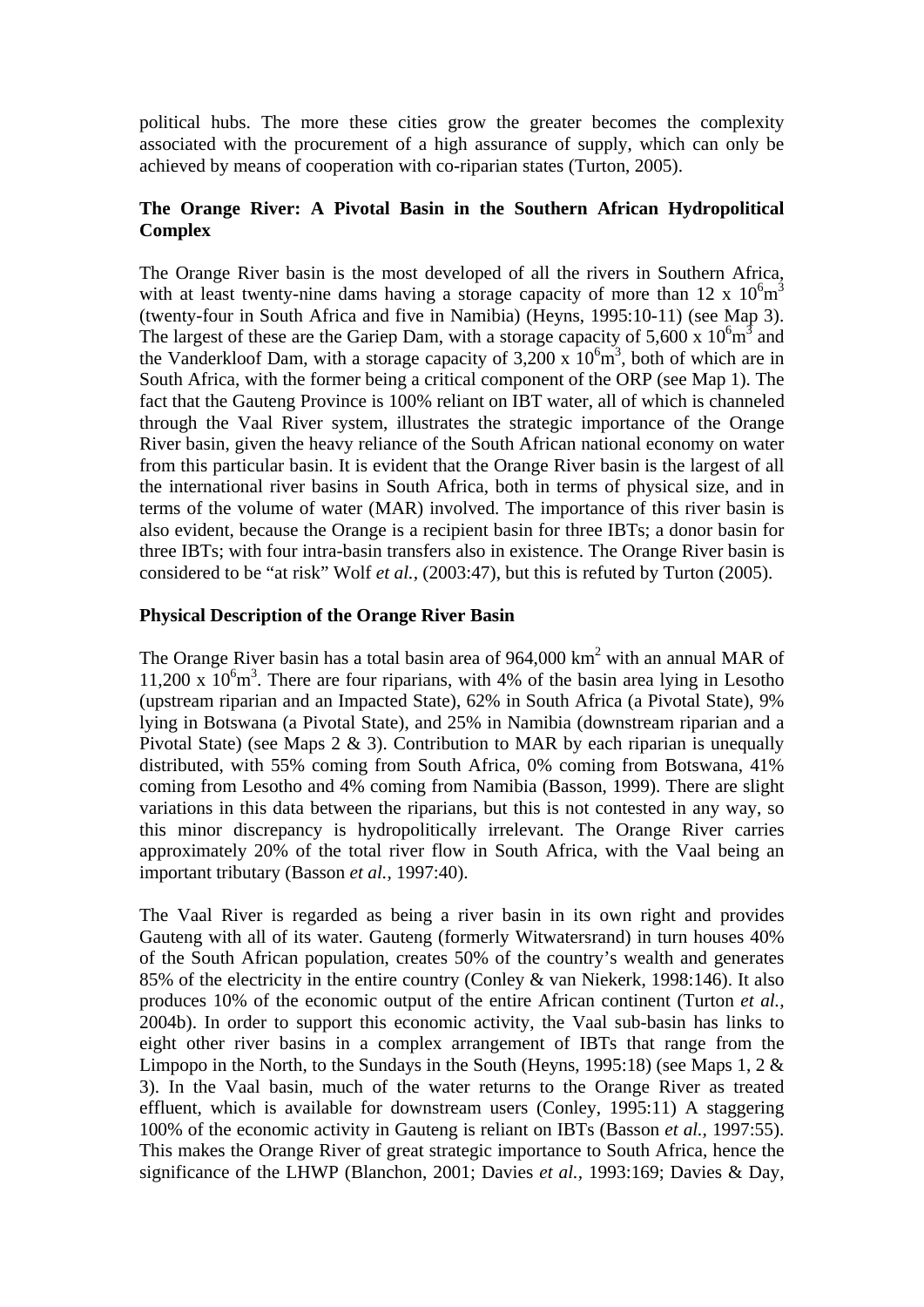1998:299-304; James, 1980). The Orange River is closed, with an official classification of being "in deficit", so further opportunities for development are severely limited (Conley, 1995:7; Conley, 1996a:17). Namibia has expressed an interest in obtaining more water from the Orange River, but for transfers to occur the large losses that are experienced in the Lower Orange would have to be taken into account. The city of Gaborone can be supplied with water from Lesotho in future, giving Botswana a strategic interest in the basin, even though it contributes no MAR and uses none of the surface water from the Orange River basin at present.



**Map 3. The Orange River Basin showing major dams and Inter Basin Transfers (Pallett** *et al.,* **1997:79).** 

The Orange River forms the international border between South Africa and Namibia. There has been confusion over the actual location of the border, with a demarcation in 1890 being the high-water level on the northern bank, effectively depriving Namibia of independent access to the water (Hangula, 1993:105; Heyns, 1995:11). There is a border dispute between South Africa and Namibia as a result of promises that the border would be moved to the middle of the river, which were allegedly made during the run up to Namibian independence (Maletsky, 1999; Ashton, 2000b:86-89; Meissner, 2001:35). Shifting of the border has never occurred and allegations are being made that South Africa has reneged on its agreement. This has the potential to tarnish South Africa's hydropolitical image, which was damaged during Operation Boleas in Lesotho during 1998, but it does not seem to be a major issue that threatens international relations.

## **Historical Progression of Regime Creation in the Orange River Basin**

Regime creation within the basin has been fragmented but intense where it has occurred, reaching degrees of sophistication not evident in any of the other basins in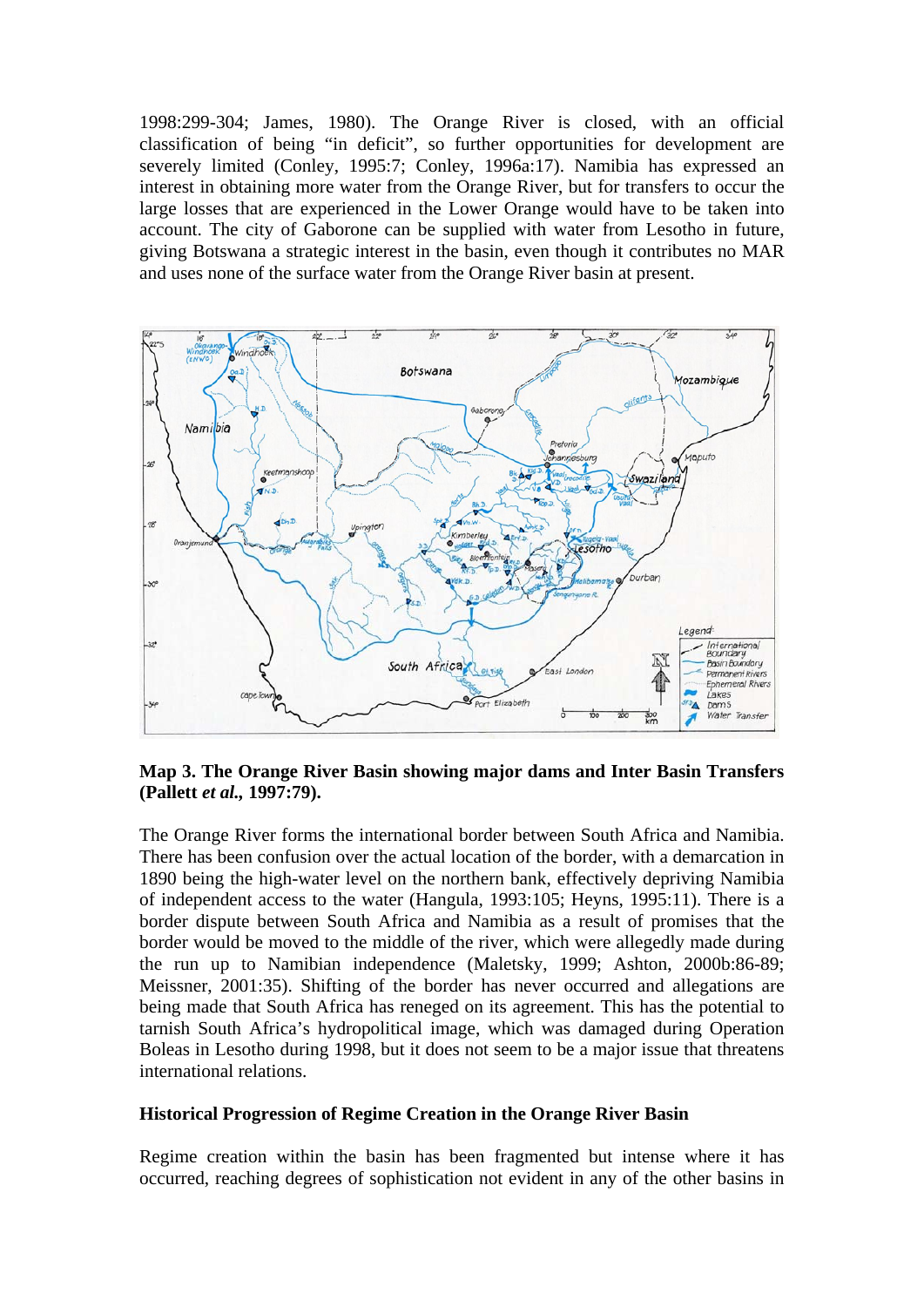Southern Africa. It began with the establishment of the Southern African Regional Commission for the Conservation and Utilization of the Soil (SARCCUS) in 1948. This has ten standing committees, one of which deals with water (Ohlsson, 1995:60). An historic overview of regime creation is presented in Figure 2. For the purposes of a detailed analysis, the basin has been divided into three distinct components - the upper, middle and lower basin - with international relations in the hydropolitical realm having been characterized by the creation of various bilateral regimes of increasing sophistication over time, until a multilateral basin-wide agreement was reached between all riparian states in 2000, known as the *ORASECOM Agreement* (Treaty, 2000b).



**Figure 2. Historic Overview of Regime Creation in the Orange River Basin.** 

The Orange-Senqu River Commission (ORASECOM) that was established through the *ORASECOM Agreement* is the fourth basin-wide regime to be established in Southern Africa and the first under the *SADC Protocol on Shared Watercourse Systems* (Treaty, 2000b). A significant aspect of the *ORASECOM Agreement* is the fact that Botswana is a recognized riparian state, even though it contributes no streamflow and makes no use of the surface water from the Orange River. This gives Botswana a wider range of diplomatic options by allowing concessions to be granted to other riparian states in return for political support in River Basin Commissions (RBCs) where they have a greater strategic interest such as in the Limpopo and Okavango basins (Turton, 2003a:152). This makes Botswana the balancer of political power in ORASECOM, with bargaining positions either in support of Namibia (in return for concessions elsewhere such as in the Okavango and Zambezi River basins), or in support of Lesotho (in return for future concessions such as the supply of water to Gaborone). This is classic *pouvoir*-styled politics at work.

The *ORASECOM Agreement* recognizes the *Helsinki Rules*, the *United Nations Convention on the Non-Navigational Uses of International Watercourses* and the *SADC Protocol on Shared Watercourse Systems*. It also refers to the *Revised Protocol on Shared Watercourses* with respect to definitions of the key concepts "equitable and reasonable" and "significant harm". Dispute resolution is formally vested in the SADC Tribunal, which is a first for regime creation in the regional water sector. It recognizes the right of the Parties to form bilateral arrangements (such as the Lesotho Highlands Water Commission (LHWC) and the Permanent Water Commission (PWC) although these are not mentioned by name), and it says that any new Commission will be subordinate to ORASECOM, while existing Commissions must merely liaise with ORASECOM (Treaty, 2000b: Article 1, para.1.4). This means that the LHWC will essentially continue to function as a bilateral arrangement, but that downstream riparians will be kept informed of upstream developments. Similarly, the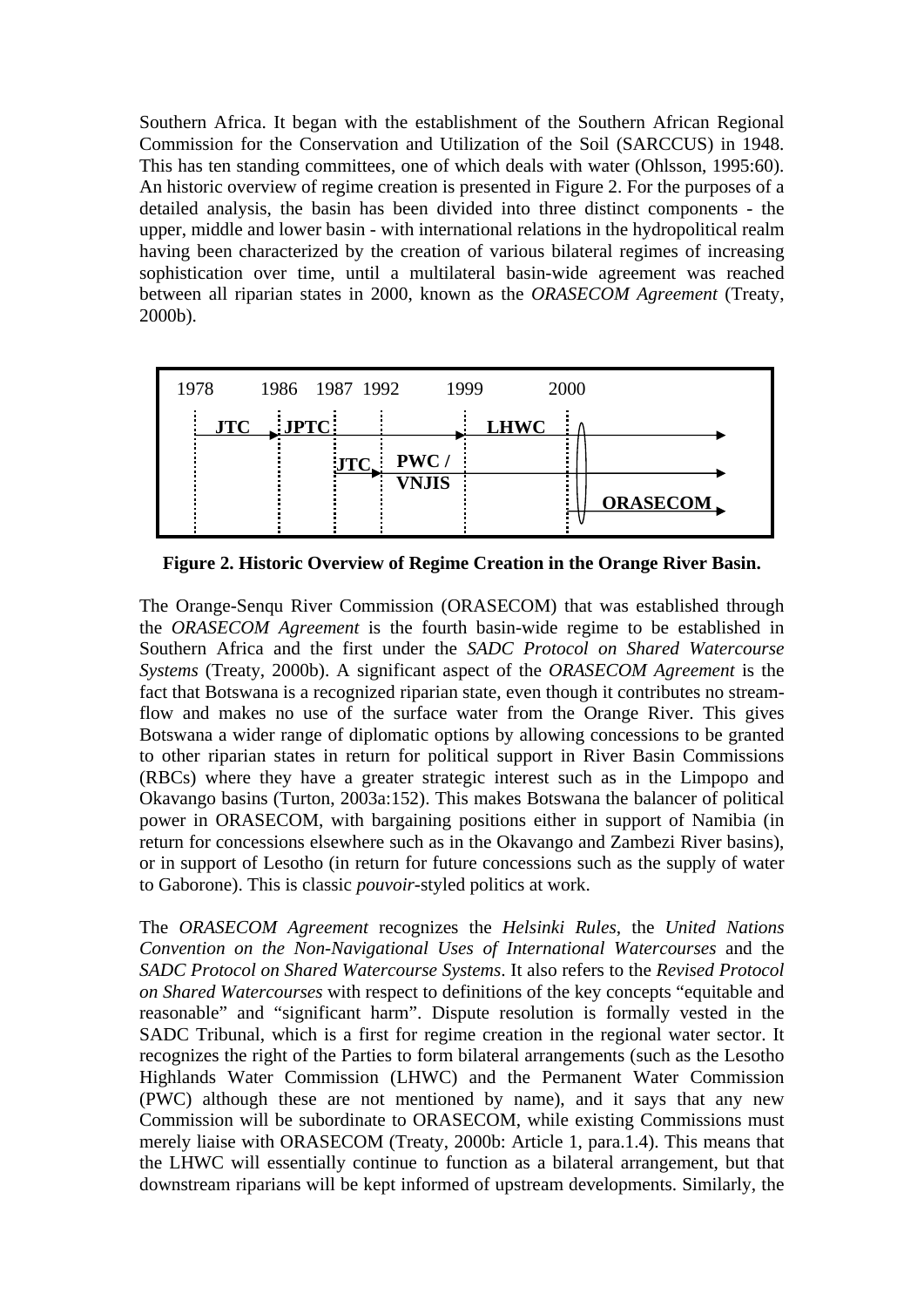PWC and it's associated Vioolsdrift and Noordoewer Joint Irrigation Scheme (VNJIS) will also continue to exist as separate entities. As such, South Africa as the hydrohegemon, will still have direct control over its strategic interest in the basin, while Botswana will have formally gained a foothold into negotiations on future watersharing agreements between the riparians. This translates into a plus-sum outcome for all stakeholders in the Orange River basin, made possible only by *pouvoir*-based politics.

## **The Upper Basin: South Africa and Lesotho**

Unlike the Limpopo basin case (where the management of international rivers *via*  RBCs started in South Africa), for a long period of time there was no regime creation at all in the Orange River basin, until 1978 when a Joint Technical Committee (JTC) was established between South Africa and Lesotho to investigate the feasibility of the proposed LHWP (Mohammed, 2003:226). A year later the JTC tabled its preliminary feasibility investigation, and a decision was taken to proceed to the next stage of the work (Heyns, 1995:11). In 1986 the *Lesotho Highlands Water Project Treaty* was signed (Treaty, 1986a), but this did not constitute a determination of the apportionment of water according to Conley & van Niekerk (1997:11). The *Lesotho Highlands Water Project Treaty* has four protocols covering in detail aspects of design, construction, operation and maintenance, and the institutional arrangements needed to manage such a complex project. The *Lesotho Highlands Water Project Treaty* is the most comprehensive in existence in the Southern African water sector, with the main document being eighty-five pages in length, excluding annexures. From an institutional perspective, the *Lesotho Highlands Water Project Treaty* established two autonomous statutory parastatal bodies (Heyns, 1995:11). The Lesotho Highlands Development Authority (LHDA) is responsible for the management of the dam construction and related issues within Lesotho itself (Treaty, 1986a:23-32), whereas the Trans-Caledon Tunnel Authority (TCTA) is responsible for the management of the complex set of delivery tunnels into South Africa (Treaty, 1986a:33-39). In addition to these, a Joint Permanent Technical Commission (JPTC) was established, consisting of delegates from both riparian states, with the responsibility of coordinating the two parastatals, as well as to report back to their respective Governments. Article 10 of the *Lesotho Highlands Water Project Treaty* stipulates that South Africa is responsible for the costs of the project except for the Muela hydroelectric power station, which Lesotho has to pay for. Paragraph 6 of Article 11 of the *Lesotho Highlands Water Project Treaty* stipulates that South Africa will guarantee the loans. Article 5 of the *Lesotho Highlands Water Project Treaty* stipulates the calculation of royalty payments, which has been determined as half of the difference in cost for supplying  $70m^3s^{-1}$  from the LHWP, and the least cost of the alternative Orange Vaal Transfer Scheme. Annexure II of the *Lesotho Highlands Water Project Treaty* stipulates minimum quantities of water to be delivered by the LHWP over time, starting with 57 x  $10^6$ m<sup>3</sup>yr<sup>-1</sup> in 1995, and ending with 2,208 x 10<sup>6</sup>m<sup>3</sup>yr<sup>-1</sup> after 2020. A related treaty deals with issues of diplomatic immunity for the JPTC members (Treaty, 1986b).

This regime was further strengthened in 1999 with the agreement on what became known as *Protocol VI of the Lesotho Highlands Water Project Treaty*, which upgraded the JPTC into the Lesotho Highlands Water Commission (LHWC) (Treaty, 1999a). This in turn resulted in the implementation of a new governance model that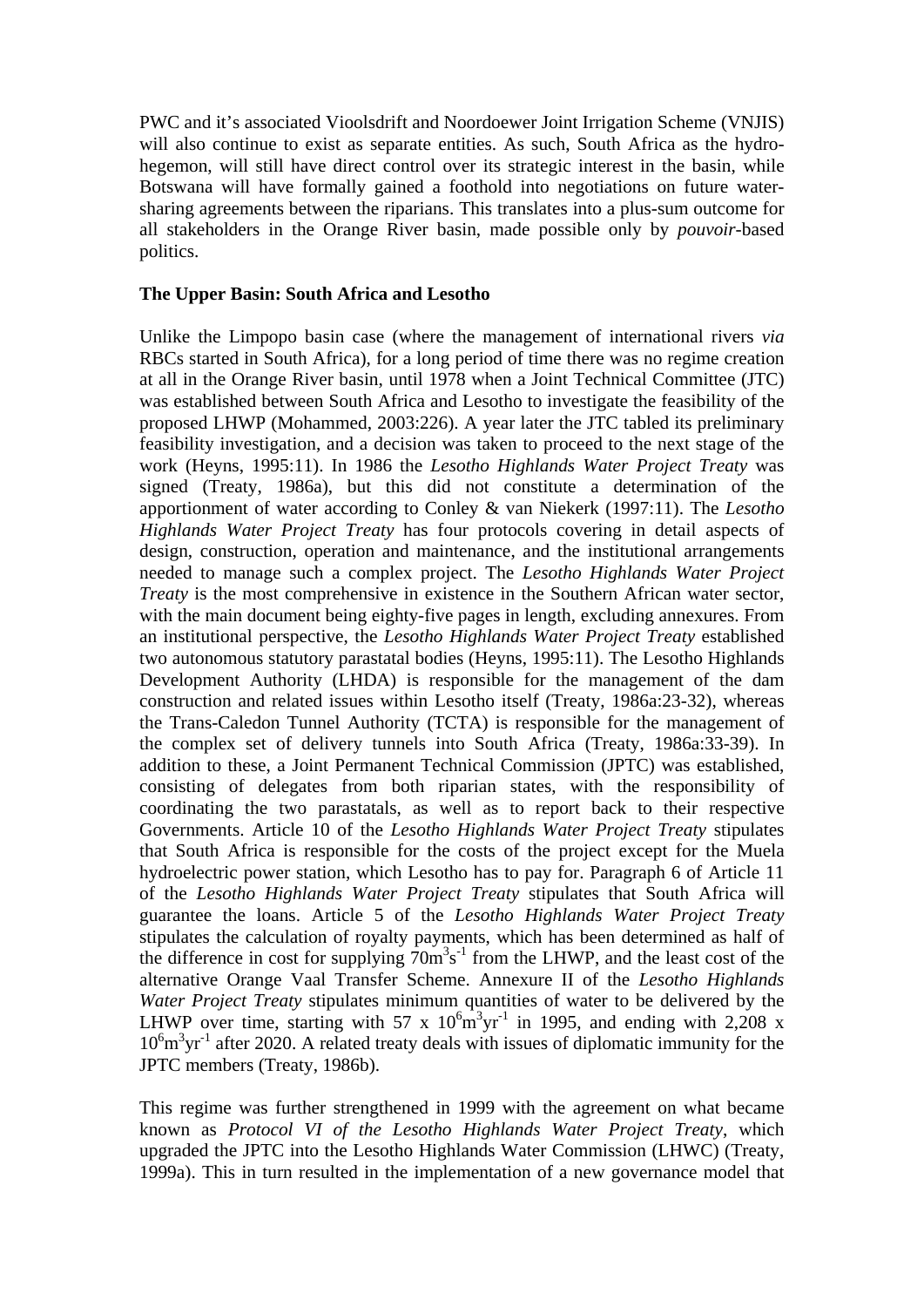retained the two parastatal bodies (TCTA and LHDA). This change was the result of a study that highlighted problems with respect to reporting relationships and lines of authority between the LHDA and the JPTC. The final proposals regarding those changes were accepted by the two Governments on 22 November 1995, and implemented in 1999 as the New Governance Model of the original *Lesotho Highlands Water Project Treaty* (Treaty, 1999b). In essence the implementation of the new governance model marked the end of the initial construction phase (Phase 1a) and the commencement of water delivery.

# **The Middle Basin: South Africa and Botswana**

There was no regime creation with respect to the Orange River basin between South Africa and Botswana prior to the *ORASECOM Agreement*, but there is a strong history of close cooperation between the two riparians on the management of the Limpopo (Turton, 2004: 271-272; Turton, 2005). This is because although Botswana is technically a riparian state by virtue of its geographic location within the Orange River basin, it has contributed no streamflow in living memory, and the tributaries in that country can be regarded as being endoreic (Basson, 1999:17; Conley & van Niekerk, 1997:9; Heyns, 1995:10). Botswana therefore has had no overt interest in the Orange River basin prior to the *ORASECOM Agreement*; or stated differently, had not been given a chance to articulate those interests, because during the *puissance*dominated past, regime creation was bilateral in nature, always involving South Africa as the hegemonic state, and one other hydropolitically weaker riparian state. This is now changing as the Botswana government has begun to realize that one of its strategic future options is to possibly obtain water from Lesotho (or at least to keep that alternative open to future exploration) (Turton, 2003a:151).

## **The Lower Basin: South Africa and Namibia**

In 1987 a Joint Technical Committee (JTC) was established to advise the South African government and the South-West African Transitional government on matters pertaining to the Orange River, referred to as the *Cooperation Agreement* (Treaty, 1987). Given that Namibia was not a sovereign state until 1990, and was therefore unable to enter into formal agreements with its' co-riparians, there was a spate of agreements signed immediately after independence (Pinheiro *et al.,* 2003:117). It was against this background that the JTC was upgraded during 1992, when a treaty was signed between South Africa and Namibia, known as the *Agreement on the Establishment of a Permanent Water Commission* (PWC) (Treaty, 1992b; Chenje & Johnson, 1996:165; Pallett *et al.,* 1997:70). At the same time an agreement was signed on the establishment of a Joint Irrigation Authority (JIA) to implement the *Agreement on the Vioolsdrift and Noordoewer Joint Irrigation Schemes* (VNJIS) (Treaty, 1992c; Chenje & Johnson, 1996:165; Pallett *et al.,* 1997:70). This was followed in 1994 by the launching of the Orange River Replanning Study (ORRS) (DWAF, 1998). Initially intended to clarify South Africa's own priorities as a country study, formal invitations were extended to Namibia and Lesotho to participate. This caused officials in those countries some unease at the time, because the study was not being conducted under the auspices of a recognized international forum, and South African officials also initially experienced misgivings at exposing potentially acrimonious internal deliberations to outside observers (Conley & van Niekerk, 1997:13). After the inception of the ORRS however, Namibia undertook its own study, to be followed by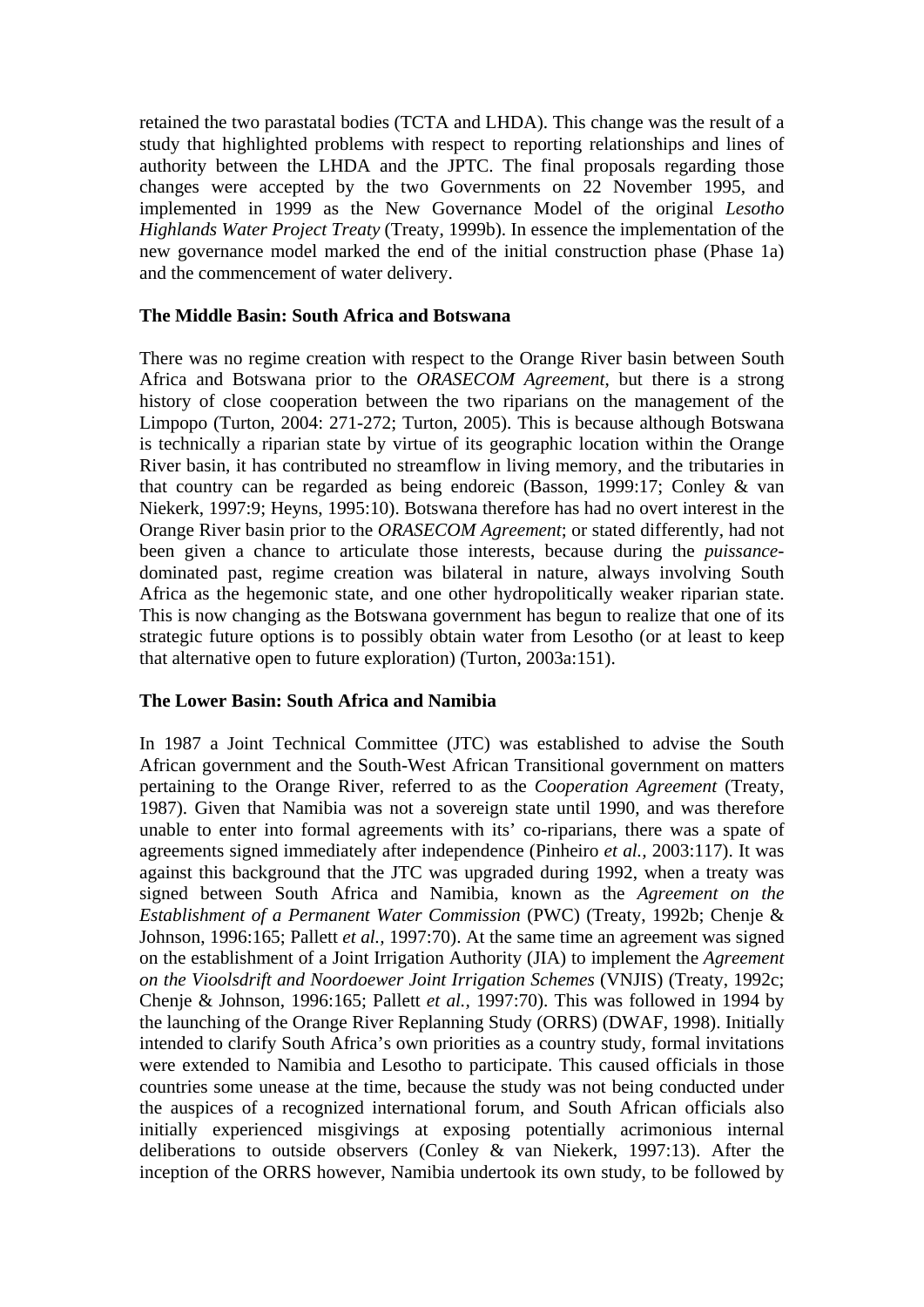Lesotho. While these two studies did not have observers from the other riparian states, the results were shared. This created an improved climate of trust. Subsequent to this, negotiations were started between all of the riparian states, motivated largely by Namibia, on the establishment of a basin-wide regime. This came to fruition when the Orange-Senqu River Commission (ORASECOM) was formally established on 3 November 2000 under the *ORASECOM Agreement*.

## **The Orange River Basin and Groundwater**

An important aspect of the Orange River basin is associated with the resource-base in the context of an arid or semi-arid climate. While the Orange River is a significant resource in its own right, the geographic confines of the basin also cover groundwater reserves that are extremely important. Table 1 lists some of the more important transboundary aquifer systems to which South Africa is entitled. The hydraulic connection between the surface and groundwater resources has not yet been firmly established in all cases. In the context of the Orange River Basin, one of the reasons why Botswana has become such an active partner in ORASECOM, is the importance of groundwater that is sourced from the geographic extent of the basin. Within the broad parameters of Integrated Water Resource Management (IWRM) as a concept, groundwater is clearly a significant component, yet in practice this is not reflected in the transboundary water management regimes. ORASECOM therefore has no clear jurisdiction over groundwater resources, focusing instead on the surface flows in the Orange River system. Botswana has a vested interest in opening up the debate on the management mandate over groundwater, and is likely to use the growing acceptance of IWRM as a paradigm to introduce this aspect to future ORASECOM deliberations.

| <b>Table 1</b>                                                           |                        |                         |                        |
|--------------------------------------------------------------------------|------------------------|-------------------------|------------------------|
| <b>Significant Transboundary Water Resources in the Southern African</b> |                        |                         |                        |
| Hydropolitical Complex to which South Africa is a Riparian               |                        |                         |                        |
| <b>Transboundary</b>                                                     | <b>Riparian States</b> | <b>Transboundary</b>    | <b>Riparian States</b> |
| <b>River Basin</b>                                                       |                        | <b>Aquifer</b>          |                        |
| Orange                                                                   | Lesotho                | Karoo Sedimentary       | South Africa &         |
|                                                                          | South Africa           | Aquifer                 | Lesotho                |
|                                                                          | <b>Botswana</b>        | Ramotswa                | South Africa &         |
|                                                                          | Namibia                | Dolomite Aquifer        | <b>Botswana</b>        |
|                                                                          |                        | Kalahari Aquifer        | South Africa,          |
|                                                                          |                        |                         | Botswana &             |
|                                                                          |                        |                         | Namibia                |
|                                                                          |                        | Gariep Coastal          | South Africa &         |
|                                                                          |                        | Aquifer                 | Namibia                |
| Limpopo                                                                  | <b>Botswana</b>        | Tuli-Shashe             | South Africa,          |
|                                                                          | South Africa           | Aquifer                 | Botswana &             |
|                                                                          | Zimbabwe               |                         | Zimbabwe               |
|                                                                          | Mozambique             | Pafuri Alluvial         | South Africa,          |
|                                                                          |                        | Aquifer                 | Zimbabwe &             |
|                                                                          |                        |                         | Mozambique             |
| Incomati & Maputo                                                        | South Africa           | <b>Incomati Coastal</b> | South Africa,          |
|                                                                          | Swaziland              | Aquifer                 | Swaziland &            |
|                                                                          | Mozambique             |                         | Mozambique             |
| <b>Source:</b> Ashton & Turton (in press).                               |                        |                         |                        |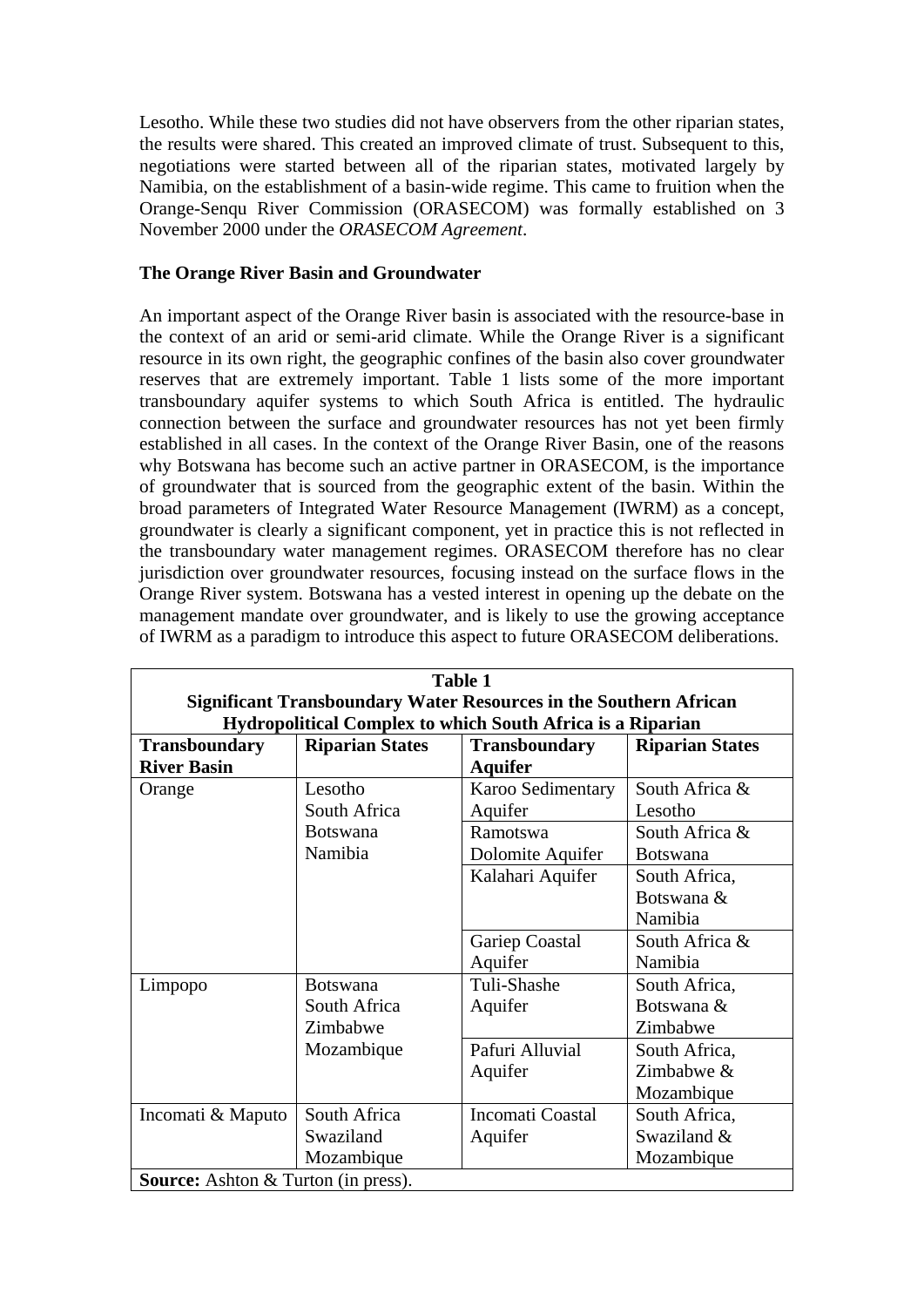#### **The Orange River Basin within a Broader Regional Setting**

The Orange River basin is an extremely important source of water for three of the most economically developed states in Southern Africa - South Africa, Botswana and Namibia. While it is the largest single water resource available to South Africa, it is also extremely important for Namibia, with a quarter of the total basin area falling under the sovereign control of that state, containing no less than five dams with a combined capacity of  $452 \times 10^6 \text{m}^3$  (Pallett *et al.*, 1997:80). Botswana's main economic development is centered on the city of Gaborone, which can be supplied with water from Lesotho, and which is being fed at this moment in time from an IBT from South Africa and a major scheme in the form of the North-South Carrier (NSC), which derives its water from the Limpopo River basin. A unique feature of these three riparian states is the geographic location of the respective capital cities, all of which are located on (or near to) the watershed that defines the outer limits of the Orange River basin (see Map 2).

## **Critical Hydropolitical Issues within the Orange River Basin**

From the perspective of regime creation, there are four critical issues to note within the Orange River basin.

(a) *ORASECOM and existing bilateral regimes:* The relationship of the historically older bilateral regimes (JPTC and PWC) with the relatively new basin-wide multilateral ORASECOM is as yet largely unknown. In this regard, Paragraph 1.4 of Article 1 in the *ORASECOM Agreement* specifically states that all parties have the right to form bilateral agreements, and that existing Commissions will merely liaise with ORASECOM. As such, the existence of ORASECOM does not threaten the hegemonic status of South Africa within the overall hydropolitical configuration of the basin, but this situation may not go unchallenged by other riparian states. The robustness of the *ORASECOM Agreement* as a regime *vis-à-vis* the existing bilateral arrangements will be tested in the middle-term future, with hydropolitically weaker riparian states like Namibia and Botswana probably throwing their support behind ORASECOM as a multilateral structure, while the hydro-hegemon (South Africa) is likely to opt for a maintenance of the *status quo* and the retention of the existing bilateral arrangements as the dominant instruments of cooperation.

(b) *Impact of basin closure:* Basin closure is known to result in a growing sense of insecurity for the respective riparian states in other international river basins, so why should the Orange River case be any different? In this regard, the key element is likely to be the extent to which water deficit impacts negatively on the economic growth potential of the respective riparian states. It is in this context that Sectoral Water Efficiency (SWE) starts to become relevant. The existing water use in the Orange River basin is known to be inefficient, with around 90% of the current allocation going to irrigation, which in turn produces low value crops (Basson, 1999:10). The relatively low SWE of agriculture will thus become a management focal point in the near future, with attempts being made to redirect agricultural water to industrial and other activities. This will likely have a significant social and political effect as the agricultural economy is slowly transformed to an industrial one. Significantly, the Namibian interest in the basin is mostly agricultural, so the shift to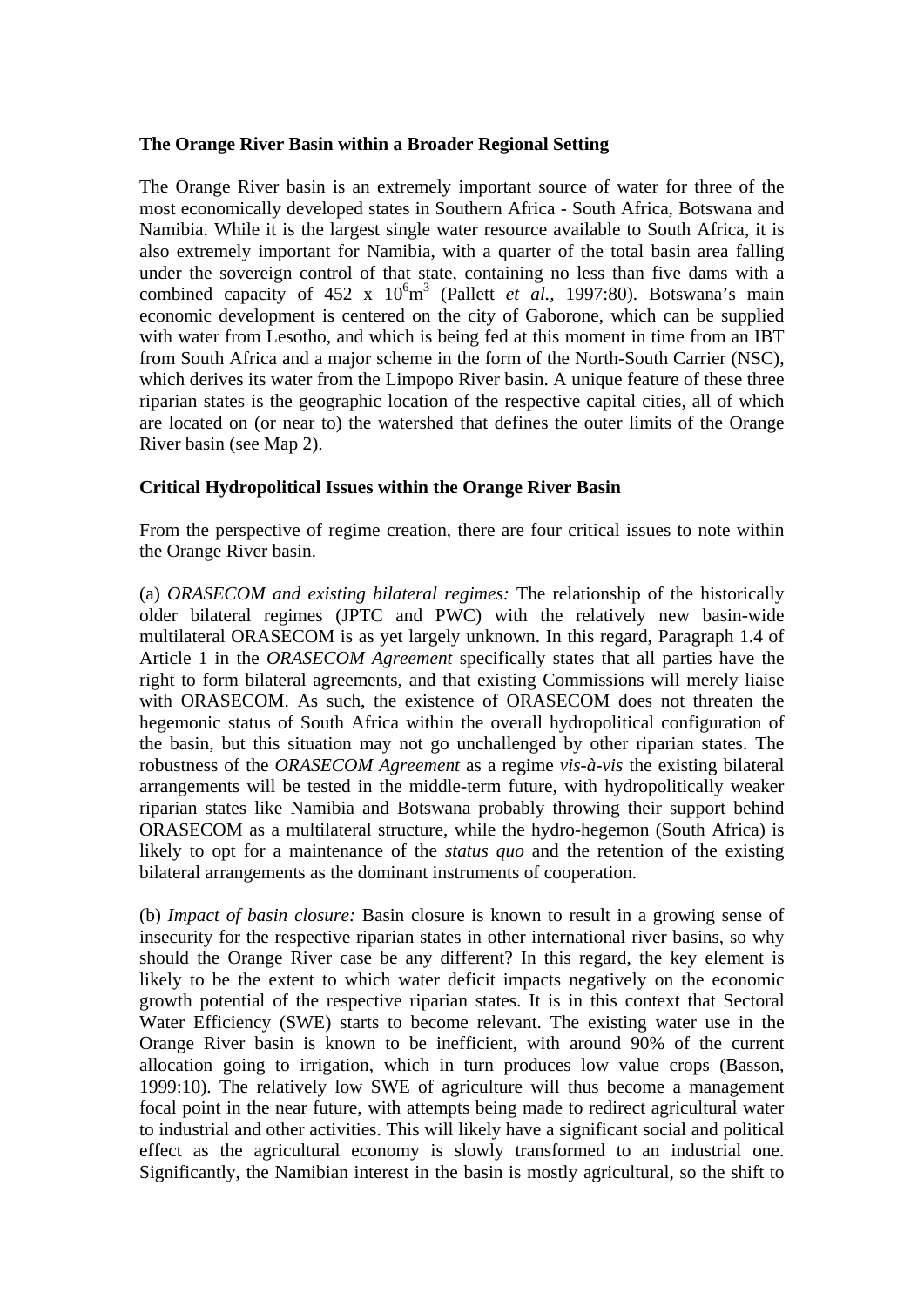industry is likely to favour South Africa and thus be complex to negotiate. ORASECOM as an institutional arrangement will be severely tested as water allocations are made between riparian states at some time in the future.

(c) S*trategic ramifications of IBTs:* Given the high level of economic development in the basin, and its central role in a number of existing IBTs, the Orange River basin is likely to become more of a recipient basin in future as current resource capture trends continue. This has the capacity to increase the conflict potential within the basin, particularly when donor basins such as the Thukela, Incomati, Maputo and others, have their own economic growth potential capped as the result of what is in essence a form of induced scarcity. Basson (1995:42) has already noted that "the operation of the water resources systems in the central part of South Africa already impacts on the flow of major rivers draining from the central plateau of the country. Therefore, it also impacts on Botswana, Mozambique, Namibia, Swaziland, Zambia and Zimbabwe, as well as on Lesotho as a donor state".

(d) *Hydrological data and regime creation:* The role of shared and uncontested hydrological data is clearly manifest in the Orange River basin. While the decision to make the ORRS an inclusive process was regarded with some misgiving at the time, it ultimately yielded a body of data that is transparent and uncontested. It can be argued that this aspect, combined with other factors such as the historic linkage between the Namibian and South Africa Departments of Water Affairs, is one of the main reasons why the conflict potential in the Orange River basin remains well within manageable limits, to the extent that the sovereign issue of border demarcation has become a *de facto* non-event.

## **The Adaptive Security Spectrum in the Orange River Basin**

Given the importance of second-order resource availability to the initial establishment and subsequent maintenance of a regime in an international river basin, it becomes instructive to contextualize the Orange River basin in terms of the Adaptive Security Spectrum for South Africa's Co-riparian States. The adaptive security spectrum as it applies to the Orange River basin is presented in Figure 3. From this it is evident that three of the four riparian states are considered to be adaptively secure, which suggests that they have the capacity to mobilize the political goodwill with which to manage the basin effectively. An interesting aspect of this case relates to governance, with a high dependence on scientific inputs into the management process, particularly when it comes to determining environmental flows and resource quality objectives in a basin that has reached closure. In this regard work currently being done at the Council for Scientific and Industrial Research (CSIR) in South Africa, in cooperation with the Global Water Partnership (GWP) and the Universities Partnership for Transboundary Waters (UPTW), suggests that a trialogue model is an appropriate governance structure. This model envisages a dynamic interaction between three major sets of stakeholders – government, science and society – with the interfaces between each being of specific relevance (Turton *et al.,* 2005). It is likely that this model will be tested in the management of the Orange River in the future.

The real-life situation as it pertains to the Orange River basin, specifically with respect to the clustering of adaptively secure states, challenges the conclusion by Wolf *et al.,* (2003:47) that it is a basin "at risk". In reality, of all the international river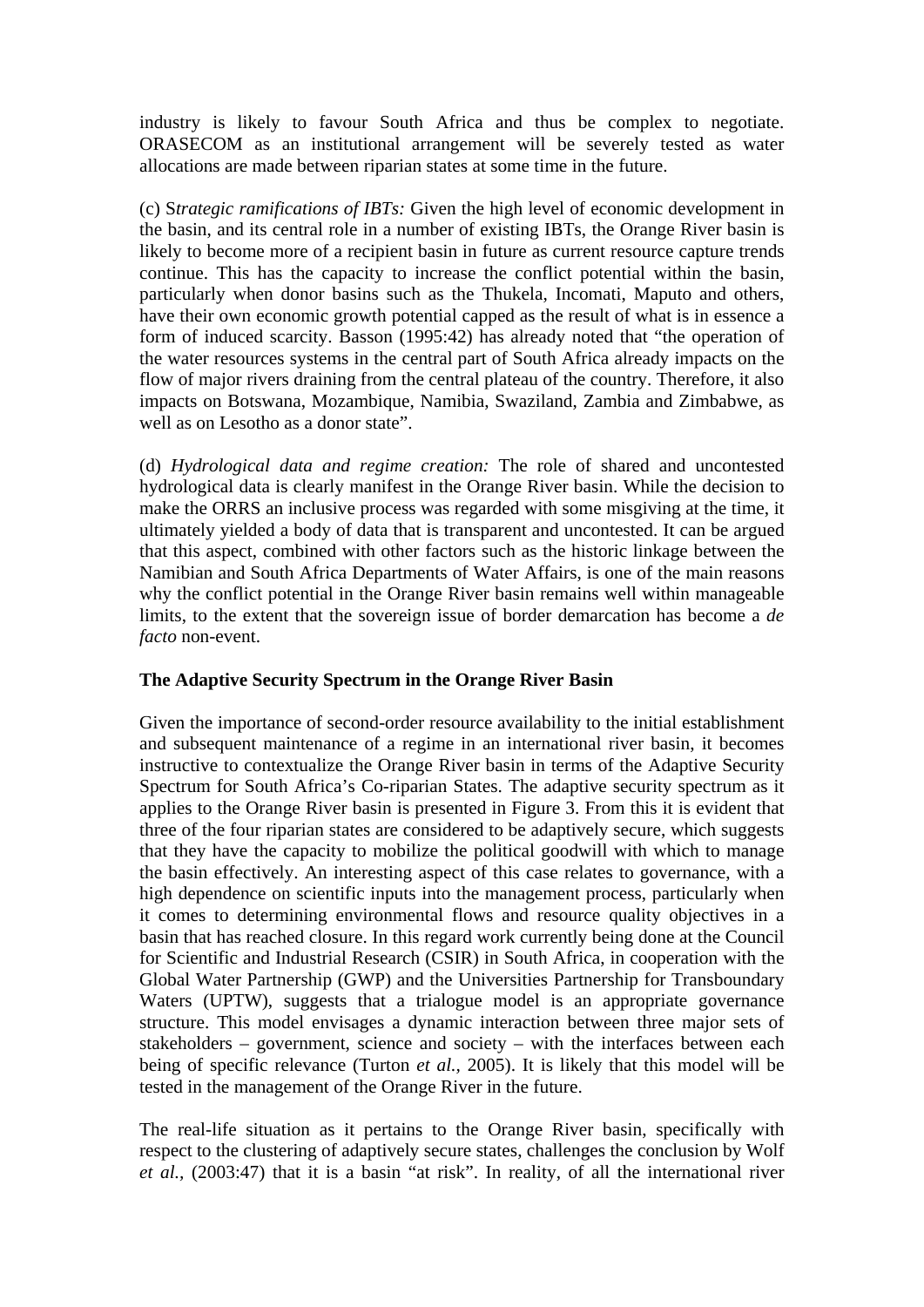basins in Southern Africa, the Orange has a functioning set of bilateral regimes, one of which is arguably the most sophisticated in the SADC region (*Lesotho Highlands Water Project Treaty*), and a new but apparently healthy basin-wide regime (*ORASECOM Agreement*) (Turton, 2005).



**Figure 3. The Adaptive Security Spectrum in the Orange River Basin (Drawn from World Bank 2000:42-43 data used in Turton & Warner 2002:65) (Turton, 2003c:213).** 

## **Conclusion Regarding the Orange River Basin**

South Africa, as a hydro-hegemon with a history of both military and economic destabilization, is an interesting case to study. It is therefore significant to note that the preferred option has been to move the management of a strategic resource like water, out of the security domain with a dominant *puissance*-focus, into the normal political domain with a more robust *pouvoir*-focus. This is commensurate with findings by Gleditsch *et al.,* (2005) that states with endemic water scarcity, have a vested interest in finding cooperative solutions that minimize the potential for future conflict (Turton, 2005). This has major ramifications for the study of hydropolitical power and negotiation strategy, with the Orange River case showing a preponderance of *pouvoir* over *puissance*, associated as it is with a plus-sum outcome that benefits all of the riparian states. The Orange River basin has the most comprehensive history of successful regime creation in the entire Southern African region, with the *Lesotho Highlands Water Project Treaty* being the most complex bilateral arrangement in existence, placing it somewhat at odds with Wolf *et al's.,* (2003:47) classification of being a so-called Basin at Risk. This experience has subsequently been cascaded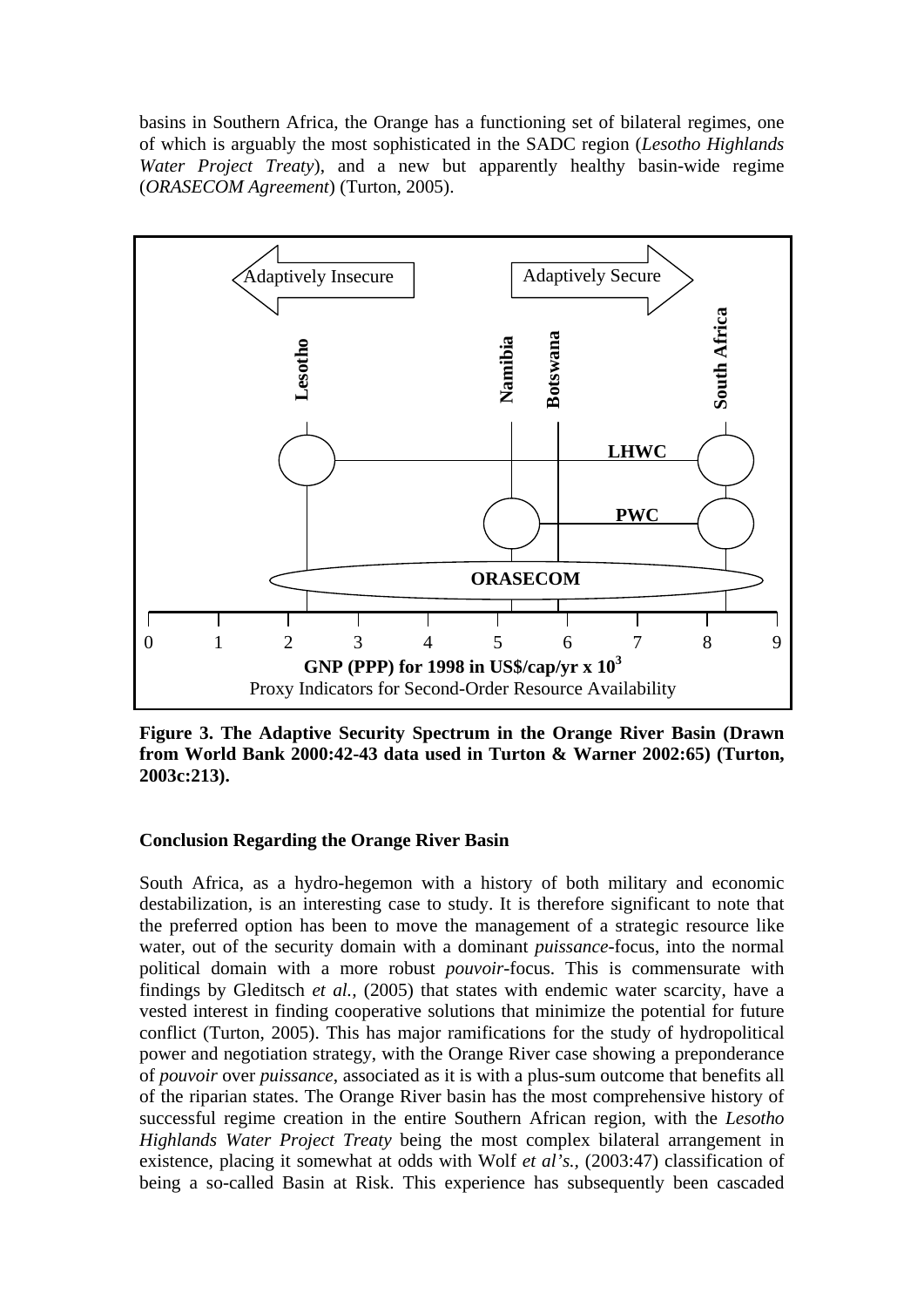across to the Incomati River Basin *via* the Komati Basin Water Authority (KOBWA) and the *Incomaputo Agreement*, and is also starting to find its way into the Limpopo Water Commission (LWC). The negotiation of such complex arrangements is a classic example of *pouvoir* at work, because it reflects the power of the state, not as naked military might (*puissance*), which is always difficult to sustain over time, but rather as the more robust yet subtle power to control through political engagement. This is the major lesson to be learned from the Orange River case in general, and the Southern African Hydropolitical Complex in particular.

This reflects South African strategic needs for water, with regime creation having been driven largely by their own national interest over time. An interesting aspect of the basin is the role that was played by Namibia in driving the *ORASECOM Agreement* negotiations, which reflects the fact that downstream riparians with a high resource need have a vested interest in taking the lead in regime creation, because it is perceived to be in their own national interest. In short, the Namibian engagement merely reflects the realization that *pouvoir* is more robust than *puissance*, because it enables asymmetrical power arrangements to be engaged through the clever use of negotiations and international legal instruments like negotiated inter-governmental regimes. The Orange River basin thus illustrates five distinct hydropolitical tendencies.

(a) *Hydropolitical conditions favouring bilateral regimes:* Hegemonic states with a high resource need logically prefer to enter into bilateral arrangements, particularly where the source of their strategic supply is located upstream, because under such conditions, they are more likely to have their national interest served.

(b) *Hydropolitical conditions favouring multilateral regimes:* Other states within a given international river basin, with high resource needs but in a low-order riparian position, logically prefer a multilateral basin-wide approach, with a preference for well-defined legal principles such as "equitable and reasonable" use and "significant harm" as central components, because these best serve their own national aspirations.

(c) *Emergence of a hydropolitical complex:* Certain riparian states with cross-cutting interests, such as those manifest by Botswana, which has a greater interest in other basins such as the Limpopo, Okavango and Zambezi, can maximize their strategic advantage by becoming involved in certain regime creation where they act as balancers of hydropolitical power. Similarly, with Namibia being hydrologically insecure but adaptively secure, the clever use of negotiations and the recognition of the enduring value of *pouvoir*, has managed to drive regime creation to the extent that their future strategic needs are adequately taken care of. This has provided impetus to the emergence of a Hydropolitical Complex, clustered on Pivotal Basins in which key riparian states have a high dependence on the transboundary resource-base for their long-term economic security. The real significance of this dynamic is associated with the de-securitization that is inherent to the *pouvoir*-dominant process. Seen in this light, a plus-sum outcome has been possible with all riparian states emerging with their key strategic interests having been met. This suggests an enduring nature to the cooperative solution in the form of basin-wide management that the *pouvoir*-approach seems to engender.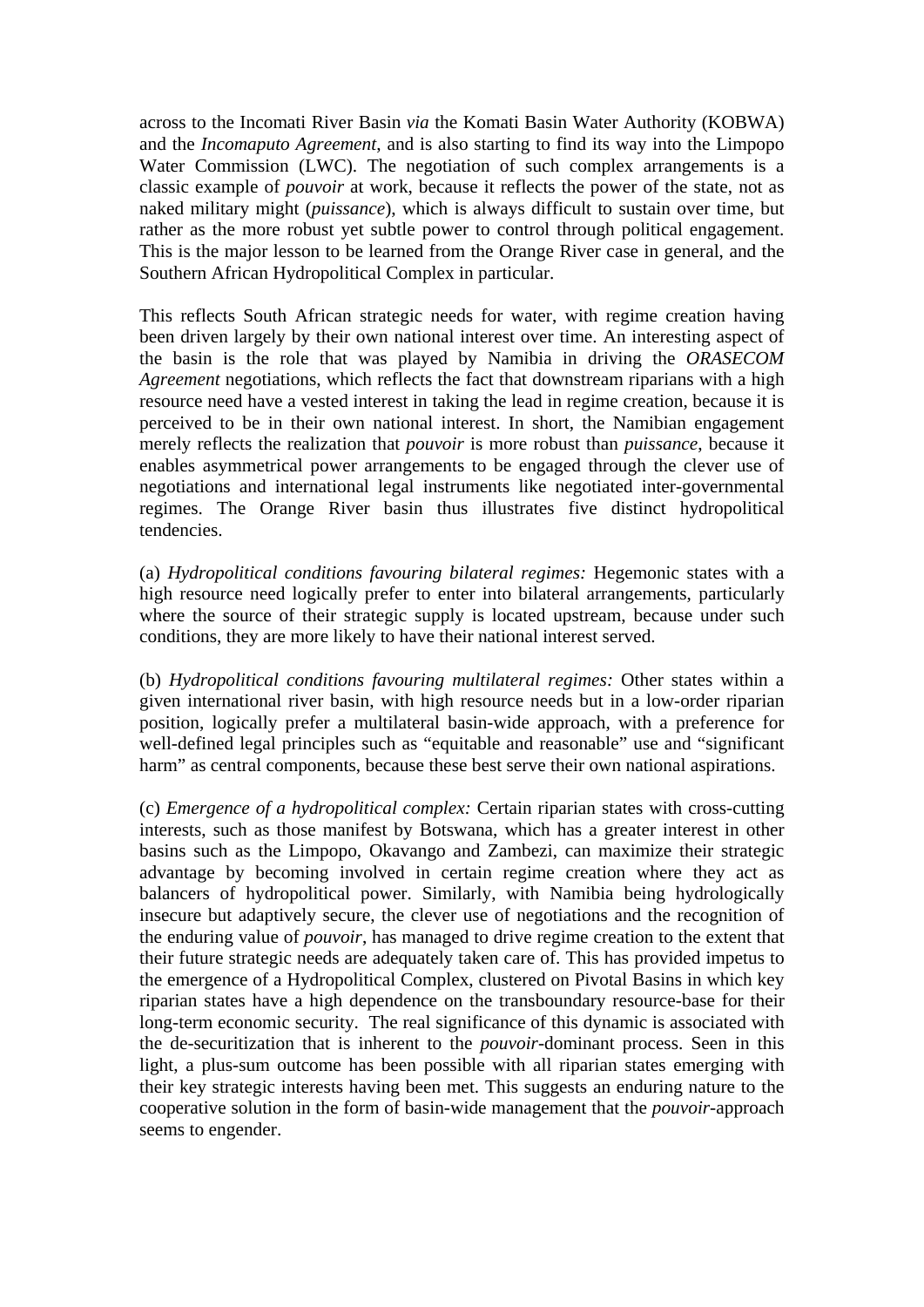(d) *Hydrological data and regime creation:* The role of uncontested basin-wide hydrological data in the establishment of a climate of trust is a distinct feature of the Orange River basin. This highlights the significance of second-order resources as a factor in the negotiation and maintenance of a regime in an international river basin. Significantly, this is not possible using *puissance*-styled political engagement, because under such conditions knowledge is seen to be power, so shared knowledge translates into a dilution of that power. In contract to this, a *pouvoir*-styled approach sees data as being the vehicle that builds a common future vision and hence a relatively uncontested relationship in which the conflict potential is mitigated by becoming proceduralized.

(e) *Second-order resources as an independent variable:* The prognosis for the stability and success of ORASECOM in good, given the fact that the membership is mostly distributed across the upper end of the adaptive security spectrum, thereby challenging the conclusion by Wolf *et al.,* (2003:47) that the Orange River basin is "at risk" (Turton, 2005). The real value of this aspect is found in the border issue between South Africa and Namibia. With both riparians being adaptively secure, they have managed to negotiate an RBC that is robust enough to endure challenges to sovereignty, which under "normal" conditions could become a driver of armed conflict in its own right. As such the *pouvoir*-styled engagement that is possible in ORASECOM, has refocused the core management issue around the technical aspects of water resource management, and deliberately avoided the high politics normally associated with territorial issues.

# **Bibliography**

**Africa.** 1984. SADCC Moves to Tackle Drought. *Africa*. (153):74-75.

**Ashton, P.J.** 2000. Southern African Water Conflicts: Are They Inevitable or Preventable? In **Solomon, H. & Turton, A.R.** (Eds.) *Water Wars: Enduring Myth or Impending Reality? African Dialogue Monograph Series No. 2.* Durban: ACCORD Publishers.

**Ashton, P.J. & Turton, A.R.** (In press). Water and Security in Sub-Saharan Africa: Emerging Concepts and their Implications for Effective Water Resource Management in the Southern African Region, in **Brauch, H.G., Grin, J., Mesjasz, C., Behera, N.C., Chourou, B., Spring, U.O., Liotta, P.H. and Kameira-Mbote, P.** (Eds.) *Globalisation and Environmental Challenges.* Berlin: Springer-Verlag.

**Basson, M.S.** 1995. South African Water Transfer Schemes and their Impact on the Southern African Region. In **Matiza, T., Craft, S. & Dale, P.** (Eds.) *Water Resource Use in the Zambezi Basin. Proceedings of a Workshop held in Kasane, Botswana, 28 April - 2 May 1993.* Gland, Switzerland: IUCN.

**Basson, M.S.** 1999. *South Africa Country Paper on Shared Watercourse Systems.* Presented at the SADC Water Week Workshop that was held in Pretoria, South Africa.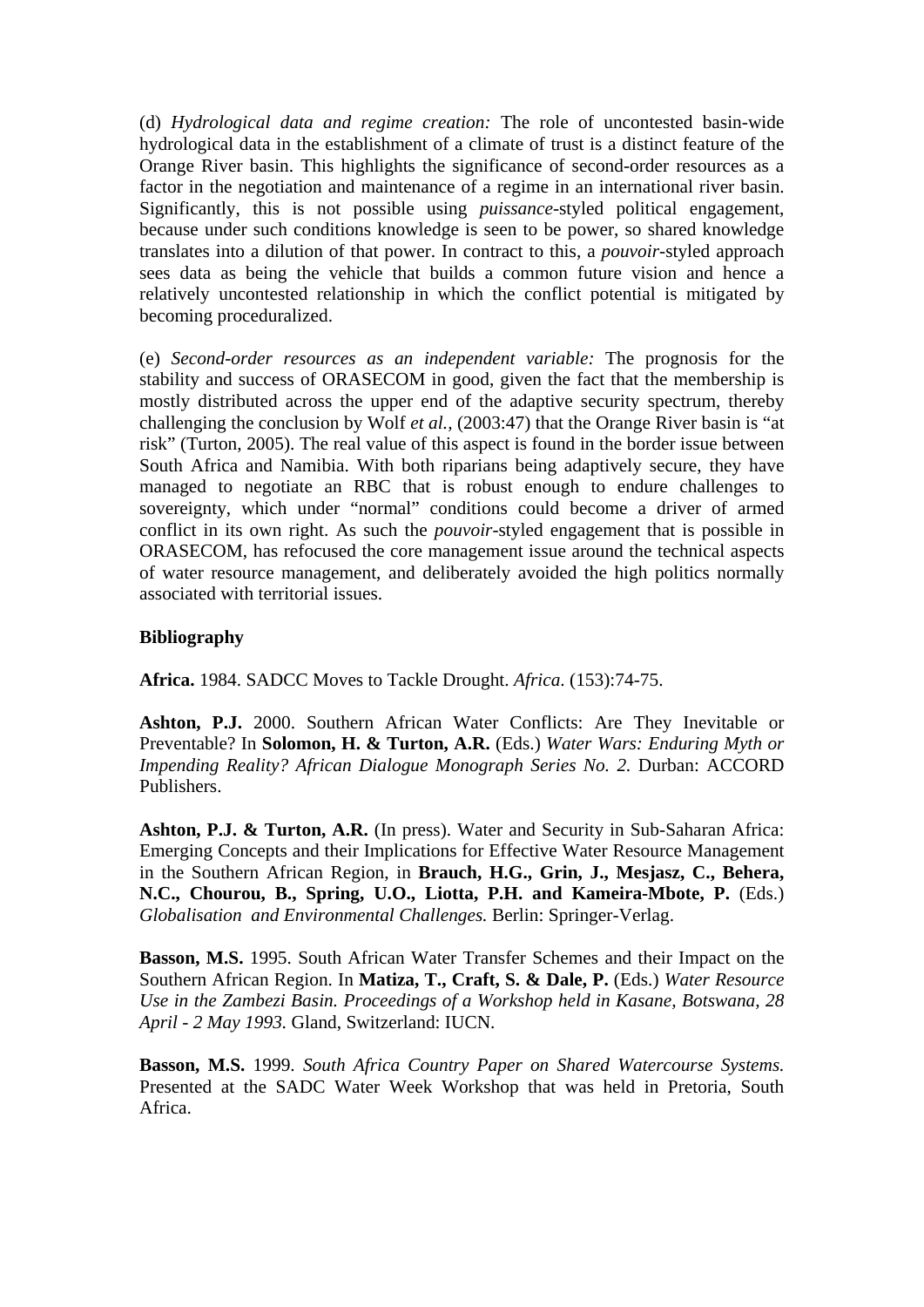**Basson, M.S., van Niekerk, P.H. & van Rooyen, J.A.** 1997. *Overview of Water Resources Availability and Utilization in South Africa.* Pretoria: Department of Water Affairs and Forestry.

**Baynham, S.** 1989. SADCC Security Issues. *Africa Insight*. 19(2):88-95.

**Bernstein, K. & Strasburg, T.** 1988. *Frontline Southern Africa.* London: Christopher Helm.

**Blanchon, D.** 2001. Les nouveaux enjeux géopolitiques de l'eau en Afrique Australe. *Hérodote Revue de Géographie et de Géopolitique*. Troiseme Trimestre. (102):113- 137.

**Borchert, G.** 1987. *Zambezi-Aqueduct.* Institute of Geography and Economic Geography, University of Hamburg, Hamburg.

**Borchert, G. & Kemp, S.** 1985. A Zambezi Aqueduct. *SCOPE/UNEP Sonderband Heft*. (58):443-457.

**Brown, J.C.** 1875. *Hydrology of South Africa; or Details of the Former Hydrographic Conditions of the Cape of Good Hope, and causes of its Present Aridity, with Suggestions of Appropriate Remedies for this Aridity.* London: Kirkaldy.

**Brown, J.C.** 1877. *Water Supply of South Africa and the Facilitation for the Storage of It.* Edinburgh: Oliver Boyd, Tweedale Court.

**Buzan, B.** 1991. *People, States and Fear: An Agenda for International Security Studies in the Post-Cold War Era.* Harvester Wheatsheaf: London.

**Buzan, B., Waever, O. & de Wilde, J.** 1998. *Security: A New Framework for Analysis*. London: Lynne Rienner.

**Carter, C.A.** 1965. Basutoland as a Source of Water for the Vaal Basin. *The Civil Engineer in South Africa*. 7(10):217-228.

**Chenje, M. & Johnson, P.** 1996. *Water in Southern Africa.* Harare: Southern African Research and Documentation Centre (SARDC).

**Conley, A.H.** 1995. *A Synoptic View of Water Resources in Southern Africa.* Paper presented at the Conference of Southern Africa Foundation for Economic Research on Integrated Development of Regional Water Resources, Nyanga, Zimbabwe, November 1995.

**Conley, A.H.** 1996(a). *The need to develop the water resources of Southern Africa.* Paper presented at the Conference of Southern African Society of Aquatic Scientists, Zimbabwe, on 16 July 1996. Pretoria: Department of Water Affairs and Forestry.

**Conley, A.H.** 1997. To be or not to be? South African Irrigation at the Crossroads. In **Kay, M., Franks, T. & Smith, L.** (Eds.) *Water: Economics, Management and Demand.* London: E & FN Spon.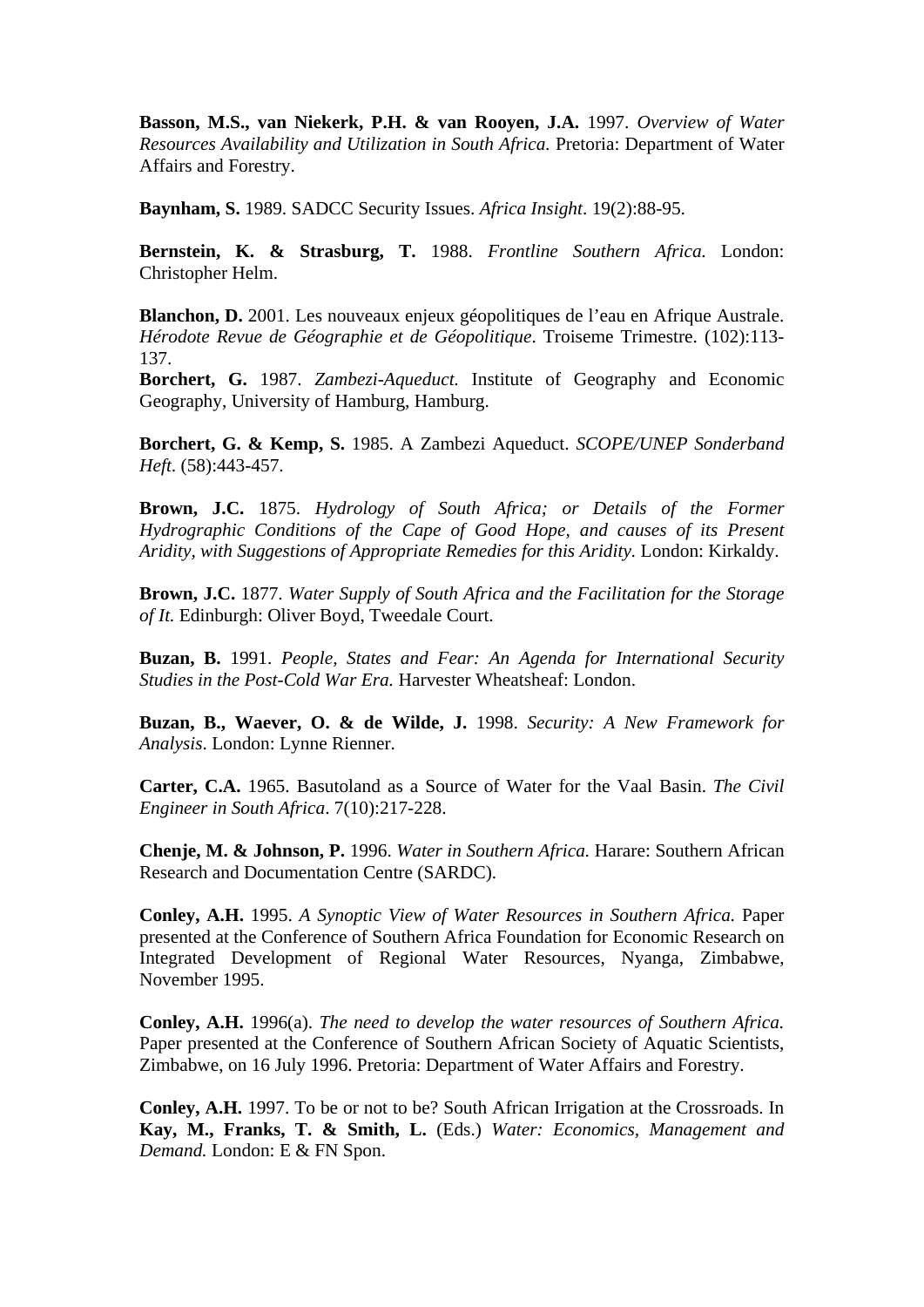**Conley, A. & van Niekerk, P.** 1998. Sustainable Management of International Waters: The Orange River Case. In **Savenije, H. & van der Zaag, P.** (Eds.) *The Management of Shared River Basins: Experiences from SADC and EU*. The Hague: Netherlands Ministry of Foreign Affairs.

**Davies, B.R., O'Keefe, J.H. & Snaddon, C.D**. 1993. *A Synthesis of the Ecological Functioning, Conservation and Management of South African River Ecosystems*. Water Research Commission Report No. TT 62/93. Pretoria: Water Research Commission.

**Davies, B.R. & Day, J.** 1998. *Vanishing Waters*. Cape Town: University of Cape Town Press.

**Dougherty, J.E. & Pfaltzgraff, R.L.** 1981. *Contending Theories of International Relations: A Comprehensive Survey.* New York: Harper & Row.

**Department of Water Affairs and Forestry (DWAF).** 1998. *Orange River Replanning Study.* Pretoria: Department of Water Affairs and Forestry.

**Esterhuysen, P.** (Ed.) 1992. *Africa at a Glance*. Pretoria: Africa Institute.

**Evans, M.M.** 1999. *The Boer War: South Africa 1899 – 1902. Osprey Military*. Mechanicsburg: Stackpole Books.

**Farwell, B.** 1999. *The Great Boer War.* London: Wordsworth Editions.

**Frankel, P.H.** 1984. *Pretoria's Praetorians: Civil-Military Relations in South Africa*. London: Cambridge University Press.

**Geldenhuys, D.** 1982. The Destabilization Controversy: An Analysis of a High-Risk Foreign Policy Option for South Africa. *Politikon*. 9(2):16-31. Reprinted as **Geldenhuys, D.** 1983. The Destabilization Controversy: An Analysis of a High-Risk Foreign Policy Option for South Africa. *Conflict Studies*. (148):11-26. In **Gutteridge, W.** (Ed.) 1995. *South Africa: From Apartheid to National Unity, 1981-1994*. Aldershot, Hants & Brookfield, V.T.: Dartmouth Publishing.

**Geldenhuys, D.** 1984. *The Diplomacy of Isolation: South African Foreign Policy Making.* Johannesburg: Macmillan South Africa.

**Geldenhuys, D.** 1990. *Isolated States: A Comparative Analysis*. Johannesburg: Jonathan Ball Publishers.

**Gleditsch, N.P., Furlong, K., Hegre, H., Lacina, B. & Owen, T.** 2005. *Conflicts over Shared Rivers: Resource Scarcity or Fuzzy Boundaries?* Oslo: International Peace Research Institute (PRIO).

**Granit, J.** 2000. Swedish Experiences from Transboundary Water Resources Management in Southern Africa. *SIDA Publications on Water Resources No. 17*. Stockholm: Swedish International Development Cooperation Agency (SIDA).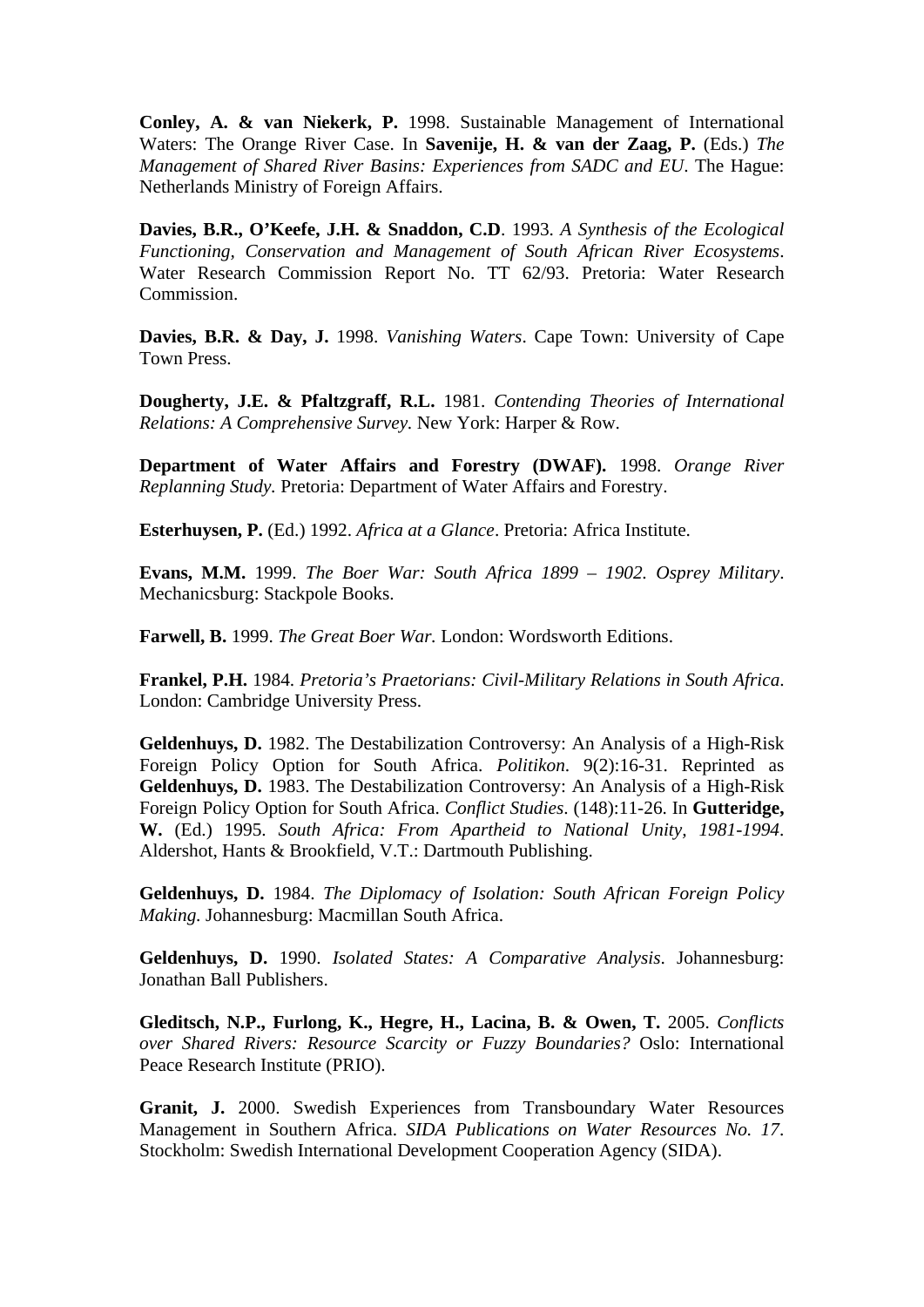**Gutteridge, W.** 1981. South Africa: Strategy for Survival? *Conflict Studies*. (131):1- 33. Reprinted in **Gutteridge, W.** (Ed.) 1995. *South Africa: From Apartheid to National Unity, 1981-1994*. Aldershot, Hants & Brookfield, V.T.: Dartmouth Publishing.

**Gutteridge, W.** 1983. South Africa's National Strategy: Implications for Regional Security. *Conflict Studies*. (148):3-9. Reprinted in **Gutteridge, W.** (Ed.) 1995. *South Africa: From Apartheid to National Unity, 1981-1994*. Aldershot, Hants & Brookfield, V.T.: Dartmouth Publishing.

**Gutteridge, W.** 1984. Mineral Resources and National Security. *Conflict Studies*. (162):1-25. Reprinted in **Gutteridge, W.** (Ed.) 1995. *South Africa: From Apartheid to National Unity, 1981-1994*. Aldershot, Hants & Brookfield, V.T.: Dartmouth Publishing.

**Gutteridge, W.** 1985(a). South Africa: Evolution or Revolution? *Conflict Studies*. (171):3-39. Reprinted in **Gutteridge, W.** (Ed.) 1995. *South Africa: From Apartheid to National Unity, 1981-1994*. Aldershot, Hants & Brookfield, V.T.: Dartmouth Publishing.

**Gutteridge, W.** 1985(b). The South Africa Crisis: Time for International Action. *Conflict Studies*. (179):1-23. Reprinted in **Gutteridge, W.** (Ed.) 1995. *South Africa: From Apartheid to National Unity, 1981-1994*. Aldershot, Hants & Brookfield, V.T.: Dartmouth Publishing.

**Gutteridge, W.** 1990. South Africa: Apartheid's Endgame. *Conflict Studies*. (228):1- 37. Reprinted in **Gutteridge, W.** (Ed.) 1995. *South Africa: From Apartheid to National Unity, 1981-1994*. Aldershot, Hants & Brookfield, V.T.: Dartmouth Publishing.

**Gutteridge, W.** 1994. The Military in South African Politics: Champions of National Unity? *Conflict Studies*. (271):1-29. Reprinted in **Gutteridge, W.** (Ed.) 1995. *South Africa: From Apartheid to National Unity, 1981-1994*. Aldershot, Hants & Brookfield, V.T.: Dartmouth Publishing.

**Hangula, L.** 1993. *The International Boundary of Namibia*. Windhoek: Gamsberg Macmillan (Pty) Ltd.

**Heyns, P.S.** 1995. *Existing and Planned Development Projects on International Rivers within the SADC Region.* In Proceedings of the Conference of SADC Ministers Responsible for Water Resources Management. Pretoria, 23-24 November 1995.

**Heyns, P.** 2003. Water Resources Management in Southern Africa. In **Nakayama, M.** (Ed.). *International Waters in Southern Africa.* Tokyo: United Nations University Press.

**Homer-Dixon, T.F.** 1994. Environmental Scarcities and Violent Conflict: Evidence from Cases. *International Security*. 19(1):5-40.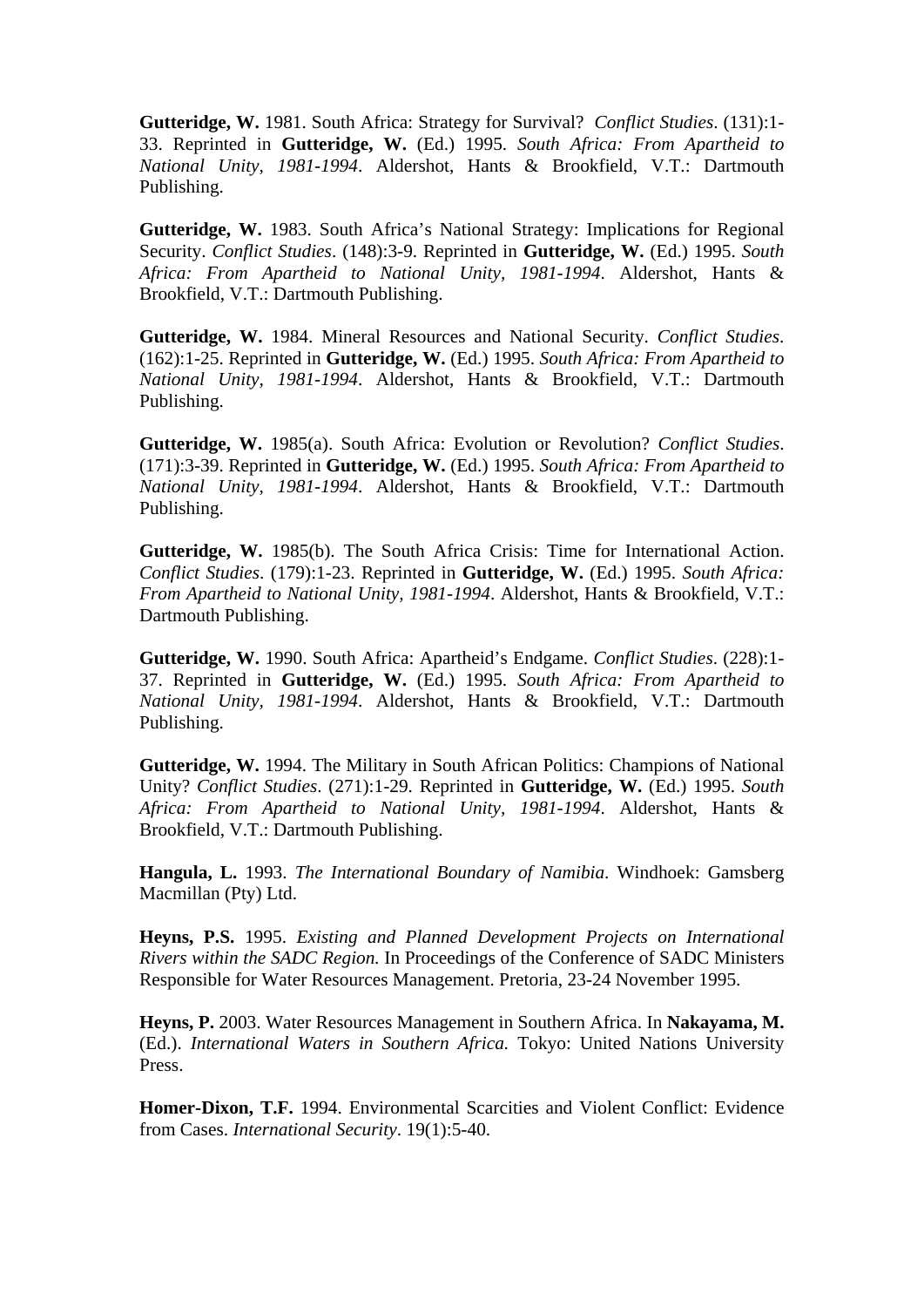**James, L.H.** 1980. Total Water Strategy Needed for the Vaal Triangle: Meeting the Challenge of the Eighties. *Construction in Southern Africa*. May:103-111.

**Lawrence, P.** 1986. Pretoria Has its Way in Lesotho. *Africa Report.* (March-April):50-51.

**Lee, E.** 2002. *To the Bitter End: A Photographic History of the Boer War 1899 – 1902.* Pretoria: Protea Book House.

**Lowi, M.R.** 1990. *The Politics of Water under Conditions of Scarcity and Conflict: The Jordan River and Riparian States*. Unpublished Ph.D. Thesis. Department of Politics. Princeton University, Princeton, New Jersey.

**Maletsky, C.** 1999. Orange River Dispute Rambles On. *The Namibian*. 9 July 1999.

**Meissner, R.** 2001. Drawing the Line: A Look at the Water Related Border Disagreement between South Africa and Namibia. *Conflict Trends*. (2):34-37. Durban: ACCORD Publishers.

**Midgley, D.C.** 1987. *Interstate Water Links for the Future.* The South African Academy of Science and Arts Symposium: Water for Survival. August.

**Mills, G.** 1998. Is Lesotho Foray a Lesson Learned? *Business Day*. 28 October 1998.

**Mohammed, A.E.** 2003. Joint Development and Cooperation in International Water Resources. In **Nakayama, M.** (Ed.). *International Waters in Southern Africa.* Tokyo: United Nations University Press.

**Mopheme**. 1998(a). Lesotho: Can the Scars turn to Stars? *The Survivor*. 20 October 1998.

**Mopheme**. 1998(b). The Miseducation of Ronnie Kasrils – RSA and the Lesotho Crisis. *The Survivor*. 20 October 1998.

**Nasson, B.** 1999. *The South African War 1899 – 1902.* London: Arnold.

**Ninham Shand.** 1956. *Report on the Regional Development of the Water Resources of Basutoland.* Report Commissioned for the Government of Basutoland by the Director of Public Works under Terms of Reference 1290/W30 dated 11 October 1955. Cape Town: Ninham Shand.

**Ohlsson, L.** 1995. *Water and Security in Southern Africa*. Publications on Water Resources (1). Stockholm: Swedish International Development Agency (Department for Natural Resources and the Environment).

**Pallett, J., Heyns, P., Falkenmark, M., Lundqvist, J., Seeley, M., Hydén, L., Bethune, S., Drangert, Jan-Olof. & Kemper, K.** 1997. *Sharing Water in Southern Africa*. Windhoek: Desert Research Foundation of Namibia.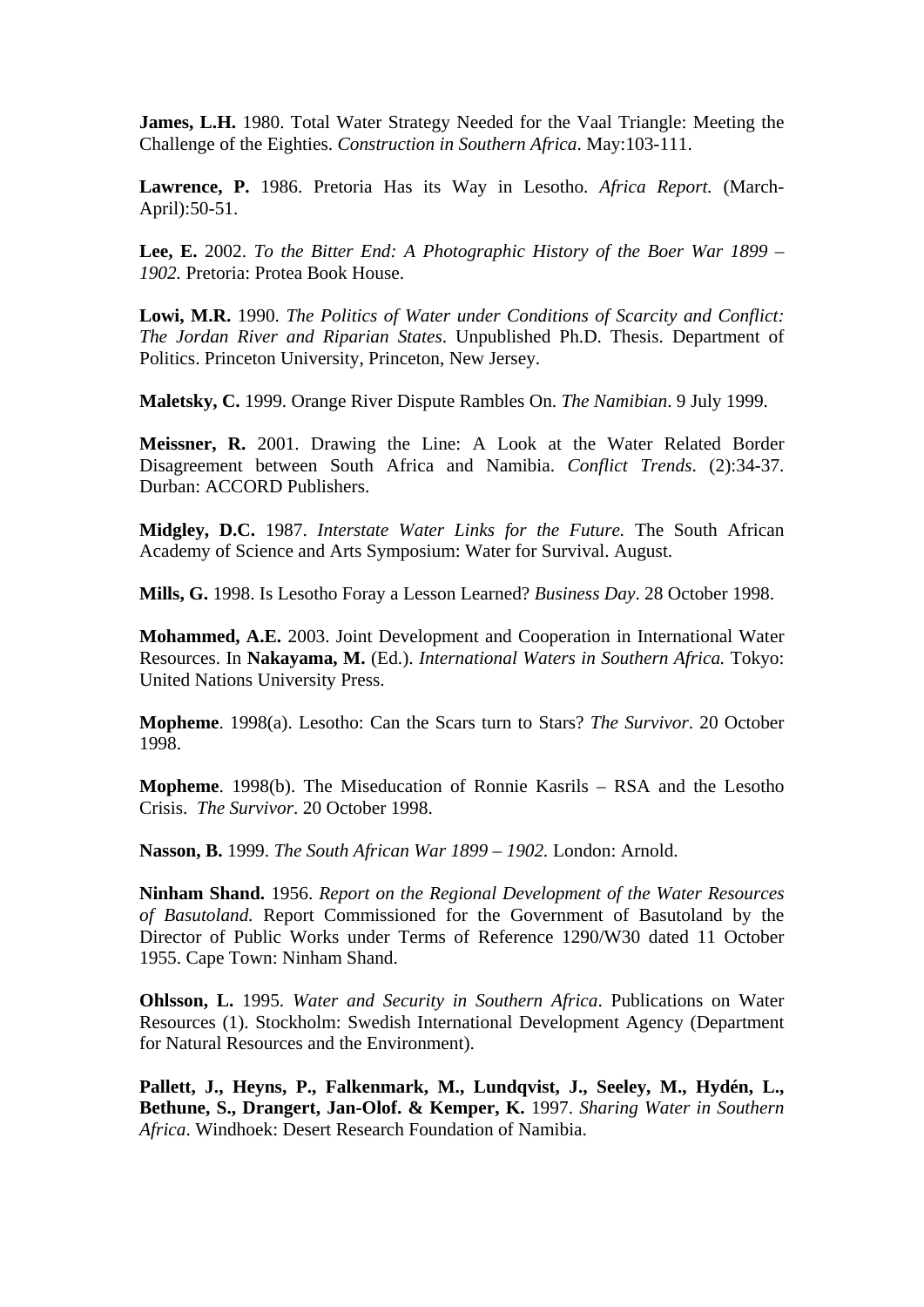**Percival, V. & Homer-Dixon, T.** 1995. *Environmental Scarcity and Violent Conflict: The Case of South Africa.* Washington, D.C.: American Association for the Advancement of Science.

**Pinheiro, I., Gabaake, G. & Heyns, P.** 2003. Cooperation in the Okavango River Basin: The OKACOM Perspective. In **Turton, A.R., Ashton, P.J. & Cloete, E.**  (Eds.) *Transboundary Rivers, Sovereignty and Development: Hydropolitical Drivers in the Okavango River Basin.* Pretoria & Geneva: African Water Issues Research Unit (AWIRU) and Green Cross International (GCI).

**Porch, D.** 2000. *Wars of Empire*. London: Cassell & Co.

Porto, J.G. & Clover, J. 2003. The Peace Dividend in Angola: Strategic Implications for Okavango Basin Cooperation. In **Turton, A.R., Ashton, P.J. & Cloete, T.E.** (Eds.) *Transboundary Rivers, Sovereignty and Development: Hydropolitical Drivers in the Okavango River Basin.* Pretoria & Geneva: AWIRU & Green Cross International. Pp 65 – 81.

**Raath, A.W.G.** 1999. *The British Concentration Camps of the Anglo Boer War 1899- 1902: Reports on the Camps.* Bloemfontein: The War Museum. (Available from Thorrold's Africana Books).

**Ramoeli, P.** 2002. SADC Protocol on Shared Watercourses: Its History and Current Status. In **Turton, A.R. & Henwood, R. (Eds.)** *Hydropolitics in the Developing World: A Southern African Perspective.* Pretoria: African Water Issues Research Unit (AWIRU).

**Reid-Daly, R.** 1982. *Selous Scouts: Top Secret War.* Alberton: Galago Publishers.

**Republic of South Africa.** 1973. *White Paper on Defence.* Pretoria: Department of Defence.

**Schulz, M.** 1995. Turkey, Syria and Iraq: A Hydropolitical Security Complex. In **Ohlsson, L.** (Ed.) *Hydropolitics: Conflicts over Water as a Development Constraint*. London: Zed Books.

**Scudder, T., Manley, R.E., Coley, R.W., Davis, R.K., Green, J., Howard, G.W., Lawry, S.W., Martz, P.P., Rogers, P.P., Taylor, A.R.D., Turner, S.D., White, G.F. & Wright, E.P.** 1993. *The IUCN Review of the Southern Okavango Integrated Water Development Project*. Gland: IUCN Communications Division.

**Seckler, D.** 1996. *The New Era of Water Resources Management: From "Dry" to "Wet" Water Savings.* IIMI Research Report (1). Colombo, Sri Lanka: International Irrigation Management Institute (IIMI).

**Simon, D.** 1991. Independent Namibia One Year On. *Conflict Studies*. (239):1-27. Reprinted in **Gutteridge, W.** (Ed.) 1995. *South Africa: From Apartheid to National Unity, 1981-1994*. Aldershot, Hants & Brookfield, V.T.: Dartmouth Publishing.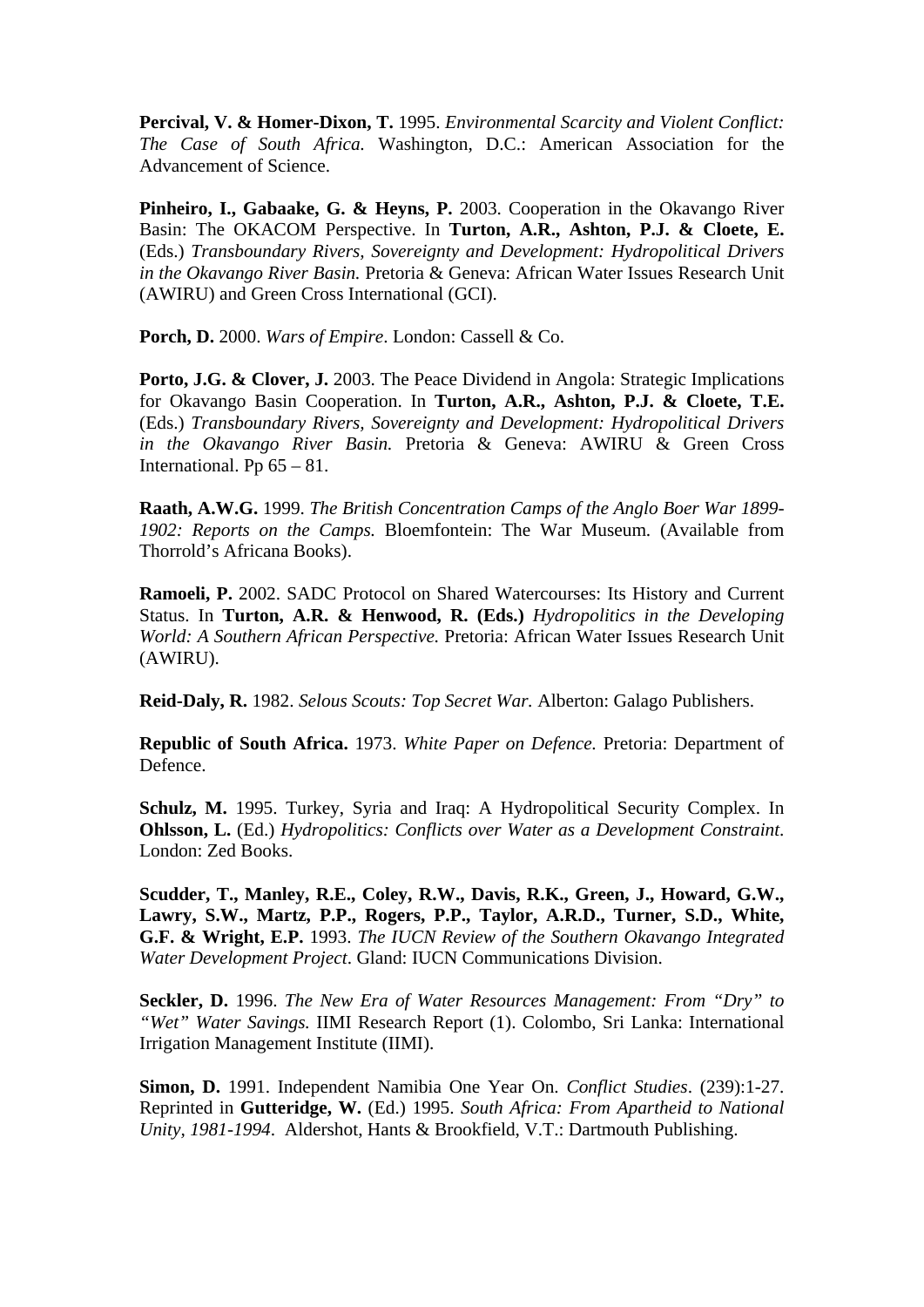**Spies, S.B.** 1977. *Methods of Barbarism: Roberts, Kitchener and Civilians in the Boer Republics January 1900 – May 1902.* Cape Town: Human & Rousseau.

**Spitz, R. & Chaskalson, M.** 2000. *The Politics of Transition: A Hidden History of South Africa's Negotiated Settlement*. Johannesburg: Witwatersrand University Press.

**Stiff, P.** 1985. *See you in November: Rhodesia's No-holds Barred Intelligence War.* Alberton: Galago Publishers.

**Svendsen, M., Hammond Murray-Rust, D., Harmancioglu, N. & Alpaslan, N.** 2001. Governing Closing Basins: The Case of the Gediz River in Turkey*.* In **Abernethy, C.L**. (Ed.) *Intersectoral Management of River Basins*. Colombo: International Water Management Institute (IWMI).

**Treaty.** 1969(a). Agreement between the Governments of the Republic of South Africa and Portugal Relative to the Cabora Bassa Project. *South Africa Treaty Series*. (7):1969.

**Treaty.** 1969(b). Agreement between the Republic of South Africa and the Government of Portugal in Regard to the First Phase Development of the Water Resources of the Kunene [sic] River Basin. *South Africa Treaty Series*. (1):1969.

**Treaty.** 1982. Agreement between South Africa and Swaziland. *South Africa Treaty Series*. (15)1986: 6-7.

**Treaty.** 1983(b). Agreement between the Government of the Republic of South Africa and the Government of the Kingdom of Swaziland with Regard to Financial and Technical Assistance for the Construction of a Railway Link in the Kingdom of Swaziland.

**Treaty.** 1984(a). Agreement of non-Aggression and Good Neighbourliness Between the Government of the Republic of South Africa and the Government of the People's Republic of Mozambique. *South Africa Treaty Series*. (14):1986:1-6.

**Treaty.** 1984(b). Agreement between the Governments of the Republic of South Africa, the People's Republic of Mozambique and the Republic of Portugal Relating to the Cahora Bassa Project. *South Africa Treaty Series*. (15):1986:26-32.

**Treaty.** 1986(a). Treaty on the Lesotho Highlands Water Project between the Government of the Republic of South Africa and the Government of the Kingdom of Lesotho. Signatory Document, signed by Representatives of the Two Governments. Maseru, 24 October 1986.

**Treaty.** 1986(b). Exchange of Notes Regarding the Privileges and Immunities Accorded to the Members of the Joint Permanent Technical Commission.

**Treaty.** 1987. Samewerkingsooreenkoms Tussen die Regering van die Republiek van Suid-Afrika en die Oorgangsregering van Nasionale Eenheid van Suid-Wes Afrika / Namibië Betreffende die Beheer, Ontwikkeling en Benutting van die Water van die Oranjerivier (Cooperation Agreement Between the Government of the Republic of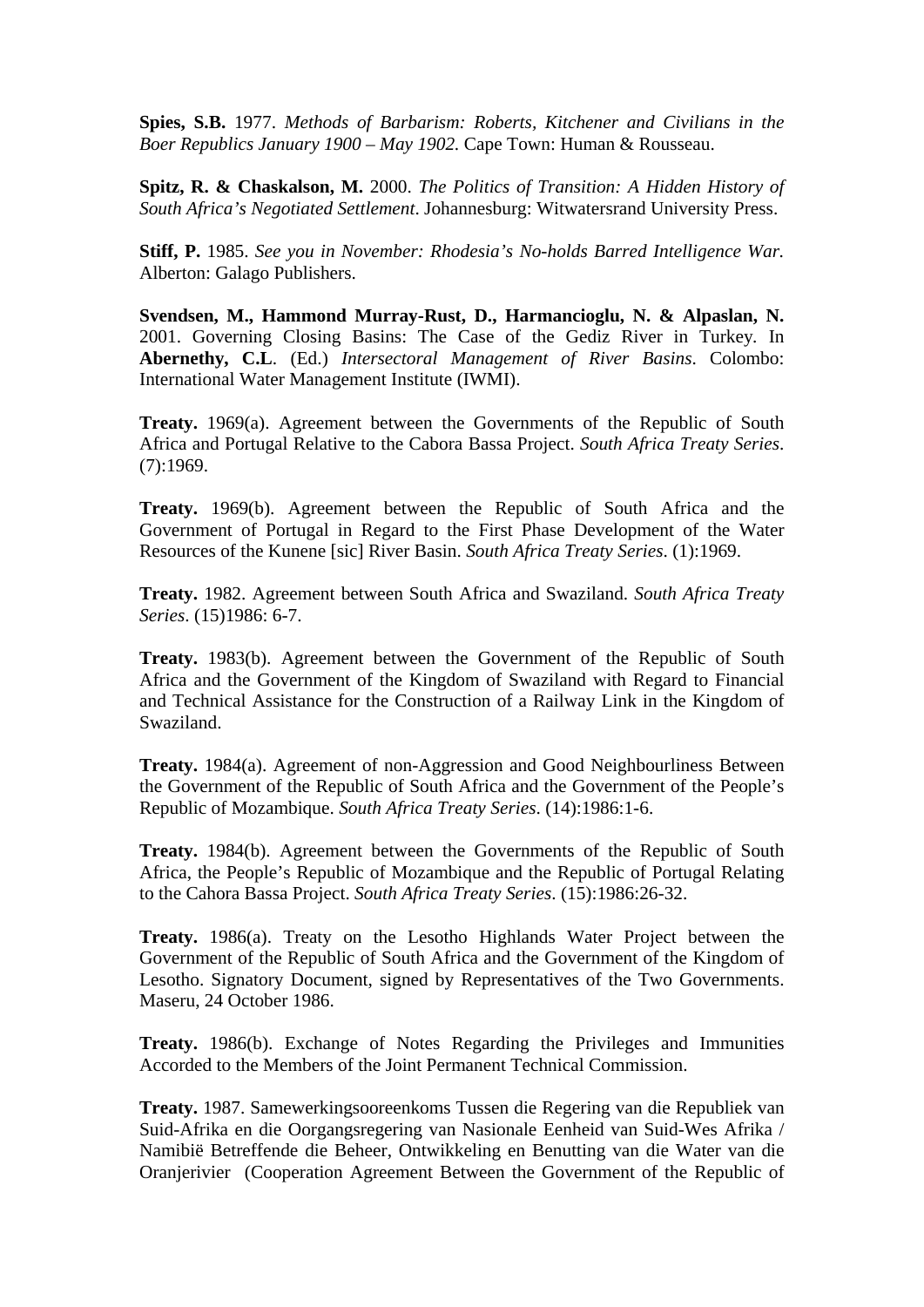South Africa and the Transitional Government of National Unity of South-West Africa / Namibia Regarding the Control, Development and Utilization of the Water from the Orange River). Signatory Document, signed by Representatives of Two Governments. Windhoek, 13 November 1987.

**Treaty.** 1992(a). Declaration Treaty and Protocol of the Southern African Development Community. Signatory Document, signed by Representatives of Ten Governments. Windhoek, 17 August 1992.

**Treaty.** 1992(b). Agreement between the Government of the Republic of South Africa and the Government of the Republic of Namibia on the Establishment of a Permanent Water Commission. Signatory Document, signed by Representatives of the Two Governments. Noordoewer, 14 September 1992.

**Treaty.** 1992(c). Agreement on the Vioolsdrift and Noordoewer Joint Irrigation Scheme Between the Government of the Republic of South Africa and the Government of the Republic of Namibia. Signatory Document, signed by Representatives of the Two Governments. Noordoewer, 14 September 1992.

**Treaty.** 1999(a). Protocol VI to the Treaty on the Lesotho Highlands Water Project. Supplementary Arrangements Regarding the System of Governance for the Project. Signatory Document, signed by Representatives of the Two Governments. Pretoria, 4 June 1999.

**Treaty.** 1999(b). Implementation of New Governance Model. Joint Permanent Technical Commission of the Lesotho Highlands Water Project. Signatory Document, signed by Representatives of the Two Governments. Maseru, 28 April 1999.

**Treaty.** 2000(b). Agreement Between the Governments of the Republic of Botswana, the Kingdom of Lesotho, the Republic of Namibia, and the Republic of South Africa on the Establishment of the Orange-Senqu River Commission. Signatory Document, signed by Representatives of the Four Governments. Windhoek, 3 November 2000.

**Trolldalen, J.M.** 1992. International River Systems. *International Environmental Conflict Resolution: The Role of the United Nations.* Washington, D.C.: World Foundation for Environment and Development. Reprinted in **Wolf, A.** (Ed.) 2002. *Conflict Prevention and Resolution in Water Systems.* Cheltenham: Edward Elgar.

**Turner, J.W.** 1998. *Continent Ablaze: The Insurgency Wars in Africa 1960 to the Present.* Johannesburg: Jonathan Ball Publishers.

**Turton, A.R.** 2000(b). Precipitation, People, Pipelines and Power: Towards a Political Ecology Discourse of Water in Southern Africa. In **Stott, P. & Sullivan, S.**  (Eds.) *Political Ecology: Science, Myth and Power*. London: Edward Arnold.

**Turton, A.R.** 2003(a). An Overview of the Hydropolitical Dynamics of the Orange River Basin. In **Nakayama, M.** (Ed.). *International Waters in Southern Africa.* Tokyo: United Nations University Press.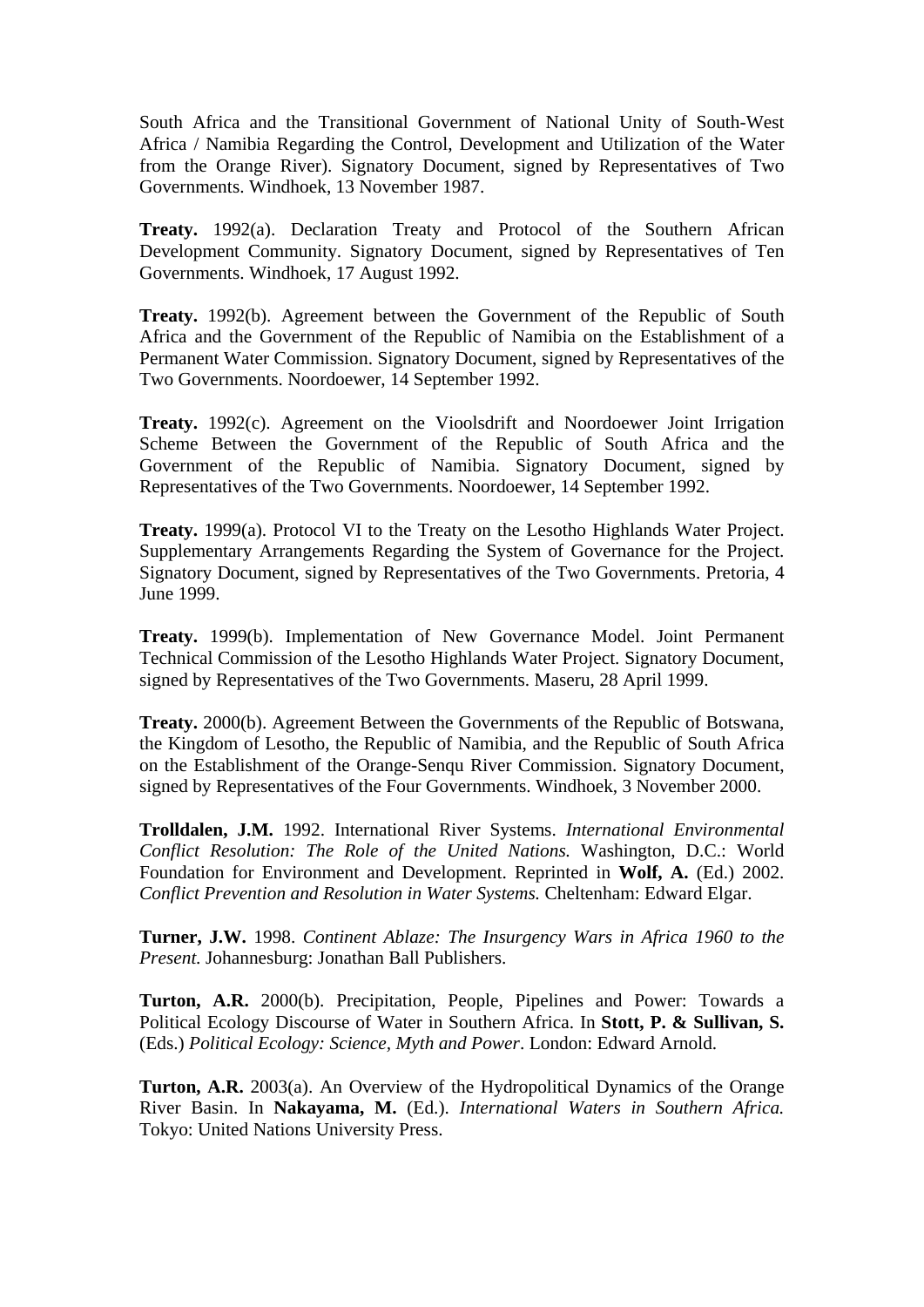**Turton, A.R.** 2003(b). Environmental Security: A Southern African Perspective on Transboundary Water Resource Management. In *Environmental Change and Security Project Report*. The Woodrow Wilson Centre. Issue 9 (Summer 2003). Washington, DC: Woodrow Wilson International Centre for Scholars. (Page 75-87).

**Turton, A.R.** 2003(c). The Political Aspects of Institutional Development in the Water Sector: South Africa and its International River Basins. Unpublished draft of a D.Phil. Thesis. Department of Political Science. Pretoria: University of Pretoria.

**Turton, A.R.** 2005. Basins at Risk in the Southern African Hydropolitical Complex? Paper presented at the Workshop on the Management of International Rivers and Lakes, hosted by the Third World Centre for Water Management and the Helsinki University of Technology, 17-19 August, Helsinki, Finland.

**Turton, A.R. & Warner, J.** 2002. Exploring the Population / Water Resources Nexus in the Developing World. In **Dabelko, G.D.** (Ed.) *Finding the Source: The Linkage between Population and Water.* Environmental Change and Security Project (ECSP). Washington, D.C.: The Woodrow Wilson Centre.

**Turton, A.R., Meissner, R., Mampane, P.M. & Seremo, O.** 2004(a). *A Hydropolitical History of South Africa's International River Basins.* Report to the Water Research Commission. Pretoria: Water Research Commission.

**Turton, A.R., Schultz, C., Buckle, H, Kgomongoe, M., Maluleke, T. & Drackner, M.** 2004(b). Gold, Scorched Earth and Water: The Hydropolitics of Development in Johannesburg. Paper presented in the Seminar on Water Management in Megacities at the Stockholm Water Symposium, 15 August 2004. Forthcoming chapter in a book provisionally entitled Water Supply to Megacities by *Biswas, A.T.* (Ed.).

**Turton, A.R., Roux, D., Claassen, M. & Hattingh, H.** 2005. Get bibliographic details when available.

**Turton, A.R., & Earle, A.** 2005. Post-Apartheid Institutional Development in Selected Southern African International River Basins. In **Gopalakrishnan, C., Tortajada, C. & Biswas, A.K.** (Eds.). *Water Institutions: Policies, Performance & Prospects*. Berlin: Springer-Verlag. Pages 154-173.

**van der Riet, P.** 1980. *Co-operative Water Resources Development in Southern Africa.* Report No. 5/80, Hydrological Research Unit, University of the Witwatersrand.

**Van Rensburg, T.** 1980. *Camp Diary of Henrietta E.C. Armstrong: Experiences of a Boer Nurse in the Irene Concentration Camp 6 April – 11 October 1901.* Pretoria: Human Sciences Research Council (HSRC).

**Vorster, M.P.** 1988. The Lesotho Highlands Water Project. *South African Yearbook of International Law*. (13):95-118.

**Williams, G.J.** 1986. Zambezi Water for South Africa? *Zambia Geographical Journal*. (36):57-60.